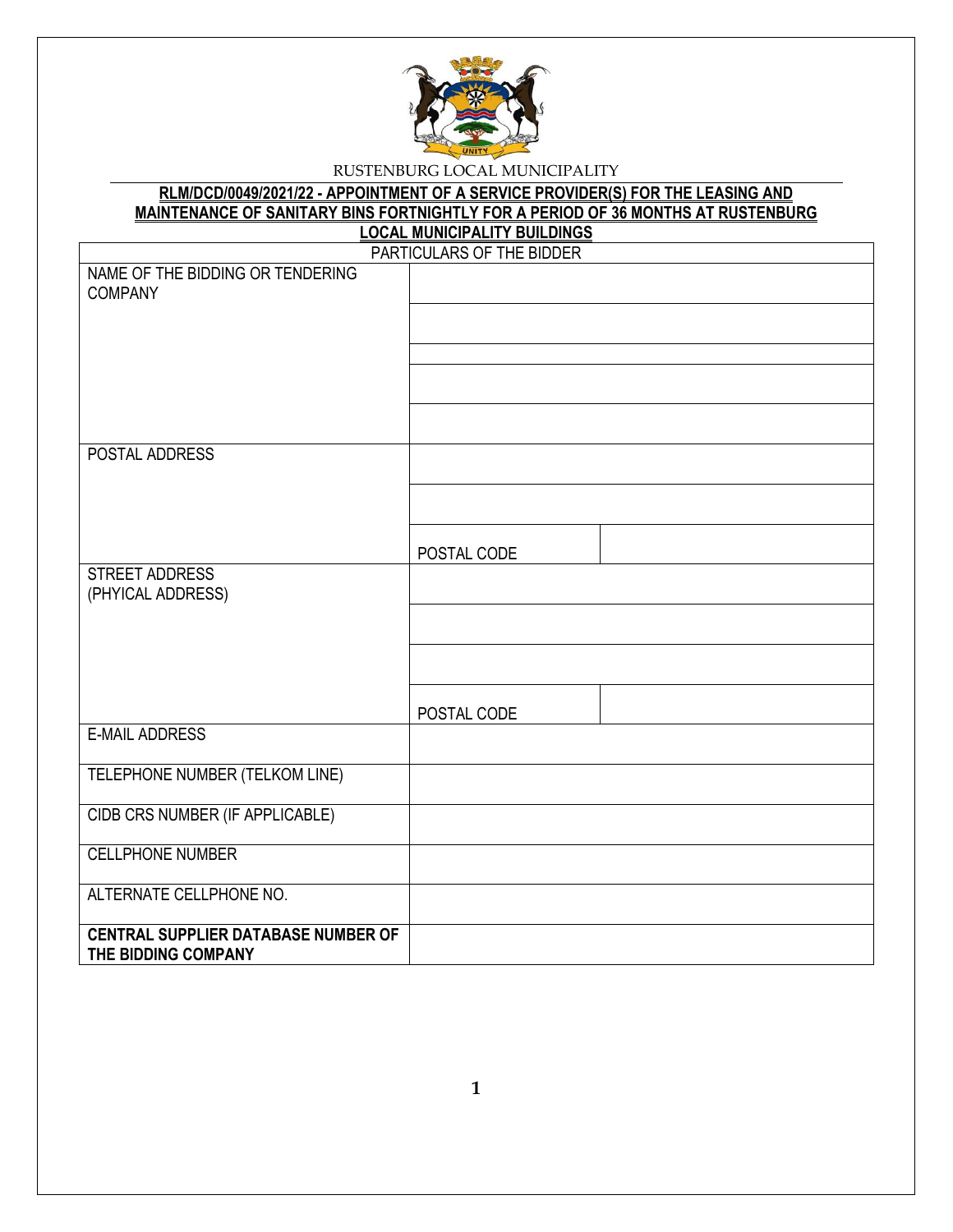

## **RLM/DCD/0049/2021/22 - APPOINTMENT OF A SERVICE PROVIDER(S) FOR THE LEASING AND MAINTENANCE OF SANITARY BINS FORTNIGHTLY FOR A PERIOD OF 36 MONTHS AT RUSTENBURG LOCAL MUNICIPALITY BUILDINGS**

**INDEX/TABLE OF CONTENTS**

| <b>DOCUMENT NAME</b><br><b>ABBREVIATION</b> | <b>DOCUMENT NAME/DESCRIPTION</b>                                      |  |
|---------------------------------------------|-----------------------------------------------------------------------|--|
| <b>TS</b>                                   | <b>TENDERING CONDITIONS</b>                                           |  |
|                                             |                                                                       |  |
| AE(DP)                                      | <b>ADMINISTRATIVE EVALUATION (DOCUMENT COMPLETION)</b>                |  |
|                                             |                                                                       |  |
| MBD <sub>1</sub>                            | ADMINISTRATIVE EVALUATION (ATTACHMENT OF MANDATORY DOCUMENTS)         |  |
|                                             |                                                                       |  |
| <b>DTA</b>                                  | <b>DOCUMENT TENDER ADVERT</b>                                         |  |
|                                             |                                                                       |  |
| MBD <sub>1</sub>                            | <b>INVITATION TO BID (PART A)</b>                                     |  |
|                                             | <b>PART B</b>                                                         |  |
| MBD <sub>4</sub>                            |                                                                       |  |
|                                             | <b>DECLARATION OF INTEREST</b>                                        |  |
| MBD <sub>5</sub>                            | DECLARATION FOR PROCUREMENT ABOVE R10 MILLION (ALL APPLICABLE TAXES   |  |
|                                             | INCLUDED)                                                             |  |
|                                             |                                                                       |  |
| <b>MBD 6.1</b>                              | PREFERENCE CLAIM IN TERMS OF THE PREFERENTIAL PROCUREMENT REGULATIONS |  |
|                                             |                                                                       |  |
| <b>MBD 7.2</b>                              | <b>CONTRACT FORM - RENDERING OF SERVICES</b>                          |  |
|                                             |                                                                       |  |
| MBD <sub>8</sub>                            | DECLARATION OF ABUSE OF SUPPLY CHAIN MANAGEMENT SYSTEM                |  |
|                                             |                                                                       |  |
| MBD <sub>9</sub>                            | <b>CERTIFICATE OF INDEPENDENT BID DETERMINATION</b>                   |  |
|                                             |                                                                       |  |
| <b>SECTION 38</b>                           | DECLARATION OF BIDDERS'S PAST PRACTICES                               |  |
|                                             |                                                                       |  |
| <b>SF</b>                                   | <b>SIGNATORY FORM</b>                                                 |  |
|                                             |                                                                       |  |
| GCC                                         | <b>GENERAL CONDITIONS OF CONTRACT</b>                                 |  |
| <b>TOF</b>                                  | <b>TERMS OF REFERENCE/ BID SPECIFICATIONS</b>                         |  |
|                                             |                                                                       |  |
| F                                           | <b>FUNCTIONALITY</b>                                                  |  |
|                                             |                                                                       |  |
| PI                                          | <b>PRICING INSTRUCTIONS</b>                                           |  |
|                                             |                                                                       |  |
| <b>PS</b>                                   | <b>PRICING SCHEDULE</b>                                               |  |

**2**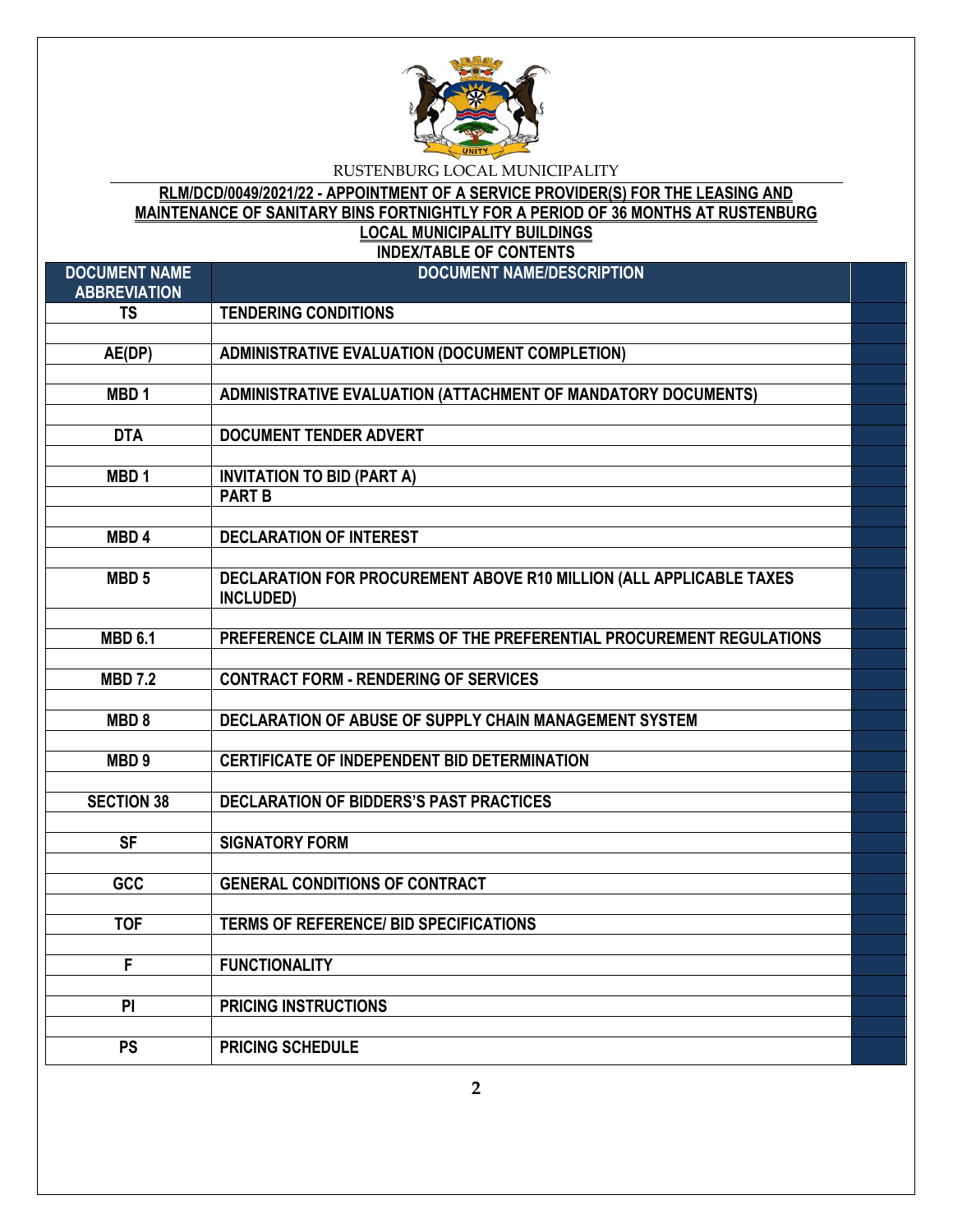

### **RLM/DCD/0049/2021/22 - APPOINTMENT OF A SERVICE PROVIDER(S) FOR THE LEASING AND MAINTENANCE OF SANITARY BINS FORTNIGHTLY FOR A PERIOD OF 36 MONTHS AT RUSTENBURG LOCAL MUNICIPALITY BUILDINGS TENDERING CONDITIONS**

- 1. The document must be completed in full as per the guide provided under administrative evaluation document completion.
- 2. All mandatory documents must be attached as per the guide under administrative evaluation attachment of mandatory documents.
- 3. The document must not be dismantled; page numbers must be sequential.
- 4. Bidders must be registered on CSD.
- 5. For all documents that will need certification (and affidavits where applicable) bidders must not submit copies/ copies of certified copies.
- 6. Only black ink must be used when completing the tender document.
- 7. Electronic signatures are not allowed.
- 8. Bidders are not allowed to use correction pens. In a case where a wrong answer is ticked, a straight line must be made across the wrong answer, then initial next to the mistake and a correct answer must be ticked or provided in writing.

*NB! FAILURE TO ADHERE TO THE ABVOVE INSTRUCTIONS WILL RENDER THE TENDER INVALID AND RESULT IN DISQUALIFICATION*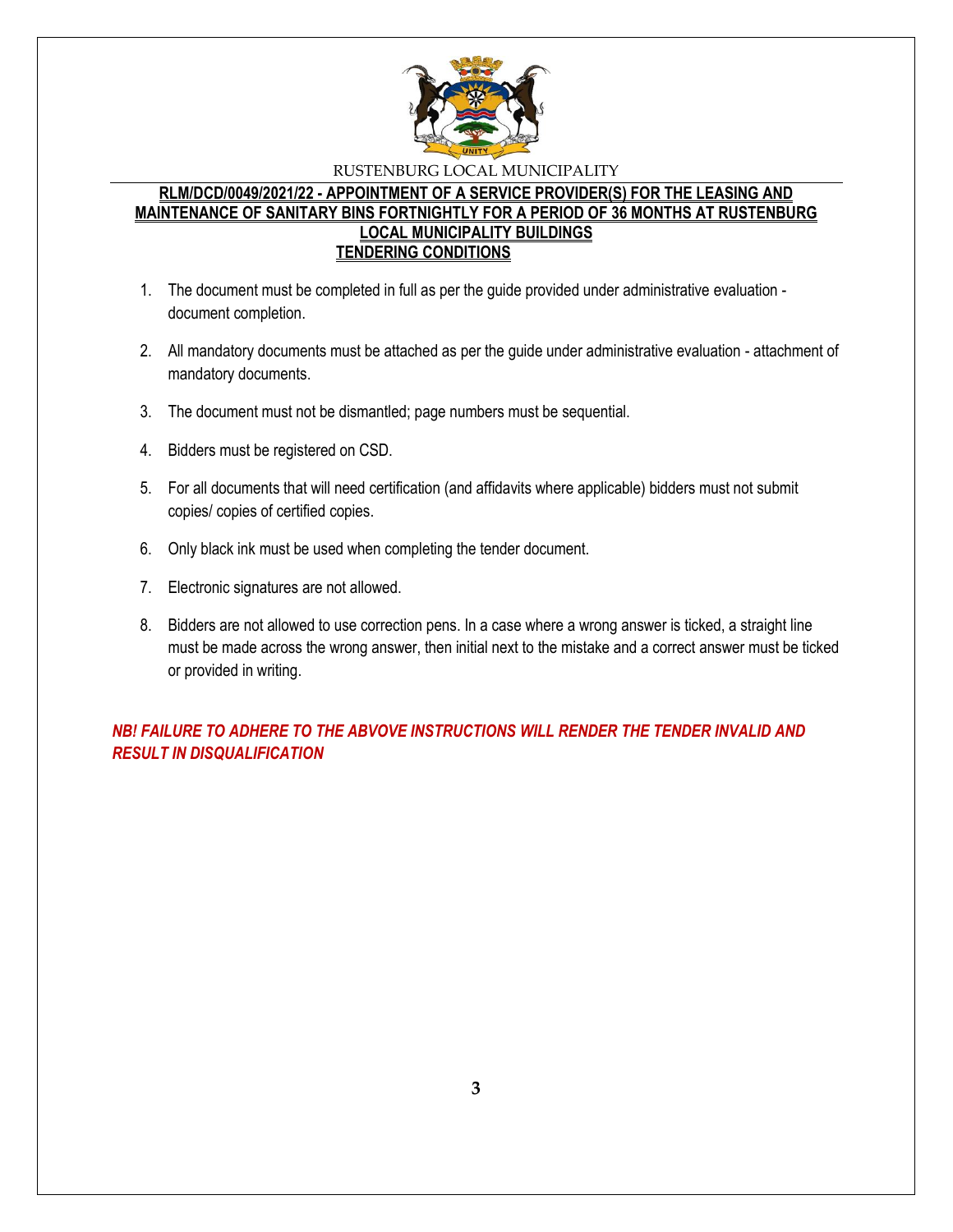

**RLM/DCD/0049/2021/22 - APPOINTMENT OF A SERVICE PROVIDER(S) FOR THE LEASING AND MAINTENANCE OF SANITARY BINS FORTNIGHTLY FOR A PERIOD OF 36 MONTHS AT RUSTENBURG LOCAL MUNICIPALITY BUILDINGS ADMINISTRATIVE EVALUATION (DOCUMENT COMPLETION)**

# *PLEASE READ AND FOLLOW INSTRUCTIONS BELOW ON HOW TO COMPLETE DIFFERENT FORMS IN THE DOCUMENT AND FILL THEM AS INSTRUCTED*

 $\checkmark$  The tender documents must be completed in full i.e. Compulsory Questionnaire (where applicable), MBD 1, MBD 4, MBD 5, MBD 6.1, MBD 7.2, MBD 8, MBD 9, Section 38, Signatory Resolution Form, Pricing Schedule, and the Form of Offer, including all witness signatures on all the above stated forms.

# $\checkmark$  **NB! FAILURE TO ADHERE TO THE BELOW MENTIONED POINTS WILL INVALIDATE THE TENDER** *AND RESULT IN DISQUALIFICATION*

- **COMPULSORY QUESTIONAIRE** must be fully completed and signed **(where applicable)** *In a case of Joint Venture separate COMPULSORY QUESTIONAIRE forms must be completed and submitted.*
- MBD 1 must be fully completed and signed
- **MBD 4** must be fully completed and signed: only tick the appropriate answer. Please be informed that whether you scratch out, tick or circle, **your answer will be where the pen ink is reflecting**. *In a case of Joint Venture or multi- directors, full details of all directors / trustees / shareholders / members must be provided on the table on* MBD 4.
- **MBD 5 (where applicable)** must be fully completed and signed: only tick the appropriate answer. Please be informed that whether you scratch out, tick or circle, **your answer will be where the pen ink is reflecting**. *In a case of Joint Venture separate MBD 5 forms must be completed and submitted.*
- MBD 6.1 must be fully completed and signed.
- **MBD 7.2** must be fully completed and signed.
- **MBD 8** must be fully completed and signed: only tick the appropriate answer box, whether you scratch out, tick or circle, your answer will be where the pen ink is reflecting
- MBD 9 must be fully completed and signed
- **SECTION 38** must be fully completed and signed: only tick the appropriate answer box, whether you scratch out, tick or circle, your answer will be where the pen ink is reflecting. Note that should you answer **"NO"** to any of the declaration questions on **section 38 form**, then supporting documents **MUST** be attached
- **SIGNATORY AUTHORISATION –** must be fully completed and signed
- **PRICING SCHEDULE** must be fully completed and signed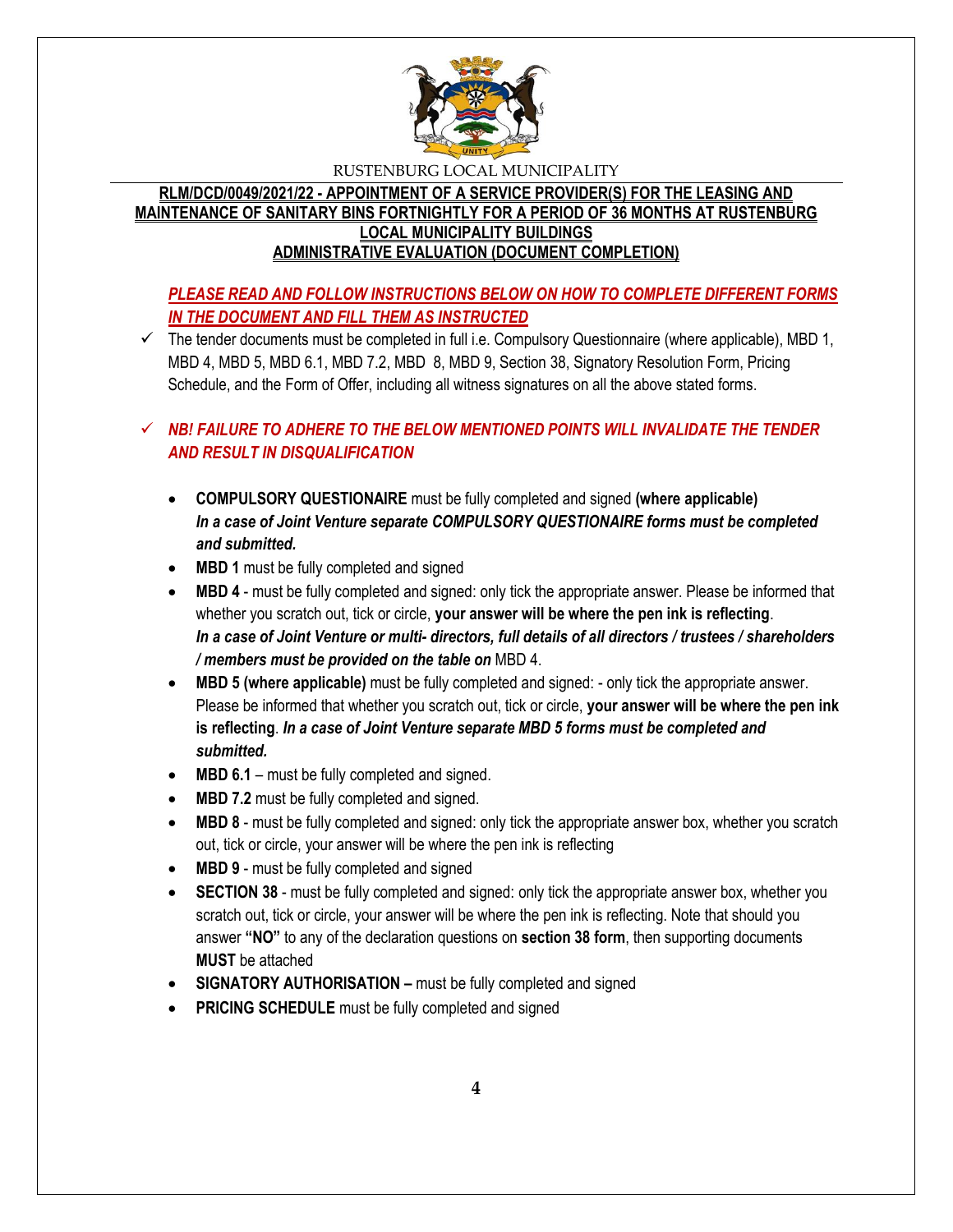

## **RLM/DCD/0049/2021/22 - APPOINTMENT OF A SERVICE PROVIDER(S) FOR THE LEASING AND MAINTENANCE OF SANITARY BINS FORTNIGHTLY FOR A PERIOD OF 36 MONTHS AT RUSTENBURG LOCAL MUNICIPALITY BUILDINGS**

## **ADMINISTRATIVE EVALUATION (ATTACHMENT OF MANDATORY DOCUMENTS)**

- $\checkmark$  Deposit slip with tender reference number as indicated on the advert
- $\checkmark$  Proof of CSD registration (CSD report)
- $\checkmark$  Required CIDB Grading Certificate (where applicable)
- $\checkmark$  Signatory resolution Please attach a copy of Signatory resolution where instructed
- $\checkmark$  If the submission is from a Joint Venture, then a JV agreement must be attached
- $\checkmark$  A valid and certified (not older than (3) three months on the date of tender closure) BBBEE Certificate for the company (if it is a JV the BBBEE must be consolidated)

# **FOR ALL DOCUMENTS THAT WILL NEED CERTIFICATION (AND AFFIDAVITS WHERE APPLICABLE) BIDDERS MUST NOT SUBMIT COPIES/ COPIES OF CERTIFIED COPIES.**

# **MUNICIPAL RATES AND TAXES STATEMENTS OF THE DIRECTORS**

- $\checkmark$  Municipal rates and taxes statement of the last billable month on the date of tender closure for each directors' address must be attached; or
- $\checkmark$  Valid lease agreement of the director/s (showing lease period) or,
- $\checkmark$  An original letter (not a copy) from tribal authority not older than three (3) months if the director/s are residing in a tribal land, or
- $\checkmark$  If the rates and taxes account are not in the names of the director/s the attached municipal rates and taxes statement must be submitted together with an original affidavit from the property owner whose names are reflecting on the municipal rates and taxes statement to confirm that the director resides in their property.

# **MUNICIPAL RATES AND TAXES STATEMENTS OF THE COMPANY**

- $\checkmark$  Municipal rates and taxes statement of the last billable month on the date of tender closure for the company's' address must be attached; or
- $\checkmark$  Valid lease agreement of the company (showing all critical contractual obligations, or
- $\checkmark$  An original letter (not a copy) from a tribal authority not older than three (3) months if the company is operating from a tribal, or
- $\checkmark$  If the rates and taxes account are not in the names of the company, the attached municipal rates taxes statement must be submitted together with an original affidavit from the property owner whose names are reflecting on the municipal rates and taxes statement to confirm that the company operates from their property.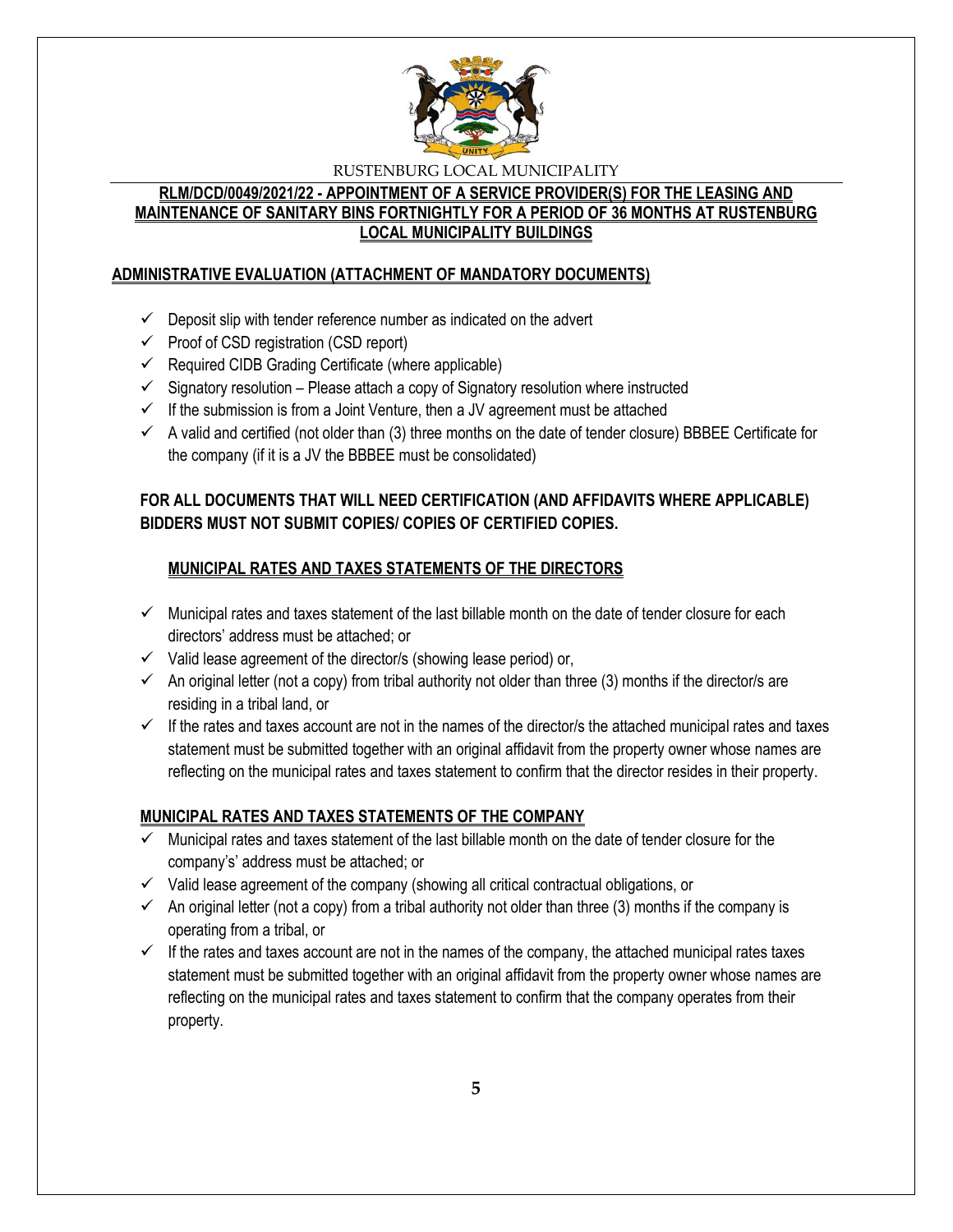

### **RLM/DCD/0049/2021/22 - APPOINTMENT OF A SERVICE PROVIDER(S) FOR THE LEASING AND MAINTENANCE OF SANITARY BINS FORTNIGHTLY FOR A PERIOD OF 36 MONTHS AT RUSTENBURG LOCAL MUNICIPALITY BUILDINGS**

## **NB!!**

- **FOR PROCUREMENT EXPECTED TO BE LESS THAN 10 MILLION, AWARDS WILL NOT BE MADE TO BIDDERS OWING MUNICIPAL RATES AND TAXES FOR OVER 90 DAYS AT THE TIME OF TENDER CLOSURE**
- **FOR PROCUREMENT EXPECTED TO BE MORE THAN 10 MILLION, AWARDS WILL NOT BE MADE TO BIDDERS OWING MUNICIPAL RATES AND TAXES FOR OVER 30 DAYS AT THE TIME OF TENDER CLOSURE**

## **VERIFICATION OF DOCUMENTS AND INFORMATION.**

- $\checkmark$  Tax compliance status will be verified using CSD number. (For a bidder to be considered for final award, their status must reflect "tax compliance" before final award is made)
- $\checkmark$  CIDB Grading will be verified
- $\checkmark$  BBBEE certificates will be verified with relevant registration bodies.
- $\checkmark$  A Sworn Affidavit will be accepted only if an original is submitted.

## **ALLOCATION OF BBBEE POINTS**

- $\checkmark$  No points will be allocated for a BBBEE certificate that is a copy of a certified copy or not that is not certified.
- $\checkmark$  No points will be allocated if the attached sworn affidavit (BBBEE) is a copy.

# **INSTRUCTION ON THE SUBMISSION OF TENDER DOCUMENTS**

- $\checkmark$  A tender document must be in a sealed envelope that has on the outside the bid number and bid description. Both the bid number and the bid description must be on the envelope for the document to be acceptable.
- $\checkmark$  If the bid number and description are not clearly marked on the envelope, the bid will not be received
- $\checkmark$  The tender document must be in the tender box before the specified closing time and date.
- $\checkmark$  Bidders who arrive when the tender box is open are late and their submissions will not be accepted.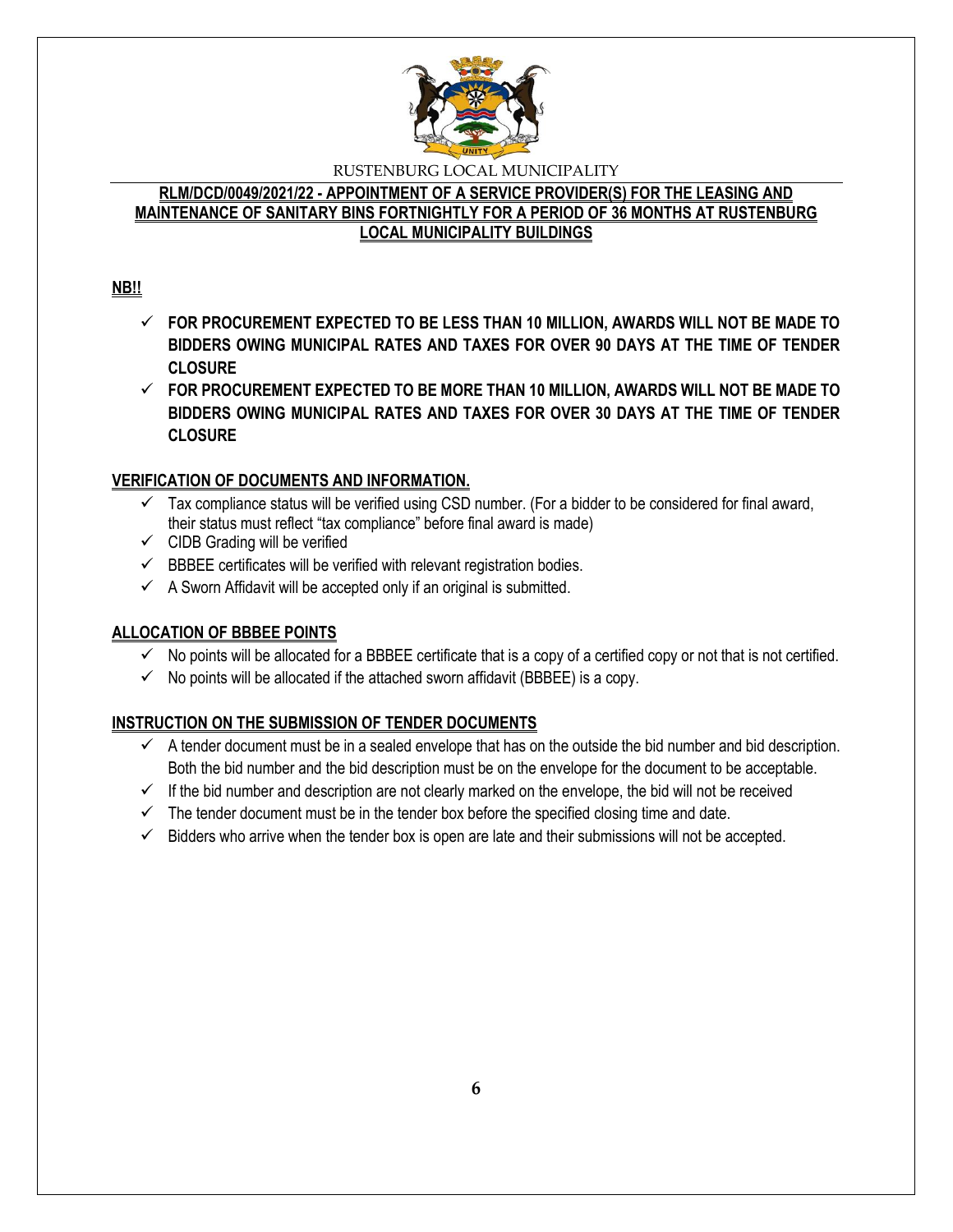

#### **RLM/DCD/0049/2021/22 - APPOINTMENT OF A SERVICE PROVIDER(S) FOR THE LEASING AND MAINTENANCE OF SANITARY BINS FORTNIGHTLY FOR A PERIOD OF 36 MONTHS AT RUSTENBURG LOCAL MUNICIPALITY BUILDINGS**

- 1. Documents will be available on E-tender and RLM websites respectively 5 working days after the advert date at a non-refundable fee of R1000.00
- 2. Sealed bid documents marked: **"RLM/DCD/0049/2021/22 - APPOINTMENT OF A SERVICE PROVIDER(S) FOR THE LEASING AND MAINTENANCE OF SANITARY BINS FORTNIGHTLY FOR A PERIOD OF 36 MONTHS AT RUSTENBURG LOCAL MUNICIPALITY BUILDINGS"** must be placed in the bid box in the foyer of the Municipal offices, Missionary Mpheni House, Beyers Naude Drive, Rustenburg not later than **19 JANUARY 2022 @ 09H00**,
- 3. The bid will be evaluated as follows: **Administrative evaluation (document completion and attachment of mandatory documents), and 80/20 preferential point system (price = 80 & BBBEE points = 20)**
- 4. Please note that no bid documents given to couriers will not be signed for by Rustenburg Local Municipality.
- 5. The Council will not be responsible for bids not received or received late by mail. Bids will remain valid for 90 days (Ninety).
- 6. All bids will be adjudicated based on the prescribed criterion as stipulated in the document.
- 7. An updated record of payment of rates, taxes and services to the relevant Municipality must be attached. Failure to do so will invalidate the bid submitted
- 8. No bids will be considered from any person(s) in the service of the state (as defined in Regulation 1 of Local Government: Municipal Supply Chain Management Regulations).
- 9. Objections or complaints must be submitted in writing to the Municipal Manager at the address stated, and must contain the following:
	- (a) reasons and/or grounds for the objection or complaint.
	- (b) the way in which the objector or complainant's rights have been affected; and
	- (c) the remedy sought by the objector or complainant.
	- 10. Any objection or complaint must reach the Municipal Manager with a 14-day period after award has been made. Late objections or complaints will not be entertained
- 11. All bids must be submitted on the official forms provided and a successful bidder will be required to fill and sign a written Contract Form (MBD 7).

RUSTENBURG LOCAL MUNICIPALITY, P.O. BOX 16, MISSIONARY MPHENI HOUSE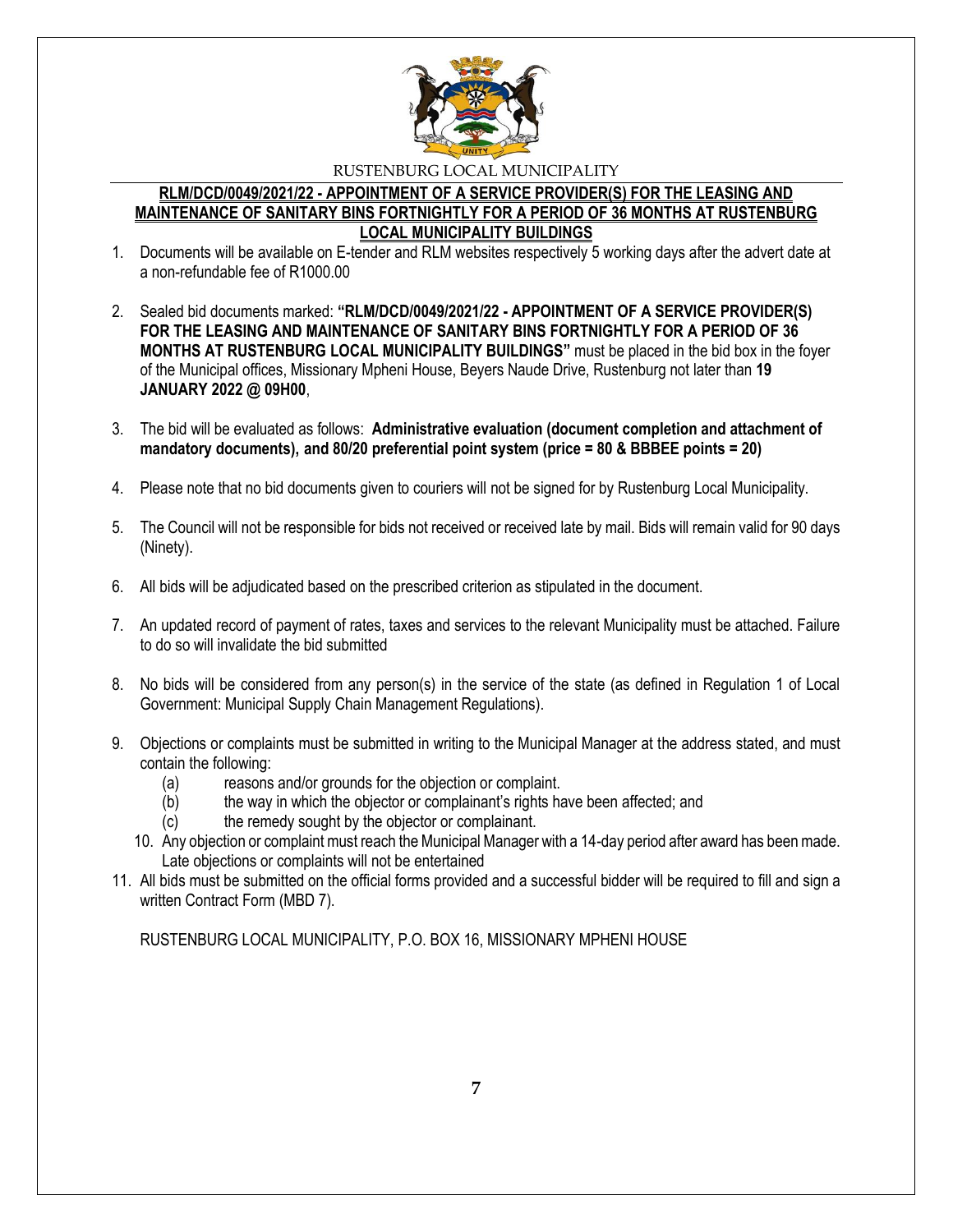

**RLM/DCD/0049/2021/22 - APPOINTMENT OF A SERVICE PROVIDER(S) FOR THE LEASING AND MAINTENANCE OF SANITARY BINS FORTNIGHTLY FOR A PERIOD OF 36 MONTHS AT RUSTENBURG** 

# **LOCAL MUNICIPALITY BUILDINGS**

**PART A** MBD 1 **INVITATION TO BID**

|                                                          | YOU ARE HEREBY INVITED TO BID FOR REQUIREMENTS OF THE RUSTENBURG LOCAL MUNICIPALITY                            | <b>UNVITATION TO DID</b> |                        |                              |                      |       |
|----------------------------------------------------------|----------------------------------------------------------------------------------------------------------------|--------------------------|------------------------|------------------------------|----------------------|-------|
|                                                          |                                                                                                                | <b>CLOSING</b>           | <b>19 JANUARY 2022</b> |                              |                      |       |
| <b>BID NUMBER:</b>                                       | RLM/DCD/0049/2021/22                                                                                           | DATE:                    |                        |                              | <b>CLOSING TIME:</b> | 09H00 |
|                                                          | APPOINTMENT OF A SERVICE PROVIDER(S) FOR THE LEASING AND MAINTENANCE OF SANITARY                               |                          |                        |                              |                      |       |
|                                                          | BINS FORTNIGHTLY FOR A PERIOD OF 36 MONTHS AT RUSTENBURG LOCAL MUNICIPALITY                                    |                          |                        |                              |                      |       |
| <b>DESCRIPTION</b>                                       | <b>BUILDINGS</b><br>THE SUCCESSFUL BIDDER WILL BE REQUIRED TO FILL IN AND SIGN A WRITTEN CONTRACT FORM (MBD7). |                          |                        |                              |                      |       |
|                                                          | BID RESPONSE DOCUMENTS MAY BE DEPOSITED IN THE BID BOX                                                         |                          |                        |                              |                      |       |
| <b>SITUATED AT:</b>                                      |                                                                                                                |                          |                        |                              |                      |       |
|                                                          | <b>RUSTENBURG LOCAL MUNICIPALITY</b>                                                                           |                          |                        |                              |                      |       |
| <b>MISSIONARY MPHENI HOUSE</b>                           |                                                                                                                |                          |                        |                              |                      |       |
|                                                          | CNR BEYERS NAUDE AND NELSON MANDELA DRIVE, RUSTENBURG                                                          |                          |                        |                              |                      |       |
|                                                          |                                                                                                                |                          |                        |                              |                      |       |
| <b>SUPPLIER INFORMATION</b>                              |                                                                                                                |                          |                        |                              |                      |       |
| <b>NAME OF BIDDER</b>                                    |                                                                                                                |                          |                        |                              |                      |       |
|                                                          | <b>POSTAL ADDRESS</b>                                                                                          |                          |                        |                              |                      |       |
| <b>STREET ADDRESS</b>                                    |                                                                                                                |                          |                        |                              |                      |       |
| <b>TELEPHONE NUMBER</b>                                  |                                                                                                                | <b>CODE</b>              |                        | <b>NUMBER</b>                |                      |       |
| <b>CELLPHONE NUMBER</b>                                  |                                                                                                                |                          |                        |                              |                      |       |
| <b>FACSIMILE NUMBER</b>                                  |                                                                                                                | <b>CODE</b>              |                        | <b>NUMBER</b>                |                      |       |
| <b>E-MAIL ADDRESS</b>                                    |                                                                                                                |                          |                        |                              |                      |       |
| <b>VAT REGISTRATION NUMBER</b>                           |                                                                                                                |                          |                        |                              |                      |       |
| <b>TAX COMPLIANCE STATUS</b>                             |                                                                                                                | <b>TCS PIN:</b>          |                        | OR   CSD No:                 |                      |       |
|                                                          |                                                                                                                |                          |                        | <b>B-BBEE</b>                |                      |       |
| <b>B-BBEE STATUS LEVEL</b>                               |                                                                                                                |                          |                        | <b>STATUS</b>                |                      |       |
| <b>VERIFICATION CERTIFICATE</b><br>[TICK APPLICABLE BOX] |                                                                                                                | <b>Yes</b>               |                        | <b>LEVEL</b><br><b>SWORN</b> | $\Box$ Yes           |       |
|                                                          |                                                                                                                | <b>No</b>                |                        | <b>AFFIDAVIT</b>             | <b>No</b>            |       |
|                                                          | [A B-BBEE STATUS LEVEL VERIFICATION CERTIFICATE/ SWORN AFFIDAVIT (FOR EMES & QSEs) MUST BE SUBMITTED           |                          |                        |                              |                      |       |
| IN ORDER TO QUALIFY FOR PREFERENCE POINTS FOR B-BBEET    |                                                                                                                |                          |                        |                              |                      |       |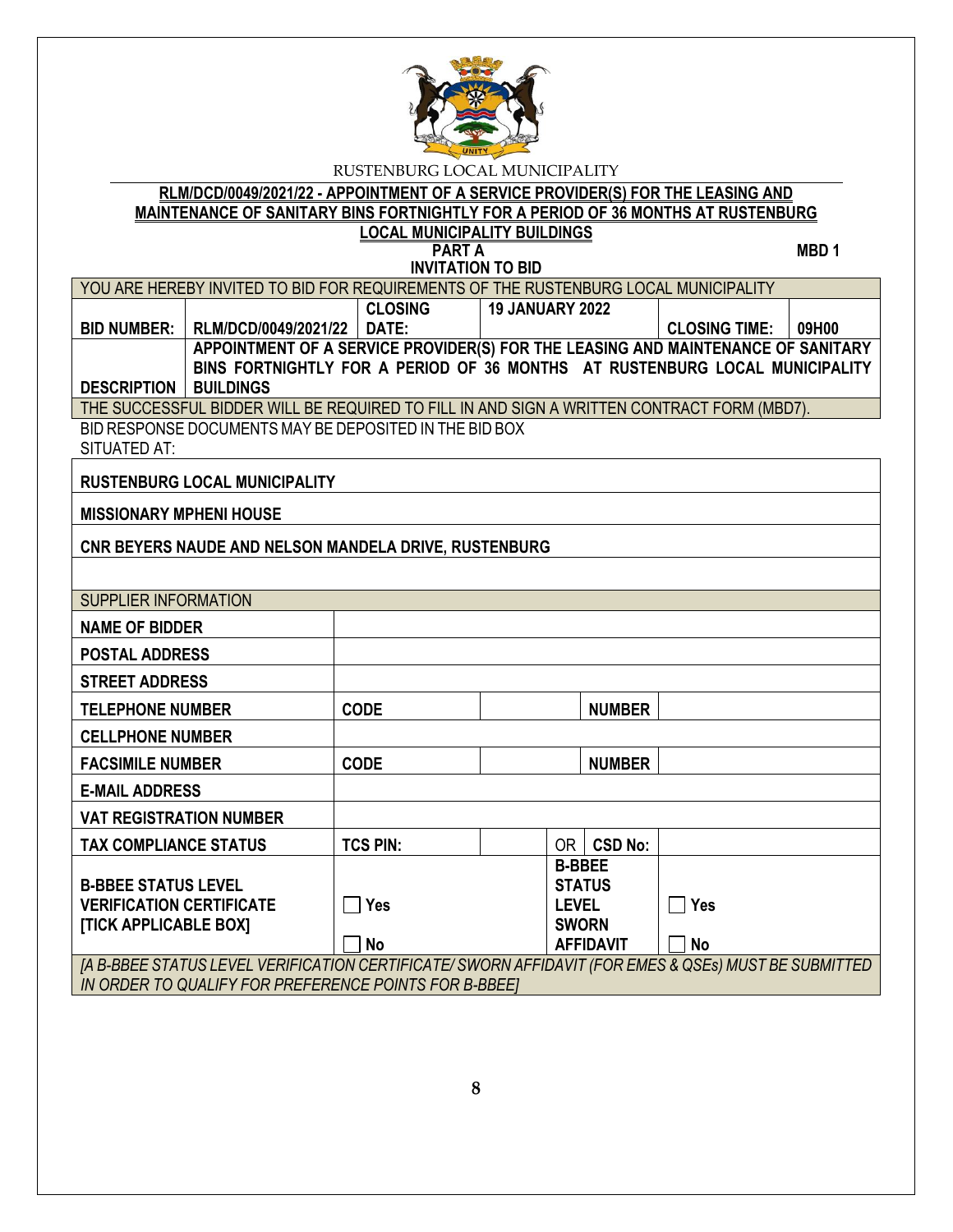

| RLM/DCD/0049/2021/22 - APPOINTMENT OF A SERVICE PROVIDER(S) FOR THE LEASING AND         |                                     |  |
|-----------------------------------------------------------------------------------------|-------------------------------------|--|
| <b>MAINTENANCE OF SANITARY BINS FORTNIGHTLY FOR A PERIOD OF 36 MONTHS AT RUSTENBURG</b> |                                     |  |
|                                                                                         | <b>LOCAL MUNICIPALITY BUILDINGS</b> |  |
|                                                                                         |                                     |  |

| <b>ARE YOU THE ACCREDITED</b><br><b>REPRESENTATIVE IN SOUTH</b><br><b>AFRICA FOR THE GOODS</b><br><b>/SERVICES /WORKS OFFERED?</b> | $\neg$ No<br> Yes<br>[IF YES ENCLOSE PROOF]              | <b>ARE YOU A</b><br><b>FOREIGN BASED</b><br><b>SUPPLIER FOR</b><br><b>THE GOODS</b><br><b>/SERVICES</b><br><b>MORKS</b><br>OFFERED? | $\Box$ Yes<br><b>No</b><br><b>[IF YES, ANSWER PART</b><br>B:3 |
|------------------------------------------------------------------------------------------------------------------------------------|----------------------------------------------------------|-------------------------------------------------------------------------------------------------------------------------------------|---------------------------------------------------------------|
| <b>TOTAL NUMBER OF ITEMS</b><br><b>OFFERED</b>                                                                                     |                                                          | <b>TOTAL BID PRICE</b>                                                                                                              | R                                                             |
| <b>SIGNATURE OF BIDDER</b>                                                                                                         |                                                          | DATE                                                                                                                                |                                                               |
| <b>CAPACITY UNDER WHICH THIS BID</b><br><b>IS SIGNED</b>                                                                           |                                                          |                                                                                                                                     |                                                               |
| BIDDING PROCEDURE ENQUIRIES MAY BE DIRECTED TO:                                                                                    |                                                          | TO:                                                                                                                                 | TECHNICAL INFORMATION MAY BE DIRECTED                         |
| <b>DEPARTMENT</b>                                                                                                                  | <b>SCM</b>                                               | <b>CONTACT</b><br><b>PERSON</b>                                                                                                     | Mr. F. Mohammed                                               |
| <b>CONTACT PERSON</b>                                                                                                              | Mr. J. Masinga                                           | <b>TELEPHONE</b><br><b>NUMBER</b>                                                                                                   | 014 590 3152                                                  |
| <b>TELEPHONE NUMBER</b>                                                                                                            | 014 590 3123                                             | E-MAIL<br><b>ADDRESS</b>                                                                                                            | fmohammed@rustenburg.gov.za                                   |
| <b>E-MAIL ADDRESS</b>                                                                                                              | jmasinga@rustenburg.gov.za<br>&tenders@rustenburg.gov.za |                                                                                                                                     |                                                               |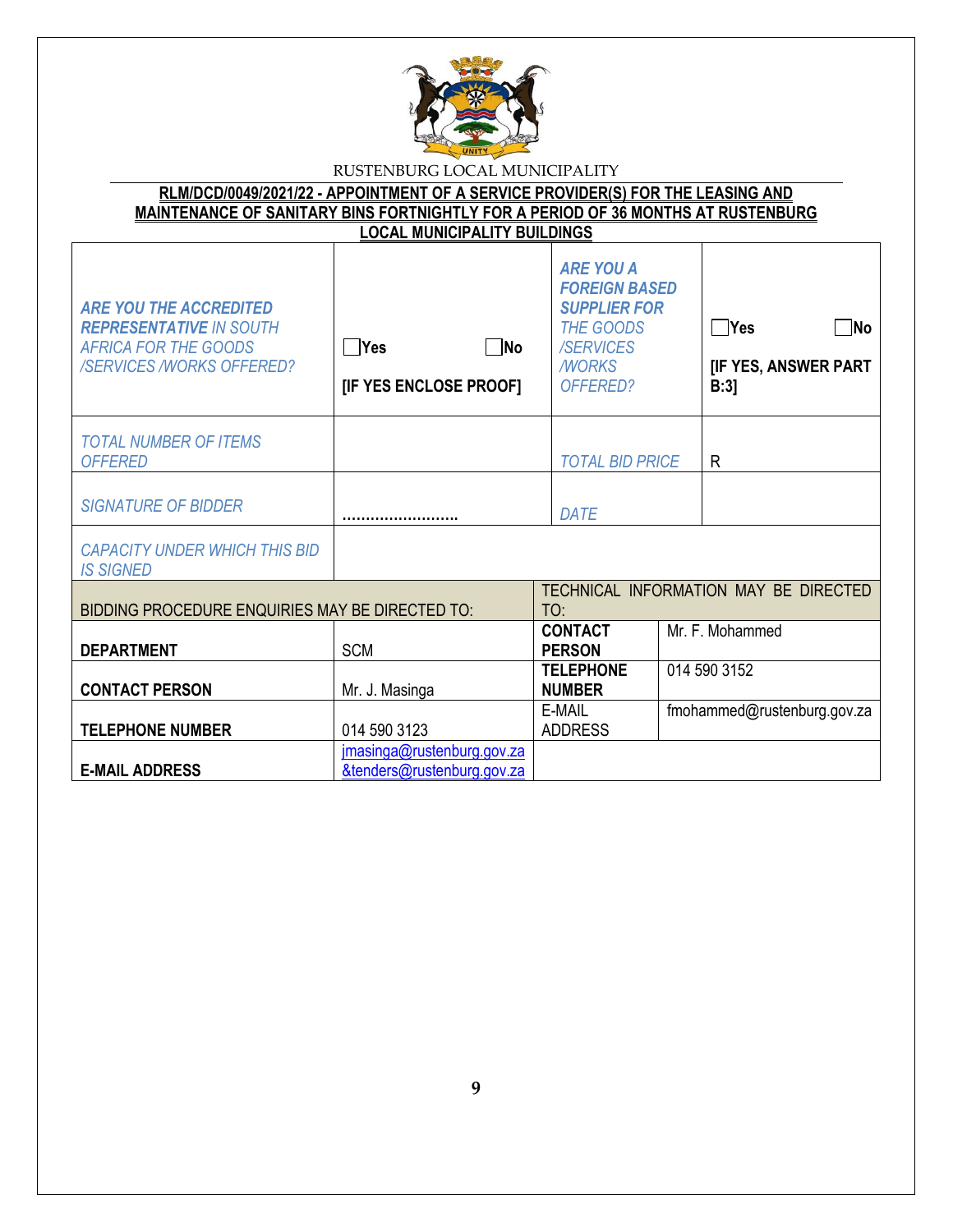

**RLM/DCD/0049/2021/22 - APPOINTMENT OF A SERVICE PROVIDER(S) FOR THE LEASING AND MAINTENANCE OF SANITARY BINS FORTNIGHTLY FOR A PERIOD OF 36 MONTHS AT RUSTENBURG LOCAL MUNICIPALITY BUILDINGS**

## **PART B**

## **TERMS AND CONDITIONS FOR BIDDING**

| 1 <sub>1</sub> | <b>BID SUBMISSION:</b>                                                                                                                                                                                                                                                                                           |  |  |  |
|----------------|------------------------------------------------------------------------------------------------------------------------------------------------------------------------------------------------------------------------------------------------------------------------------------------------------------------|--|--|--|
|                | 1.1. BIDS MUST BE DELIVERED BY THE STIPULATED TIME TO THE CORRECT ADDRESS. LATE BIDS WILL NOT BE ACCEPTED<br><b>FOR CONSIDERATION.</b>                                                                                                                                                                           |  |  |  |
|                | 1.2. ALL BIDS MUST BE SUBMITTED ON THE OFFICIAL FORMS PROVIDED, COMPLETED WITH A BLACK PEN                                                                                                                                                                                                                       |  |  |  |
|                | 1.3. THIS BID IS SUBJECT TO THE RLM SUPPLY CHAIN MANAGEMENT POLICY, PREFERENTIAL PROCUREMENT POLICY<br>FRAMEWORK ACT AND THE PREFERENTIAL PROCUREMENT REGULATIONS, 2017, THE GENERAL CONDITIONS OF<br>CONTRACT (GCC) AND, IF APPLICABLE, ANY OTHER SPECIAL CONDITIONS OF CONTRACT.                               |  |  |  |
| 2.             | <b>TAX COMPLIANCE REQUIREMENTS</b>                                                                                                                                                                                                                                                                               |  |  |  |
| 2.1            | BIDDERS MUST ENSURE COMPLIANCE WITH THEIR TAX OBLIGATIONS.                                                                                                                                                                                                                                                       |  |  |  |
| $2.2^{\circ}$  | BIDDERS ARE REQUIRED TO SUBMIT THEIR UNIQUE PERSONAL IDENTIFICATION NUMBER (PIN) ISSUED BY SARS TO<br><b>ENABLE THE ORGAN OF STATE TO VIEW THE TAXPAYER'S PROFILE AND TAX STATUS.</b>                                                                                                                            |  |  |  |
| 2.3            | APPLICATION FOR THE TAX COMPLIANCE STATUS (TCS) CERTIFICATE OR PIN MAY ALSO BE MADE VIA E-FILING. IN<br>ORDER TO USE THIS PROVISION, TAXPAYERS WILL NEED TO REGISTER WITH SARS AS E-FILERS THROUGH THE<br>WEBSITE WWW.SARS.GOV.ZA.                                                                               |  |  |  |
| 2.4            | FOREIGN SUPPLIERS MUST COMPLETE THE PRE-AWARD QUESTIONNAIRE IN PART B:3.                                                                                                                                                                                                                                         |  |  |  |
| 2.5            | BIDDERS MAY ALSO SUBMIT A PRINTED TCS CERTIFICATE TOGETHER WITH THE BID.                                                                                                                                                                                                                                         |  |  |  |
| 2.6            | IN BIDS WHERE CONSORTIA / JOINT VENTURES / SUB-CONTRACTORS ARE INVOLVED; EACH PARTY MUST SUBMIT A<br>SEPARATE TCS CERTIFICATE / PIN / CSD NUMBER.                                                                                                                                                                |  |  |  |
| 2.7            | WHERE NO TCS IS AVAILABLE BUT THE BIDDER IS REGISTERED ON THE CENTRAL SUPPLIER DATABASE (CSD), A CSD<br><b>NUMBER MUST BE PROVIDED.</b>                                                                                                                                                                          |  |  |  |
| 3.             | QUESTIONNAIRE TO BIDDING FOREIGN SUPPLIERS                                                                                                                                                                                                                                                                       |  |  |  |
|                | 3.1. IS THE ENTITY A RESIDENT OF THE REPUBLIC OF SOUTH AFRICA (RSA)?<br>$\Box$ YES $\Box$ No                                                                                                                                                                                                                     |  |  |  |
|                | 3.2. DOES THE ENTITY HAVE A BRANCH IN THE RSA?<br>$\Box$ YES $\Box$ NO                                                                                                                                                                                                                                           |  |  |  |
|                | 3.3. DOES THE ENTITY HAVE A PERMANENT ESTABLISHMENT IN THE RSA?<br>$\Box$ YES $\Box$ NO                                                                                                                                                                                                                          |  |  |  |
|                | 3.4. DOES THE ENTITY HAVE ANY SOURCE OF INCOME IN THE RSA?<br>$\Box$ Yes $\Box$ No                                                                                                                                                                                                                               |  |  |  |
|                | 3.5. IS THE ENTITY LIABLE IN THE RSA FOR ANY FORM OF TAXATION?<br>$\Box$ Yes $\Box$ No<br>IF THE ANSWER IS "NO" TO ALL OF THE ABOVE, THEN IT IS NOT A REQUIREMENT TO REGISTER FOR A TAX COMPLIANCE STATUS<br>SYSTEM PIN CODE FROM THE SOUTH AFRICAN REVENUE SERVICE (SARS) AND IF NOT REGISTER AS PER 2.3 ABOVE. |  |  |  |
|                | NB: FAILURE TO PROVIDE ANY OF THE ABOVE PARTICULARS WILL RENDER THE BID INVALID.<br>NO BIDS WILL BE CONSIDERED FROM PERSONS IN THE SERVICE OF THE STATE.                                                                                                                                                         |  |  |  |
|                | <b>SIGNATURE OF BIDDER:</b>                                                                                                                                                                                                                                                                                      |  |  |  |
|                | <b>CAPACITY UNDER WHICH THIS BID IS SIGNED:</b>                                                                                                                                                                                                                                                                  |  |  |  |
| DATE:          |                                                                                                                                                                                                                                                                                                                  |  |  |  |
|                | 10                                                                                                                                                                                                                                                                                                               |  |  |  |
|                |                                                                                                                                                                                                                                                                                                                  |  |  |  |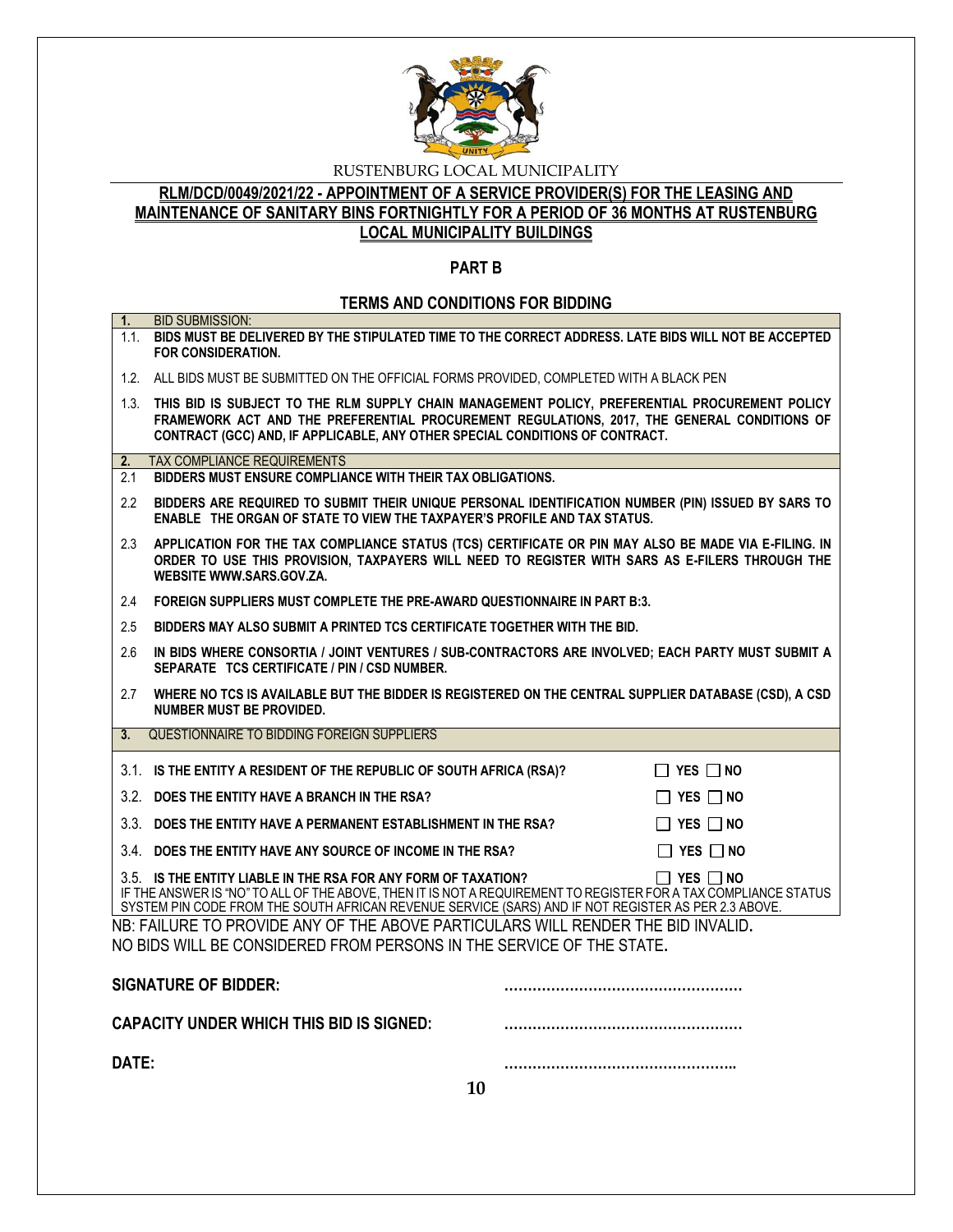

## **RLM/DCD/0049/2021/22 - APPOINTMENT OF A SERVICE PROVIDER(S) FOR THE LEASING AND MAINTENANCE OF SANITARY BINS FORTNIGHTLY FOR A PERIOD OF 36 MONTHS AT RUSTENBURG LOCAL MUNICIPALITY BUILDINGS**

## **MBD 4: DECLARATION OF INTEREST**

No bid will be accepted from persons in the service of the state...

Any person, having a kinship with persons in the service of the state, including a blood relationship, may make an offer or offers in terms of this invitation to bid. In view of possible allegations of favouritism, should the resulting bid, or part thereof, be awarded to persons connected with or related to persons in service of the state, it is required that the bidder or their authorised representative declare their position in relation to the evaluating/adjudicating authority.

In order to give effect to the above, the following questionnaire must be completed and submitted with the bid.

3.7 The names of all directors / trustees / shareholders members, their individual identity numbers and state employee numbers must be indicated in paragraph 4 below.

3.8 Are you presently in the service of the state?

## *(Tick applicable box*)



3.8.1 If yes, furnish particulars. ….……………………………………………………………

……………………………………………………………………………………………..

 $1$ MSCM Regulations: "in the service of the state" means to be  $-$ 

(a) a member of  $-$ 

(i) any municipal council;

(ii) any provincial legislature; or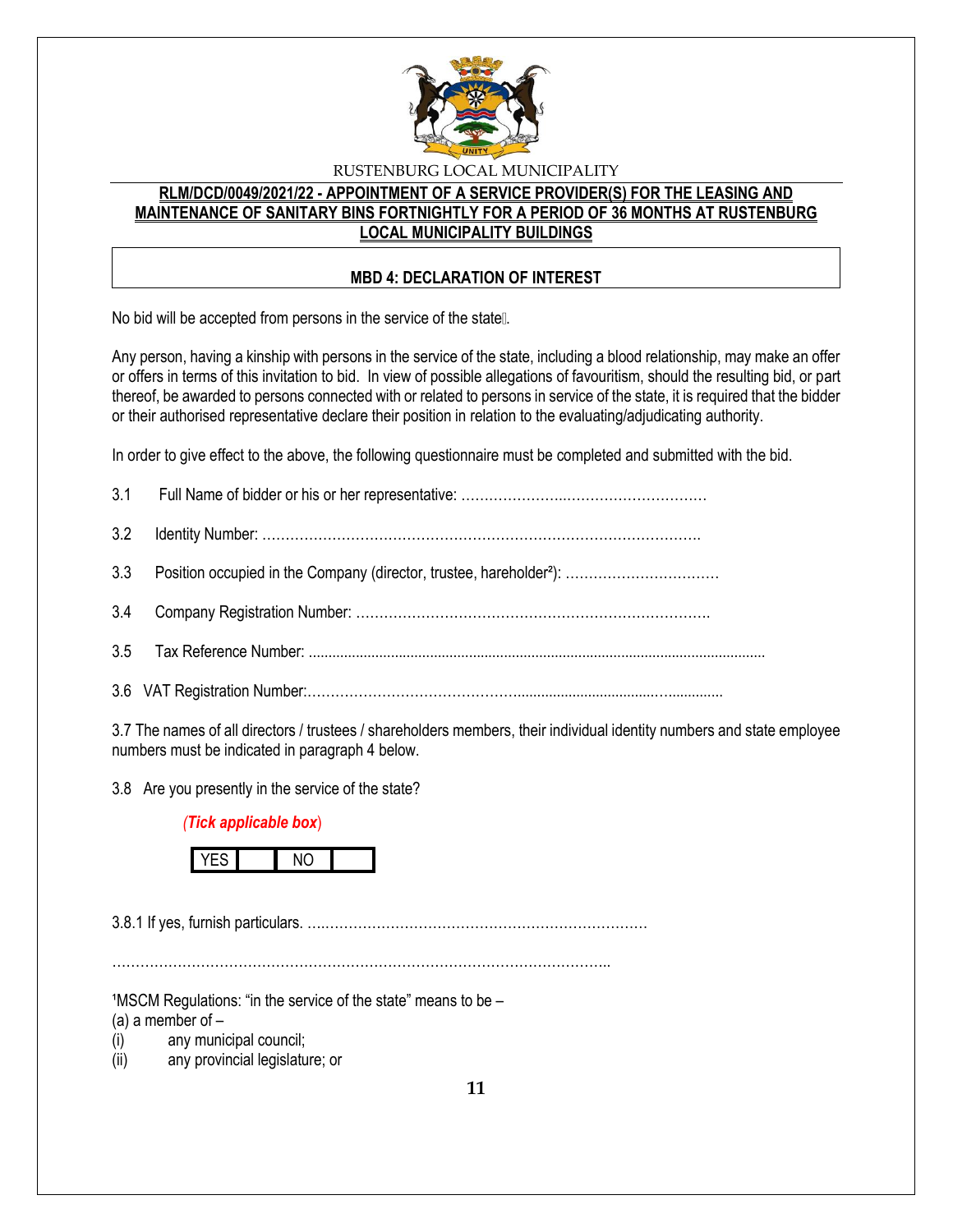

#### **RLM/DCD/0049/2021/22 - APPOINTMENT OF A SERVICE PROVIDER(S) FOR THE LEASING AND MAINTENANCE OF SANITARY BINS FORTNIGHTLY FOR A PERIOD OF 36 MONTHS AT RUSTENBURG LOCAL MUNICIPALITY BUILDINGS**

(iii) the national Assembly or the national Council of provinces;

(b) a member of the board of directors of any municipal entity; (c) an official of any municipality or municipal entity;

(d) an employee of any national or provincial department, national or provincial public entity or constitutional institution within the meaning of the Public Finance Management Act, 1999 (Act No.1 of 1999);

(e) a member of the accounting authority of any national or provincial public entity; or

(f) an employee of Parliament or a provincial legislature.

² Shareholder" means a person who owns shares in the company and is actively involved in the management of the company or business and exercises control over the company.

3.9 Have you been in the service of the state for the past twelve months? *(Tick applicable box*)



3.9.1 If yes, furnish particulars.………………………...……………………………………..

…………………………………………………………………………………………….

3.10 Do you have any relationship (family, friend, other) with persons in the service of the state and who may be involved with the evaluation and or adjudication of this bid?

#### *(Tick applicable box*)



3.10.1 If yes, furnish particulars.………………………...……………………………………..

…………………………………………………………………………………………….

3.11 Are you, aware of any relationship (family, friend, other) between any other bidder and any persons in the service of the state who

may be involved with the evaluation and or adjudication of this bid?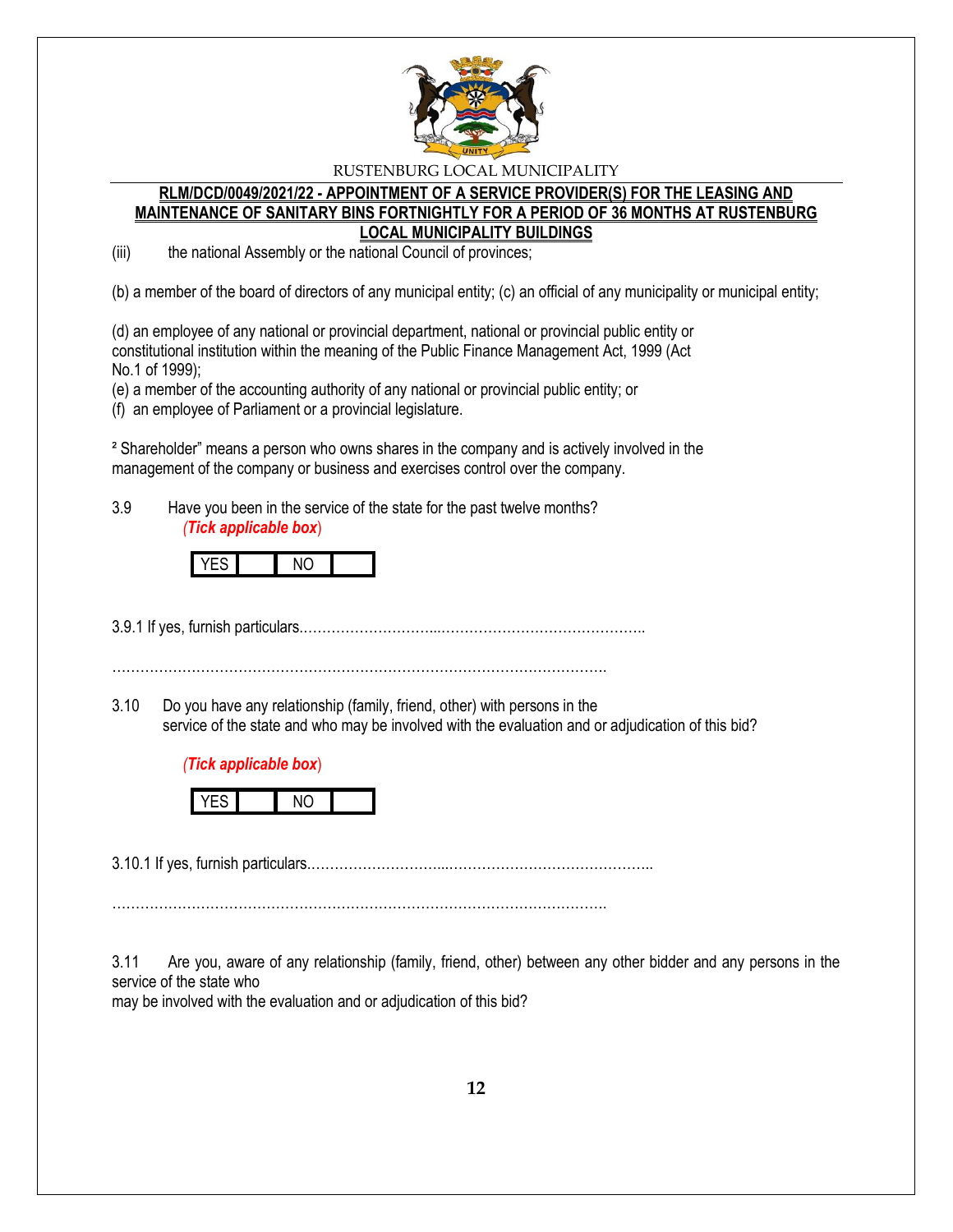

## **RLM/DCD/0049/2021/22 - APPOINTMENT OF A SERVICE PROVIDER(S) FOR THE LEASING AND MAINTENANCE OF SANITARY BINS FORTNIGHTLY FOR A PERIOD OF 36 MONTHS AT RUSTENBURG LOCAL MUNICIPALITY BUILDINGS**

*(Tick applicable box*)

3.11.1 If yes, furnish particulars.………………………...……………………………………..

3.12 Are any of the company's directors, trustees, managers, principle shareholders or stakeholders in service of the state?

*(Tick applicable box*)



3.12.1 If yes, furnish particulars.………………………...……………………………………..

3.13 Are any spouse, child or parent of the company's directors trustees, managers, principle shareholders or stakeholders in service of the state?

*(Tick applicable box*)

|--|

3.13.1 If yes, furnish particulars.………………………...……………………………………..

……………………………………………………………………………………………………

3.14 Do you or any of the directors, trustees, managers, principle shareholders, or stakeholders of this company have any interest in any other related companies or business whether or not they are bidding for this contract.

*(Tick applicable box*)



3.14.1 If yes, furnish particulars.………………………...……………………………………..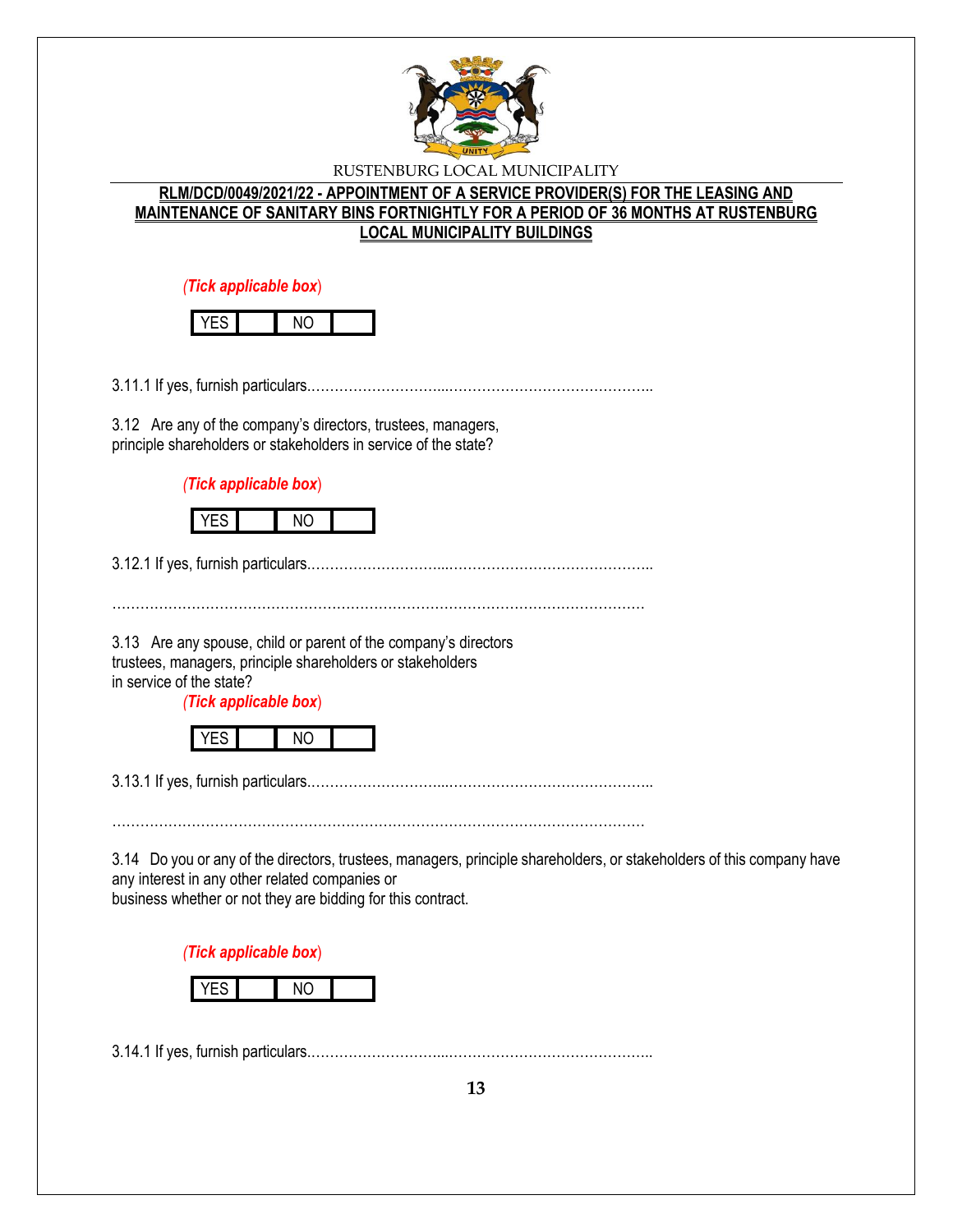

# **RLM/DCD/0049/2021/22 - APPOINTMENT OF A SERVICE PROVIDER(S) FOR THE LEASING AND MAINTENANCE OF SANITARY BINS FORTNIGHTLY FOR A PERIOD OF 36 MONTHS AT RUSTENBURG LOCAL MUNICIPALITY BUILDINGS**

………………………………………………………………………………………………

### **4. Full details of directors / trustees / members / shareholders.**

| <b>Full</b><br><b>Name</b> | <b>Identity Number</b> | Personal<br>Reference<br>Tax<br><b>Number</b> | <b>State</b><br>Employee<br>Number |
|----------------------------|------------------------|-----------------------------------------------|------------------------------------|
|                            |                        |                                               |                                    |
|                            |                        |                                               |                                    |
|                            |                        |                                               |                                    |
|                            |                        |                                               |                                    |
|                            |                        |                                               |                                    |
|                            |                        |                                               |                                    |
|                            |                        |                                               |                                    |
|                            |                        |                                               |                                    |
|                            |                        |                                               |                                    |
|                            |                        |                                               |                                    |
|                            |                        |                                               |                                    |
|                            |                        |                                               |                                    |

 **……………………………… ……………………… Signature Date** 

 **Capacity Name of Bidder**

 **…………………………………. ……………………………………**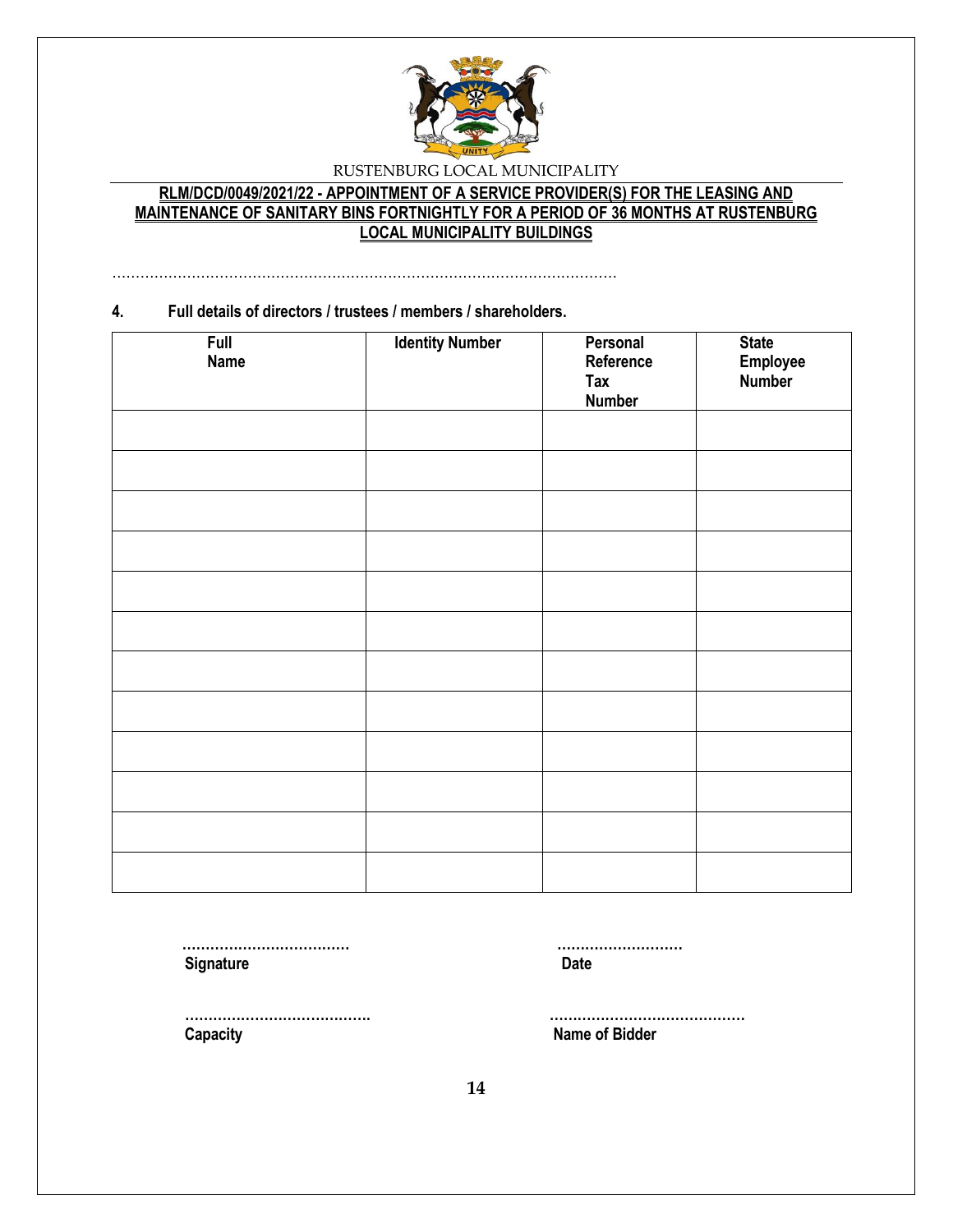

## **RLM/DCD/0049/2021/22 - APPOINTMENT OF A SERVICE PROVIDER(S) FOR THE LEASING AND MAINTENANCE OF SANITARY BINS FORTNIGHTLY FOR A PERIOD OF 36 MONTHS AT RUSTENBURG LOCAL MUNICIPALITY BUILDINGS**

**MBD 5**

# **DECLARATION FOR PROCUREMENT ABOVE R10 MILLION (ALL APPLICABLE TAXES INCLUDED)**

For all procurement expected to exceed R10 million (all applicable taxes included), bidders must complete the following questionnaire:

- 1 Are you by law required to prepare annual financial statements for auditing?
- \*YES NO
- 1.1 If yes, submit audited annual financial statements for the past three years or since the date of establishment if established during the past three years.

……………………………………………………………….................................................................

………………………………………………………………………………………………………..

- 2 Do you have any outstanding undisputed commitments for municipal services towards any municipality for more than three months or any other service provider in respect of which payment is overdue for more than 30 days?  $*$ YES  $|$  NO
- 2.1 If no, this serves to certify that the bidder has no undisputed commitments for municipal services towards any municipality for more than three months or other service provider in respect of which payment is overdue for more than 30 days.
- **2.2** If yes, provide particulars.

………………………………………………...................................................................……………

…………………………….....................................................................……………………………….

…………………………………..................................................................………………………….

3 Has any contract been awarded to you by an organ of state during the past five years, including particulars of any material non-compliance or dispute concerning the execution of such contract?

\*YES I NO

3.1 If yes, furnish particulars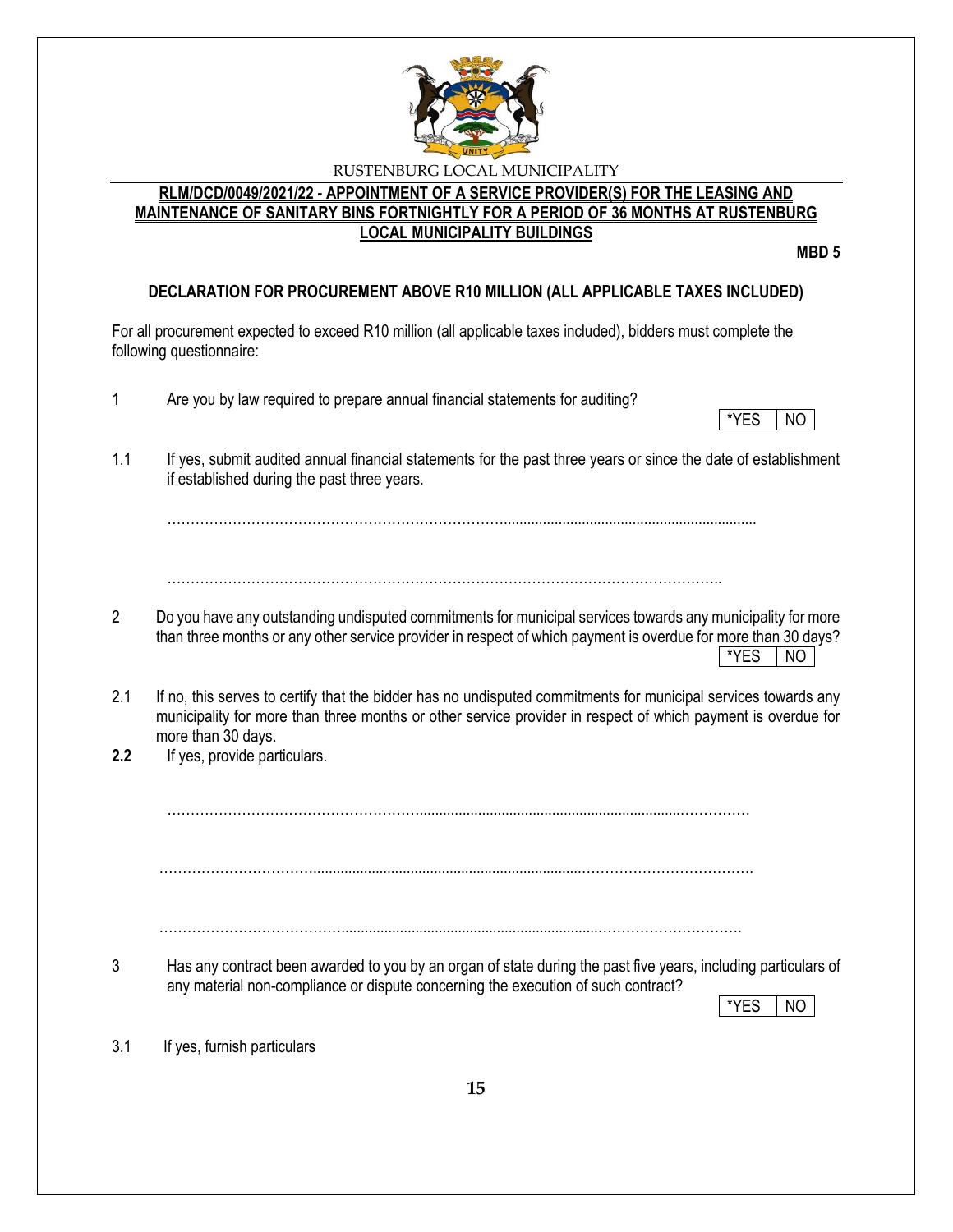

|     | RLM/DCD/0049/2021/22 - APPOINTMENT OF A SERVICE PROVIDER(S) FOR THE LEASING AND<br><b>LOCAL MUNICIPALITY BUILDINGS</b>                 | MAINTENANCE OF SANITARY BINS FORTNIGHTLY FOR A PERIOD OF 36 MONTHS AT RUSTENBURG                                               |
|-----|----------------------------------------------------------------------------------------------------------------------------------------|--------------------------------------------------------------------------------------------------------------------------------|
|     |                                                                                                                                        |                                                                                                                                |
|     |                                                                                                                                        |                                                                                                                                |
| 4.  | from the municipality / municipal entity is expected to be transferred out of the Republic?                                            | Will any portion of goods or services be sourced from outside the Republic, and, if so, what portion of payment<br>*YES<br>NO. |
| 4.1 | If yes, furnish particulars                                                                                                            |                                                                                                                                |
|     |                                                                                                                                        |                                                                                                                                |
|     |                                                                                                                                        | <b>CERTIFICATION</b>                                                                                                           |
|     |                                                                                                                                        |                                                                                                                                |
|     | CERTIFY THAT THE INFORMATION FURNISHED ON THIS DECLARATION FORM IS<br>TRUE AND CORRECT.                                                |                                                                                                                                |
|     | I ACCEPT THAT, IN ADDITION TO CANCELLATION OF A CONTRACT, ACTION<br>MAY BE TAKEN AGAINST ME SHOULD THIS DECLARATION PROVE TO BE FALSE. |                                                                                                                                |
|     | Name/s and Surname of Bidder                                                                                                           | Signature                                                                                                                      |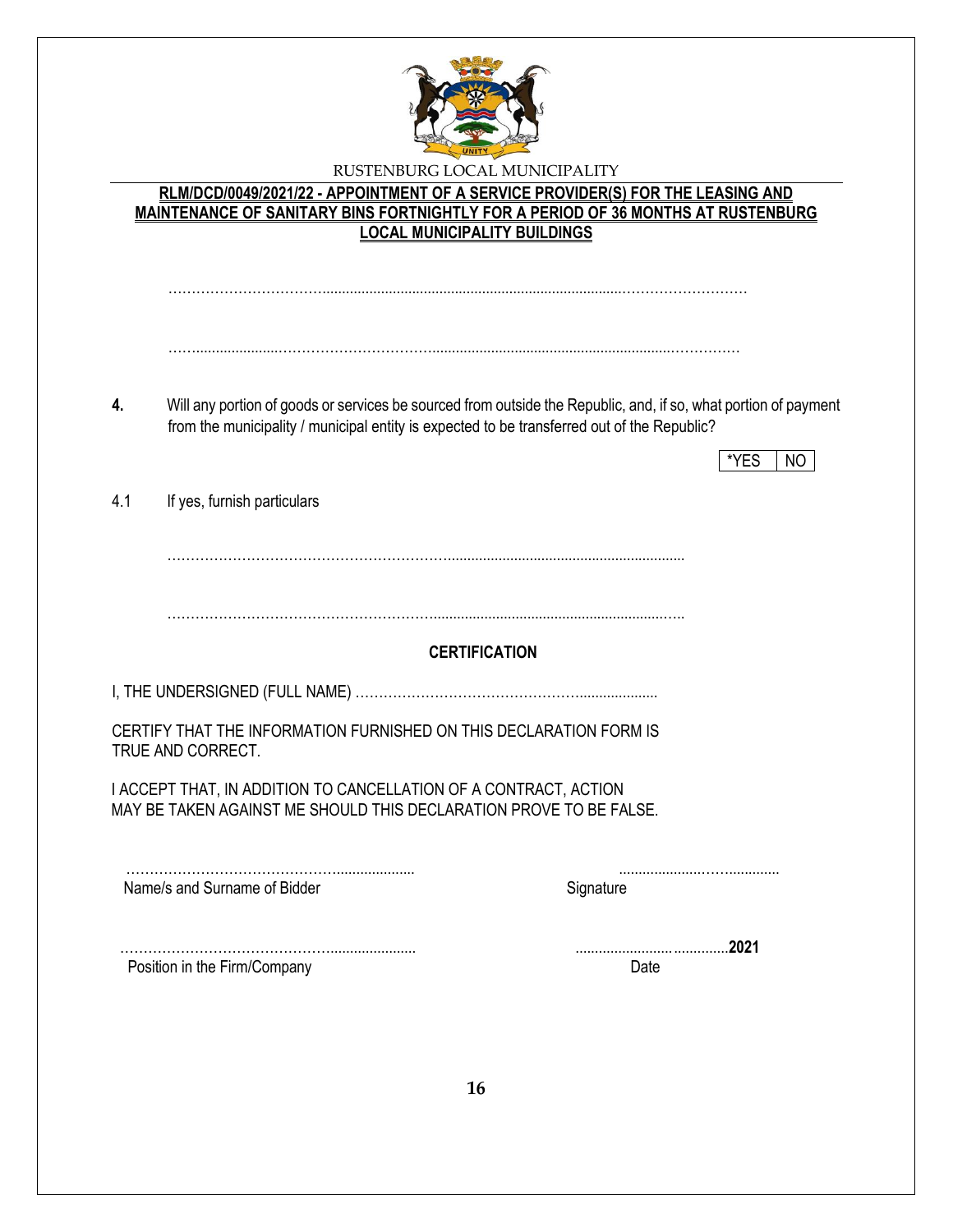

## **RLM/DCD/0049/2021/22 - APPOINTMENT OF A SERVICE PROVIDER(S) FOR THE LEASING AND MAINTENANCE OF SANITARY BINS FORTNIGHTLY FOR A PERIOD OF 36 MONTHS AT RUSTENBURG LOCAL MUNICIPALITY BUILDINGS**

## **MBD 6.1 PREFERENCE CLAIMED IN TERMS OF THE PREFERENTIAL PROCUREMENT REGULATIONS, 2011**

This preference form must form part of all bids invited. It contains general information and serves as a claim form for preference points for Broad-Based Black Economic Empowerment (B-BBEE) Status Level of Contribution

## **NB: BEFORE COMPLETING THIS FORM, BIDDERS MUST STUDY THE GENERAL CONDITIONS, DEFINITIONS AND DIRECTIVES APPLICABLE IN RESPECT OF B-BBEE, AS PRESCRIBED IN THE PREFERENTIAL PROCUREMENT REGULATIONS, 2017.**

## **1. GENERAL CONDITIONS**

- 1.1 The following preference point systems are applicable to all bids:
	- the 80/20 system for requirements with a Rand value of up to R50 000 000 (all applicable taxes included); and
	- the 90/10 system for requirements with a Rand value above R50 000 000 (all applicable taxes included).

1.2

- a) The value of this bid is estimated to not exceed R50 000 000 (all applicable taxes included) and therefore the 80/20 preference point system shall be applicable; or
- b) The 80/20 preference point system will be applicable to this tender Points for this bid shall be awarded for:
- (a) Price; and
- (b) B-BBEE Status Level of Contributor.

#### 1.3 The maximum points for this bid are allocated as follows:

|                                                   | <b>POINTS</b> |
|---------------------------------------------------|---------------|
| <b>PRICE</b>                                      |               |
| <b>B-BBEE STATUS LEVEL OF CONTRIBUTOR</b>         | ንበ            |
| Total points for Price and B-BBEE must not exceed | 100           |

- 1.4 Failure on the part of a bidder to submit proof of B-BBEE Status level of contributor together with the bid, will be interpreted to mean that preference points for B-BBEE status level of contribution are not claimed.
- 1.5 The purchaser reserves the right to require of a bidder, either before a bid is adjudicated or at any time subsequently, to substantiate any claim in regard to preferences, in any manner required by the purchaser.

## **2. DEFINITIONS**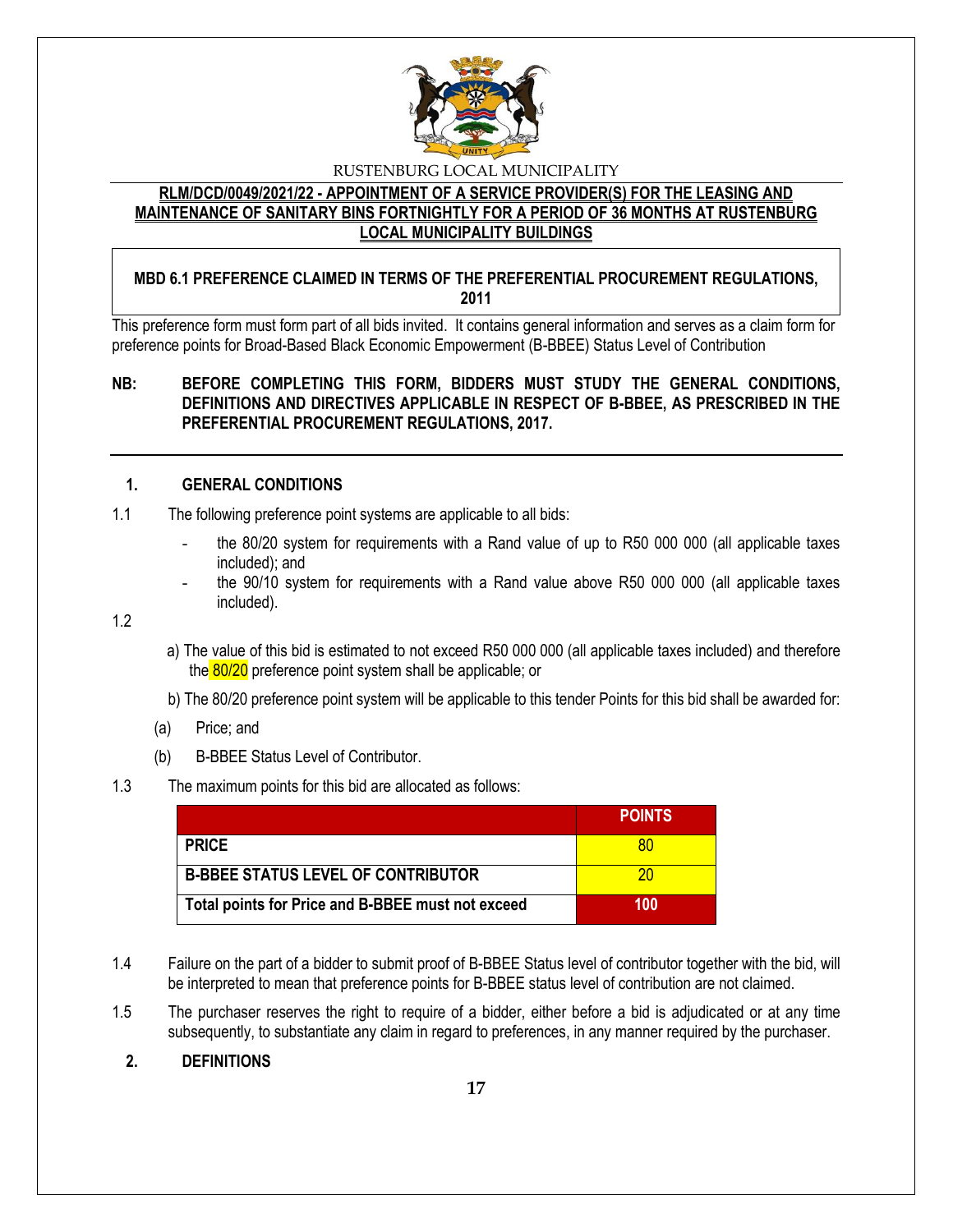

## **RLM/DCD/0049/2021/22 - APPOINTMENT OF A SERVICE PROVIDER(S) FOR THE LEASING AND MAINTENANCE OF SANITARY BINS FORTNIGHTLY FOR A PERIOD OF 36 MONTHS AT RUSTENBURG LOCAL MUNICIPALITY BUILDINGS**

- (a) **"B-BBEE"** means broad-based black economic empowerment as defined in section 1 of the Broad-Based Black Economic Empowerment Act;
- (b) "**B-BBEE status level of contributor"** means the B-BBEE status of an entity in terms of a code of good practice on black economic empowerment, issued in terms of section 9(1) of the Broad-Based Black Economic Empowerment Act;
- (c) **"bid"** means a written offer in a prescribed or stipulated form in response to an invitation by an organ of state for the provision of goods or services, through price quotations, advertised competitive bidding processes or proposals;
- (d) **"Broad-Based Black Economic Empowerment Act"** means the Broad-Based Black Economic Empowerment Act, 2003 (Act No. 53 of 2003);
- **(e) "EME"** means an Exempted Micro Enterprise in terms of a code of good practice on black economic empowerment issued in terms of section 9 (1) of the Broad-Based Black Economic Empowerment Act;
- (f) **"functionality"** means the ability of a tenderer to provide goods or services in accordance with specifications as set out in the tender documents.
- (g) **"prices"** includes all applicable taxes less all unconditional discounts;
- (h) **"proof of B-BBEE status level of contributor"** means:
	- **1)** B-BBEE Status level certificate issued by an authorized body or person;
	- **2)** A sworn affidavit as prescribed by the B-BBEE Codes of Good Practice;
	- **3)** Any other requirement prescribed in terms of the B-BBEE Act;
	- (i) **"QSE"** means a qualifying small business enterprise in terms of a code of good practice on black economic empowerment issued in terms of section 9 (1) of the Broad-Based Black Economic Empowerment Act;
- *(j)* **"rand value"**means the total estimated value of a contract in Rand, calculated at the time of bid invitation, and includes all applicable taxes;

## **3. POINTS AWARDED FOR PRICE**

#### **3.1 THE 80/20 OR 90/10 PREFERENCE POINT SYSTEMS**

A maximum of 80 or 90 points is allocated for price on the following basis:

$$
f_{\rm{max}}
$$

**80/20 or 90/10**

I

$$
Ps = 80\left(1 - \frac{Pt - P\min P}{\min}\right) \qquad \text{or} \qquad \qquad Ps = 90\left(1 - \frac{Pt - P\min P}{\min}\right)
$$

Where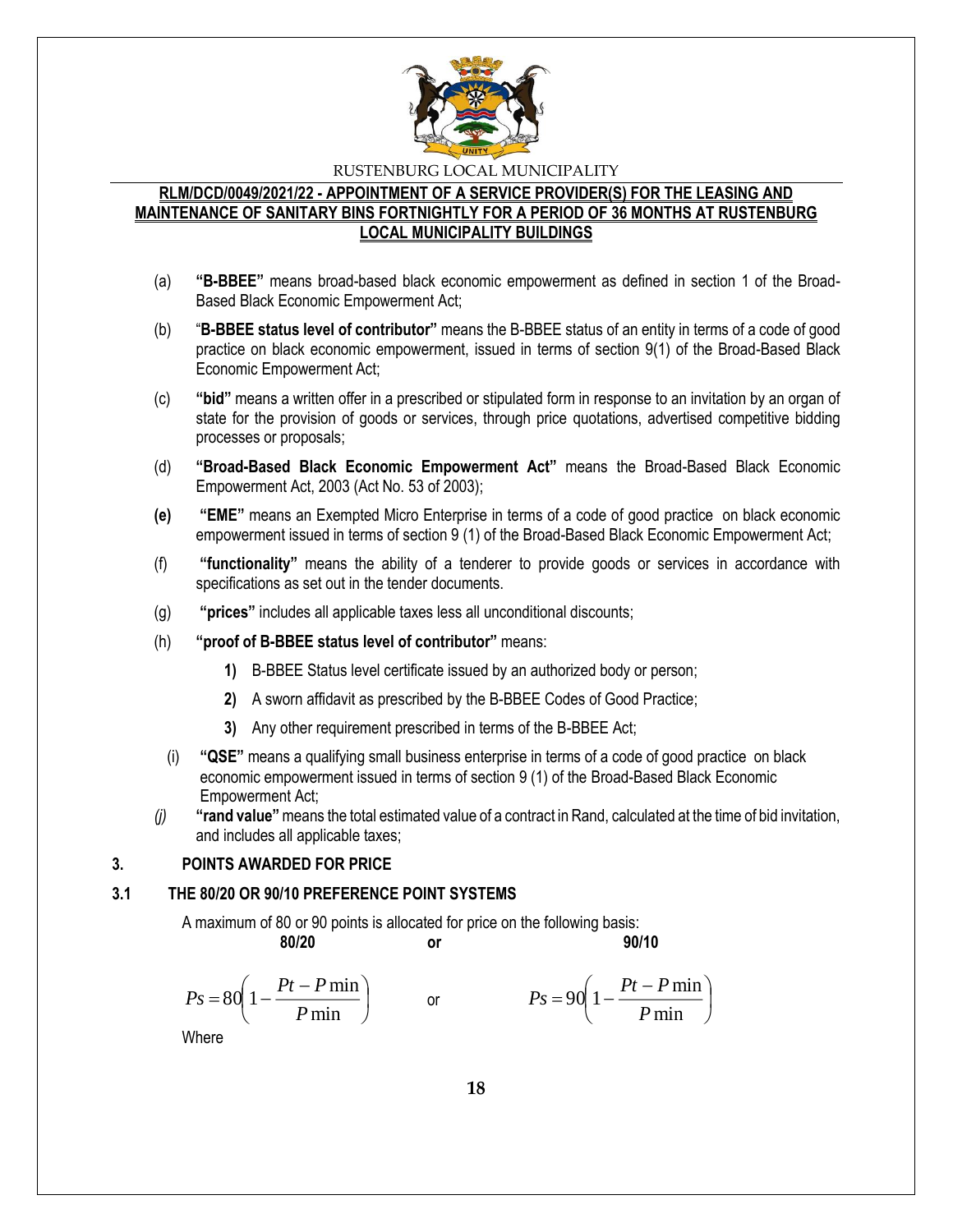

**RLM/DCD/0049/2021/22 - APPOINTMENT OF A SERVICE PROVIDER(S) FOR THE LEASING AND MAINTENANCE OF SANITARY BINS FORTNIGHTLY FOR A PERIOD OF 36 MONTHS AT RUSTENBURG LOCAL MUNICIPALITY BUILDINGS**

Ps = Points scored for price of bid under consideration

- Pt = Price of bid under consideration
- P min = Price of lowest acceptable bid

## **4. POINTS AWARDED FOR B-BBEE STATUS LEVEL OF CONTRIBUTOR**

4.1 In terms of Regulation 6 (2) and 7 (2) of the Preferential Procurement Regulations, preference points must be awarded to a bidder for attaining the B-BBEE status level of contribution in accordance with the table below:

| <b>B-BBEE Status Level of</b><br><b>Contributor</b> | <b>Number of points</b><br>(90/10 system) | <b>Number of points</b><br>(80/20 system) |
|-----------------------------------------------------|-------------------------------------------|-------------------------------------------|
|                                                     | 10                                        | 20                                        |
| 2                                                   | 9                                         | 18                                        |
|                                                     | 6                                         | 14                                        |
|                                                     | 5                                         | 12                                        |
| 5                                                   |                                           | 8                                         |
| 6                                                   |                                           | 6                                         |
|                                                     |                                           |                                           |
| 8                                                   |                                           | າ                                         |
| Non-compliant contributor                           |                                           |                                           |

# **5. BID DECLARATION**

5.1 Bidders who claim points in respect of B-BBEE Status Level of Contribution must complete the following:

# **6. B-BBEE STATUS LEVEL OF CONTRIBUTOR CLAIMED IN TERMS OF PARAGRAPHS 1.4 AND 4.1**

6.1 B-BBEE Status Level of Contributor:  $\qquad \qquad = \qquad \qquad \qquad$  .........(maximum of 10 or 20 points)

(Points claimed in respect of paragraph 7.1 must be in accordance with the table reflected in paragraph 4.1 and must be substantiated by relevant proof of B-BBEE status level of contributor.

# **7. SUB-CONTRACTING**

7.1 Will any portion of the contract be sub-contracted?

(*Tick applicable box*)

YES NO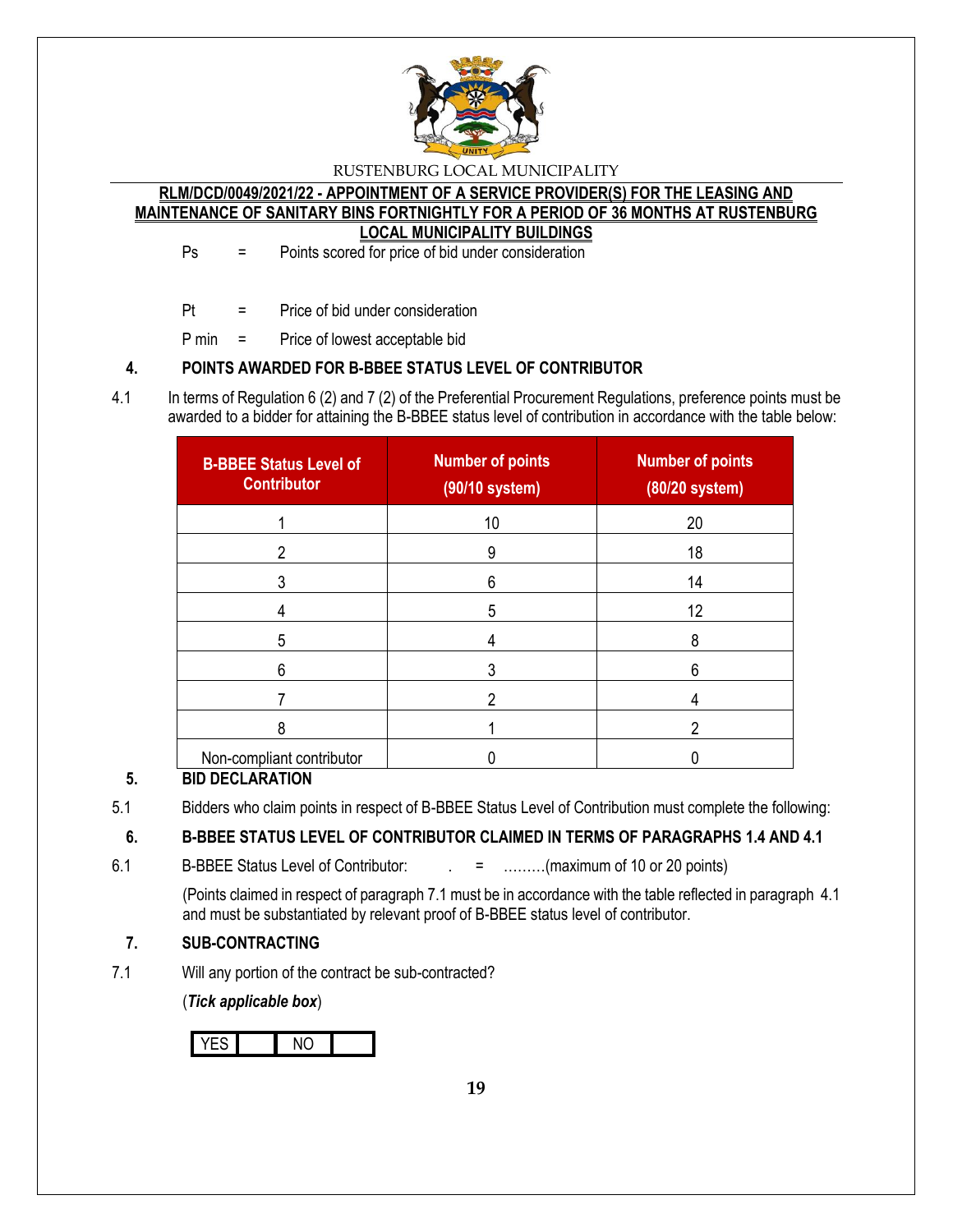

## **RLM/DCD/0049/2021/22 - APPOINTMENT OF A SERVICE PROVIDER(S) FOR THE LEASING AND MAINTENANCE OF SANITARY BINS FORTNIGHTLY FOR A PERIOD OF 36 MONTHS AT RUSTENBURG LOCAL MUNICIPALITY BUILDINGS**

### 7.1.1 If yes, indicate:

- i) What percentage of the contract will be subcontracted............…………….…………%
- ii) The name of the sub-contractor…………………………………………………………..
- iii) The B-BBEE status level of the sub-contractor......................................……………..
- iv) Whether the sub-contractor is an EME or QSE





v) Specify, by ticking the appropriate box, if subcontracting with an enterprise in terms of Preferential Procurement Regulations,2017:

| Designated Group: An EME or QSE which is at last 51% owned by:    | $EME\sqrt{}$ | QSE√ |
|-------------------------------------------------------------------|--------------|------|
| Black people                                                      |              |      |
| Black people who are youth                                        |              |      |
| Black people who are women                                        |              |      |
| Black people with disabilities                                    |              |      |
| Black people living in rural or underdeveloped areas or townships |              |      |
| Cooperative owned by black people                                 |              |      |
| Black people who are military veterans                            |              |      |
| 0R                                                                |              |      |
| Any EME                                                           |              |      |
| Any QSE                                                           |              |      |

## 8. **DECLARATION WITH REGARD TO COMPANY/FIRM**

- 8.1 Name of company/firm:…………………………………………………………………………….
- 8.2 VAT registration number:……………………………………….………………………
- 8.3 Company registration number:………….……………………….……………………

## 8.4 TYPE OF COMPANY/ FIRM

- □ Partnership/Joint Venture / Consortium
- □ One-person business/sole propriety
- □ Close corporation
- **Company**
- (Pty) Limited

[TICK APPLICABLE BOX]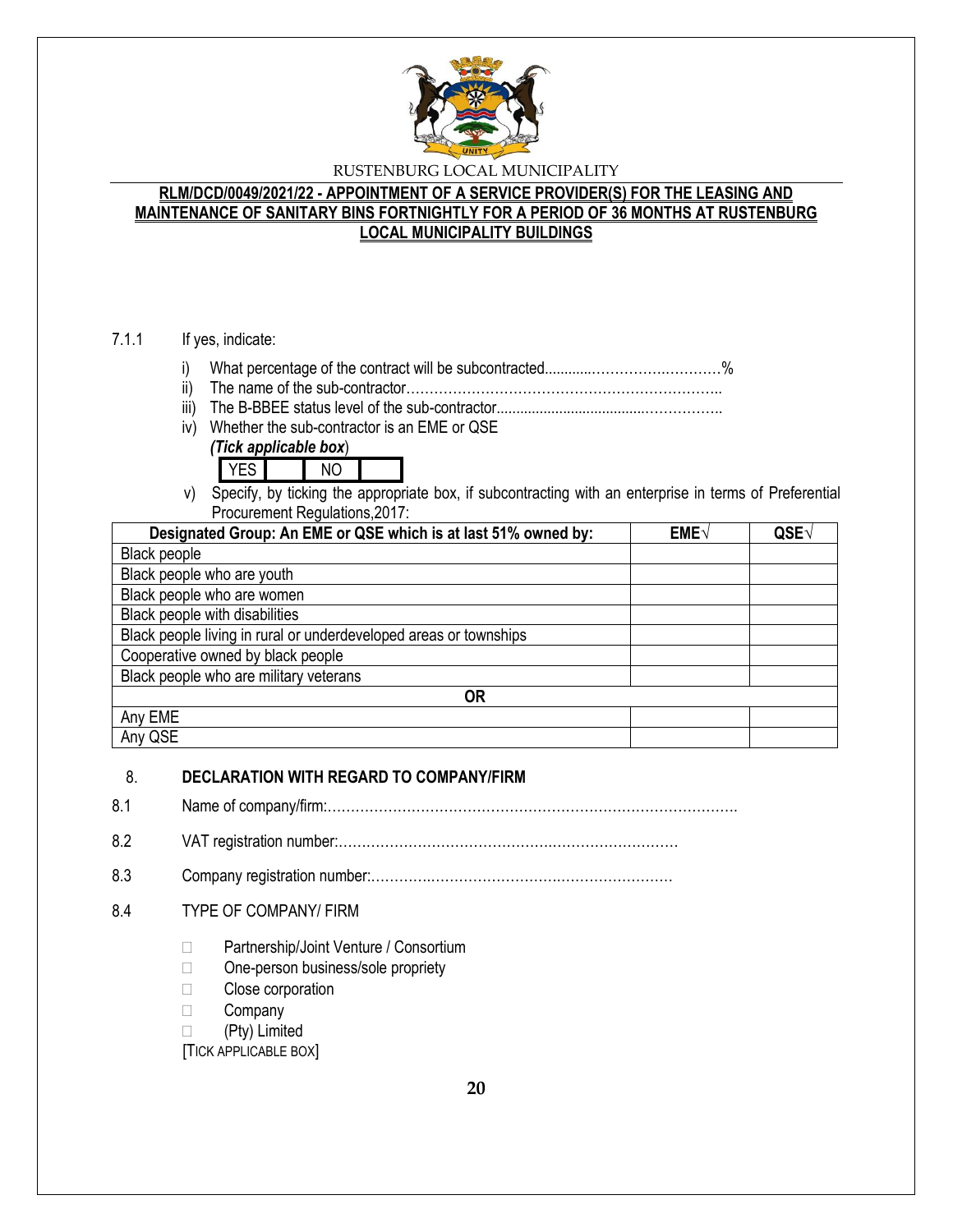

#### **RLM/DCD/0049/2021/22 - APPOINTMENT OF A SERVICE PROVIDER(S) FOR THE LEASING AND MAINTENANCE OF SANITARY BINS FORTNIGHTLY FOR A PERIOD OF 36 MONTHS AT RUSTENBURG LOCAL MUNICIPALITY BUILDINGS**

8.5 DESCRIBE PRINCIPAL BUSINESS ACTIVITIES

…………………………………………………………………………………………………………………………

## 8.6 COMPANY CLASSIFICATION

- Manufacturer
- □ Supplier
- □ Professional service provider
- $\Box$  Other service providers, e.g. transporter, etc.

[*TICK APPLICABLE BOX*]

## **8.7 MUNICIPAL INFORMATION**

#### 8.8 Total number of years the company/firm has been in business:…………………………

8.9 I/we, the undersigned, who is / are duly authorised to do so on behalf of the company/firm, certify that the points claimed, based on the B-BBE status level of contributor indicated in paragraphs 1.4 and 6.1 of the foregoing certificate, qualifies the company/ firm for the preference(s) shown and I / we acknowledge that:

- i) The information furnished is true and correct;
- ii) The preference points claimed are in accordance with the General Conditions as indicated in paragraph 1 of this form;
- iii) In the event of a contract being awarded as a result of points claimed as shown in paragraphs 1.4 and 6.1, the contractor may be required to furnish documentary proof to the satisfaction of the purchaser that the claims are correct;
- iv) If the B-BBEE status level of contributor has been claimed or obtained on a fraudulent basis or any of the conditions of contract have not been fulfilled, the purchaser may, in addition to any other remedy it may have –
	- (a) disqualify the person from the bidding process;
	- (b) recover costs, losses or damages it has incurred or suffered as a result of that person's conduct;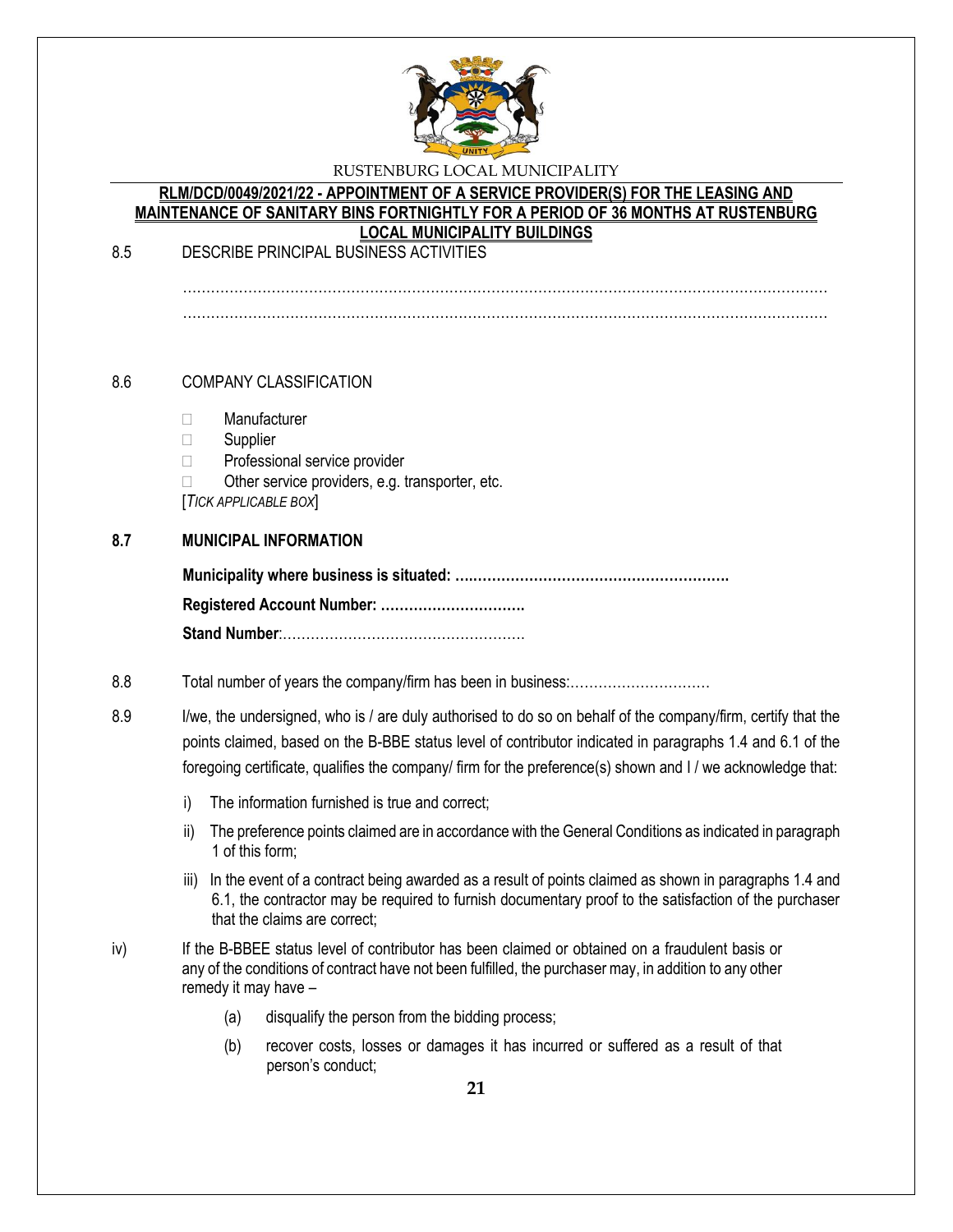

#### **RLM/DCD/0049/2021/22 - APPOINTMENT OF A SERVICE PROVIDER(S) FOR THE LEASING AND MAINTENANCE OF SANITARY BINS FORTNIGHTLY FOR A PERIOD OF 36 MONTHS AT RUSTENBURG LOCAL MUNICIPALITY BUILDINGS**

- (c) cancel the contract and claim any damages which it has suffered as a result of having to make less favourable arrangements due to such cancellation;
- (d) recommend that the bidder or contractor, its shareholders and directors, or only the shareholders and directors who acted on a fraudulent basis, be restricted by the National Treasury from obtaining business from any organ of state for a period not exceeding 10 years, after the *audi alteram partem* (hear the other side) rule has been applied; and
- (e) forward the matter for criminal prosecution.

| <b>WITNESSES</b> |                                |
|------------------|--------------------------------|
| 4                | <br>SIGNATURE(S) OF BIDDERS(S) |
| 2.               | DATE:<br><b>ADDRESS</b>        |
|                  |                                |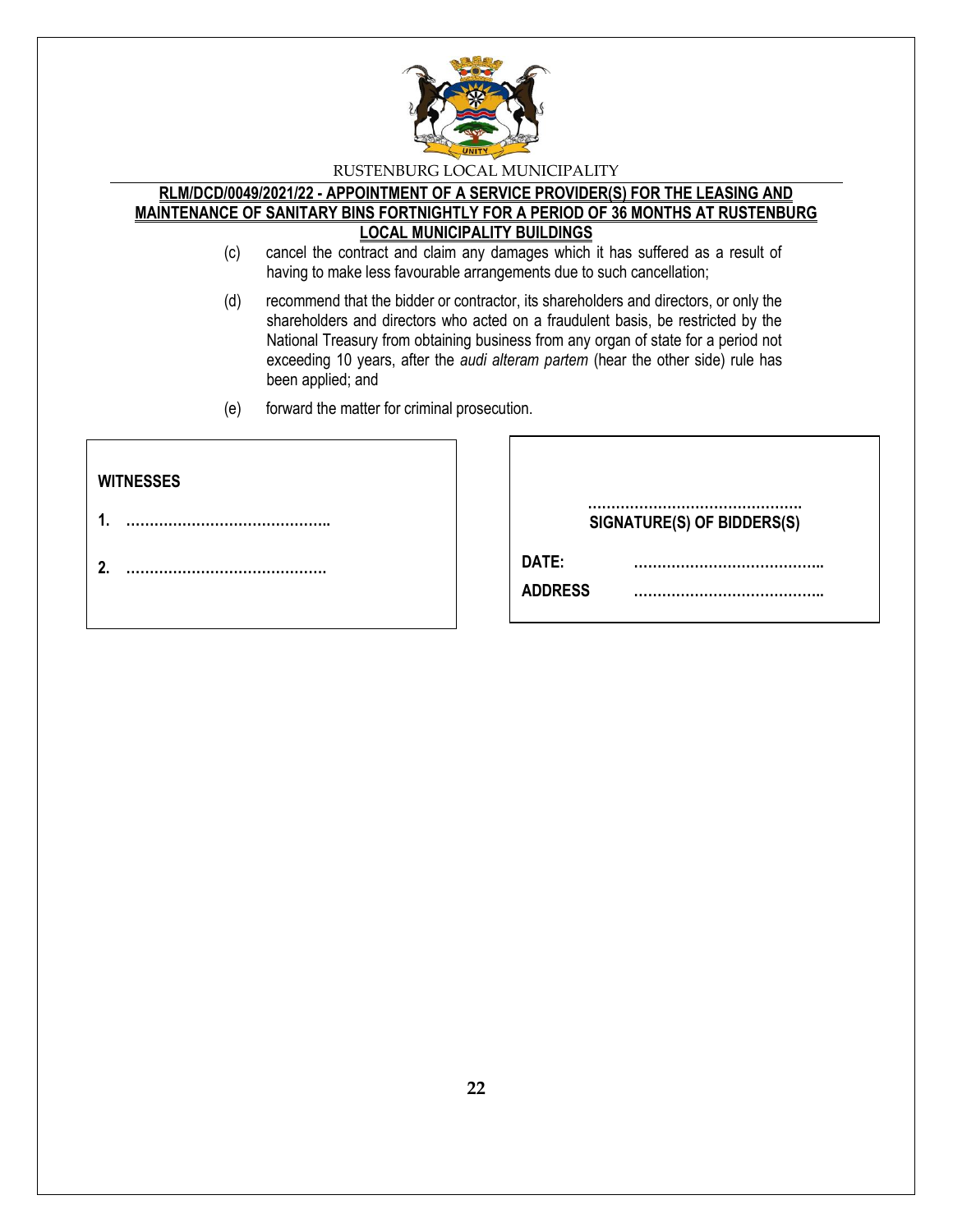

**RLM/DCD/0049/2021/22 - APPOINTMENT OF A SERVICE PROVIDER(S) FOR THE LEASING AND MAINTENANCE OF SANITARY BINS FORTNIGHTLY FOR A PERIOD OF 36 MONTHS AT RUSTENBURG LOCAL MUNICIPALITY BUILDINGS**

#### **CONTRACT FORM - RENDERING OF SERVICES MDB 7.2**

**THIS FORM MUST BE FILLED IN DUPLICATE BY BOTH THE SERVICE PROVIDER (PART 1) AND THE PURCHASER (PART 2). BOTH FORMS MUST BE SIGNED IN THE ORIGINAL SO THAT THE SERVICE PROVIDER AND THE PURCHASER WOULD BE IN POSSESSION OF ORIGINALLY SIGNED CONTRACTS FOR THEIR RESPECTIVE RECORDS.**

## **PART 1 (TO BE FILLED IN BY THE SERVICE PROVIDER)**

1. I hereby undertake to render services described in the attached bidding documents to (name of the institution) ……………………………………………………………………………………………………………………………... in accordance with the requirements and task directives / proposals specifications stipulated in Bid Number………….………………………………… at the price/s quoted. My offer/s remain binding upon me and open for acceptance by the Purchaser during the validity period indicated and calculated from the closing date of the bid.

#### 2. The following documents shall be deemed to form and be read and construed as part of this agreement: (i) Bidding documents,

- *-* Invitation to bid;
- Tax compliance status (CSD report);
- Pricing schedule(s);
- Filled in task directive/proposal;
- Preference claims for Broad Based Black Economic Empowerment Status Level of Contribution in terms of the Preferential Procurement Regulations 2011;
- *-* Declaration of interest;
- *-* Declaration of bidder's past SCM practices;
- *-* Certificate of Independent Bid Determination;
- **Special Conditions of Contract;**
- (ii) General Conditions of Contract; and
- (iii) Other (specify)
- 3. I confirm that I have satisfied myself as to the correctness and validity of my bid; that the price(s) and rate(s) quoted cover all the services specified in the bidding documents; that the price(s) and rate(s) cover all my obligations and I accept that any mistakes regarding price(s) and rate(s) and calculations will be at my own risk.
- 4. I accept full responsibility for the proper execution and fulfilment of all obligations and conditions devolving on me under this agreement as the principal liable for the due fulfillment of this contract.
- 5. I declare that I have no participation in any collusive practices with any bidder or any other person regarding this or any other bid.
- 6. I confirm that I am duly authorised to sign this contract.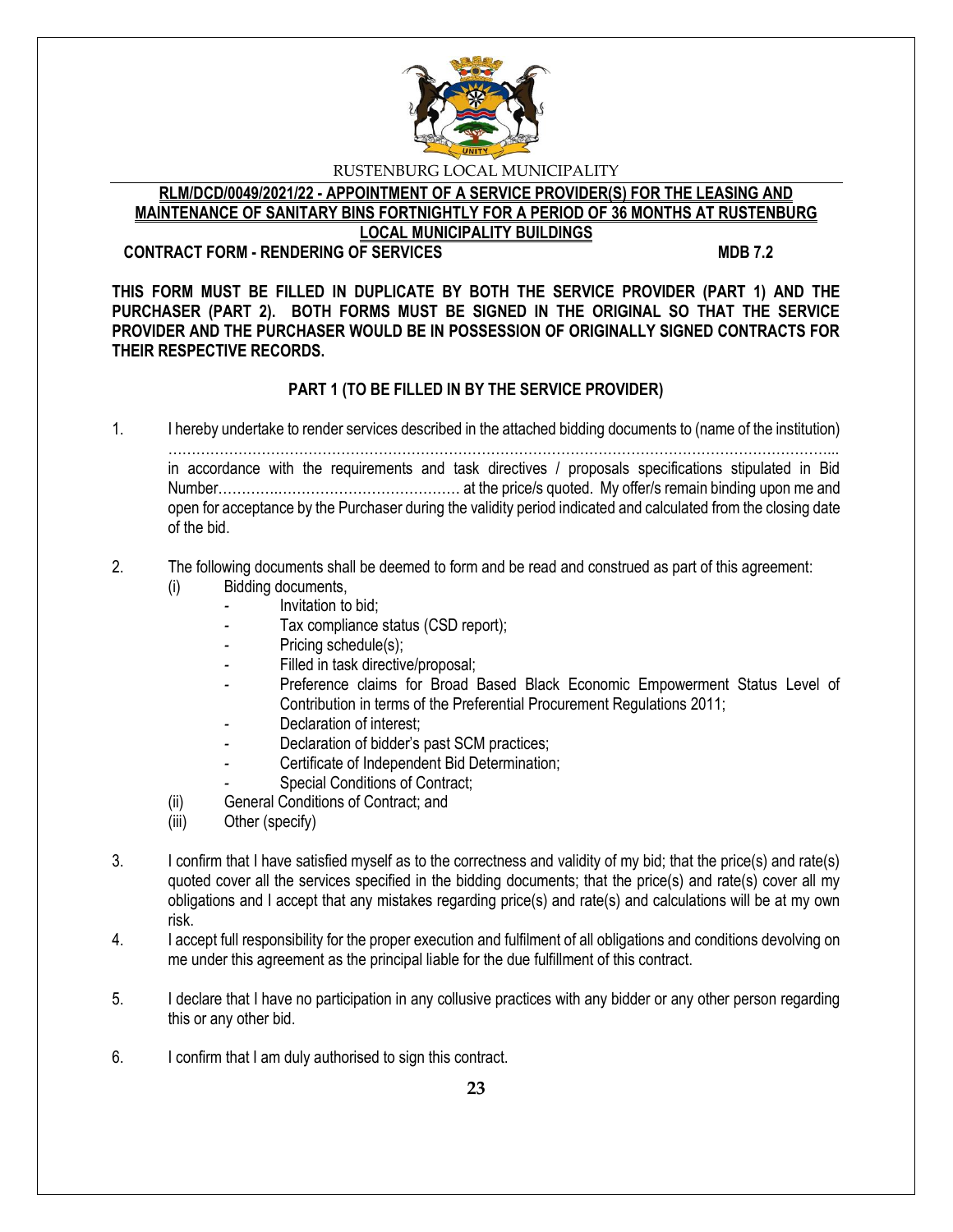

## **RLM/DCD/0049/2021/22 - APPOINTMENT OF A SERVICE PROVIDER(S) FOR THE LEASING AND MAINTENANCE OF SANITARY BINS FORTNIGHTLY FOR A PERIOD OF 36 MONTHS AT RUSTENBURG LOCAL MUNICIPALITY BUILDINGS**

| NAME (PRINT)     | <br><b>WITNESSES</b> |
|------------------|----------------------|
| <b>CAPACITY</b>  | <br>л                |
| <b>SIGNATURE</b> | <br>າ                |
| NAME OF FIRM     |                      |
| <b>DATE</b>      | <br>DATE:            |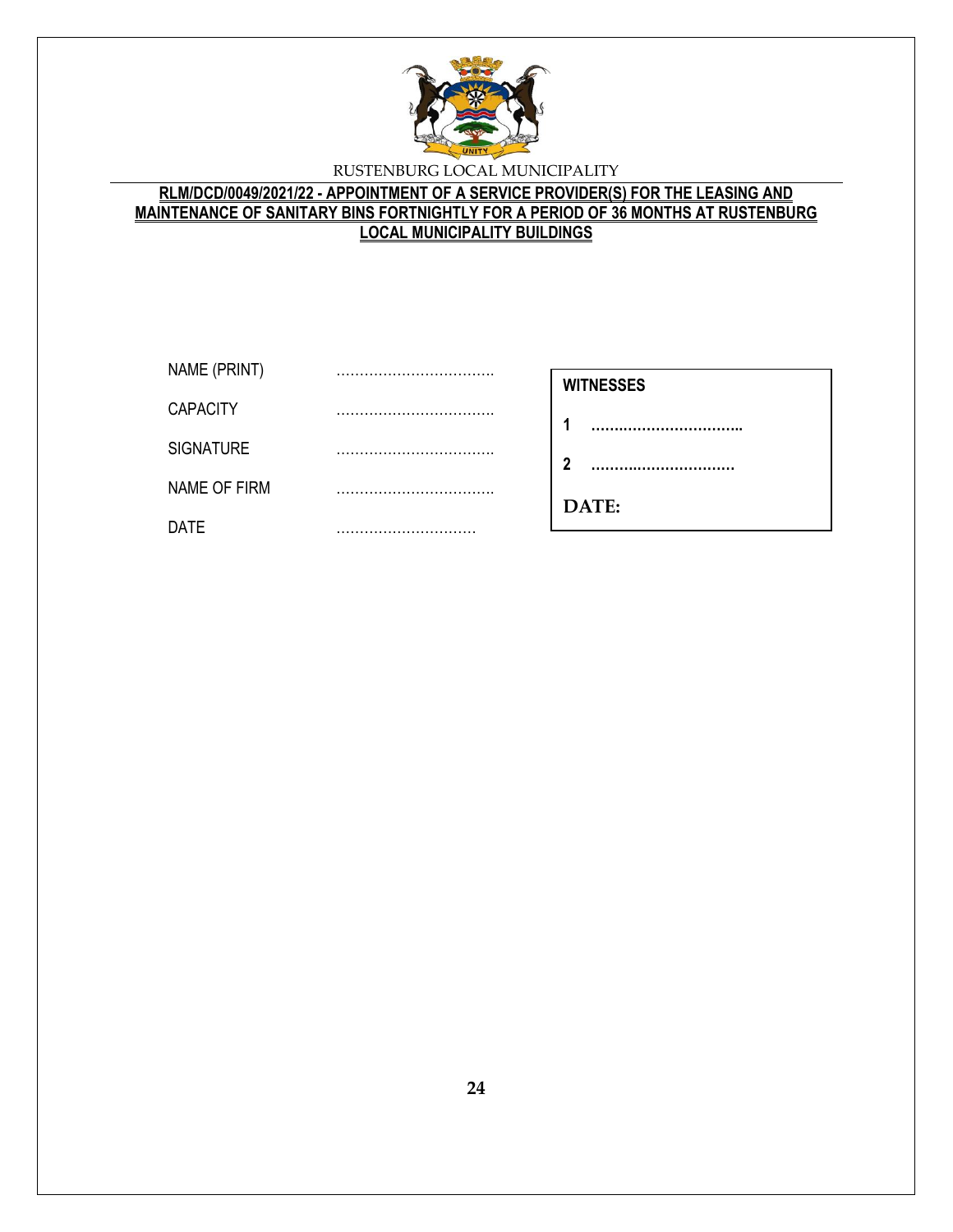

## **RLM/DCD/0049/2021/22 - APPOINTMENT OF A SERVICE PROVIDER(S) FOR THE LEASING AND MAINTENANCE OF SANITARY BINS FORTNIGHTLY FOR A PERIOD OF 36 MONTHS AT RUSTENBURG LOCAL MUNICIPALITY BUILDINGS**

**MBD 7.2**

# **CONTRACT FORM - RENDERING OF SERVICES**

# **PART 2 (TO BE FILLED IN BY THE PURCHASER [RLM])**

- 1. I……………………………………………. in my capacity as……………………...…………………………….. accept your bid under reference number ………………………………………….dated………………………for the rendering of services indicated hereunder and/or further specified in the annexure(s).
- 2. An official order indicating service delivery instructions is forthcoming.
- 3. I undertake to make payment for the services rendered in accordance with the terms and conditions of the contract, within 30 (thirty) days after receipt of an invoice.

| <b>DESCRIPTION OF</b><br><b>SERVICE</b> | <b>PRICE (ALL</b><br><b>APPLICABLE</b><br><b>TAXES</b><br>INCLUDED) | <b>COMPLETION</b><br><b>DATE</b> | <b>B-BBEE</b><br><b>STATUS</b><br><b>LEVEL OF</b><br><b>CONTRIBUTIO</b><br>N | <b>MINIMUM</b><br><b>THRESHOLD</b><br><b>FOR LOCAL</b><br><b>PRODUCTION</b><br><b>AND</b><br><b>CONTENT (if</b><br>applicable) |
|-----------------------------------------|---------------------------------------------------------------------|----------------------------------|------------------------------------------------------------------------------|--------------------------------------------------------------------------------------------------------------------------------|
|                                         |                                                                     |                                  |                                                                              |                                                                                                                                |

4. I confirm that I am duly authorized to sign this contract.

SIGNED AT ………………………………………ON………………………………...

NAME (PRINT) ………………………………………….

SIGNATURE …………………………………………

OFFICIAL STAMP

| 1     |
|-------|
| 2     |
| DATE: |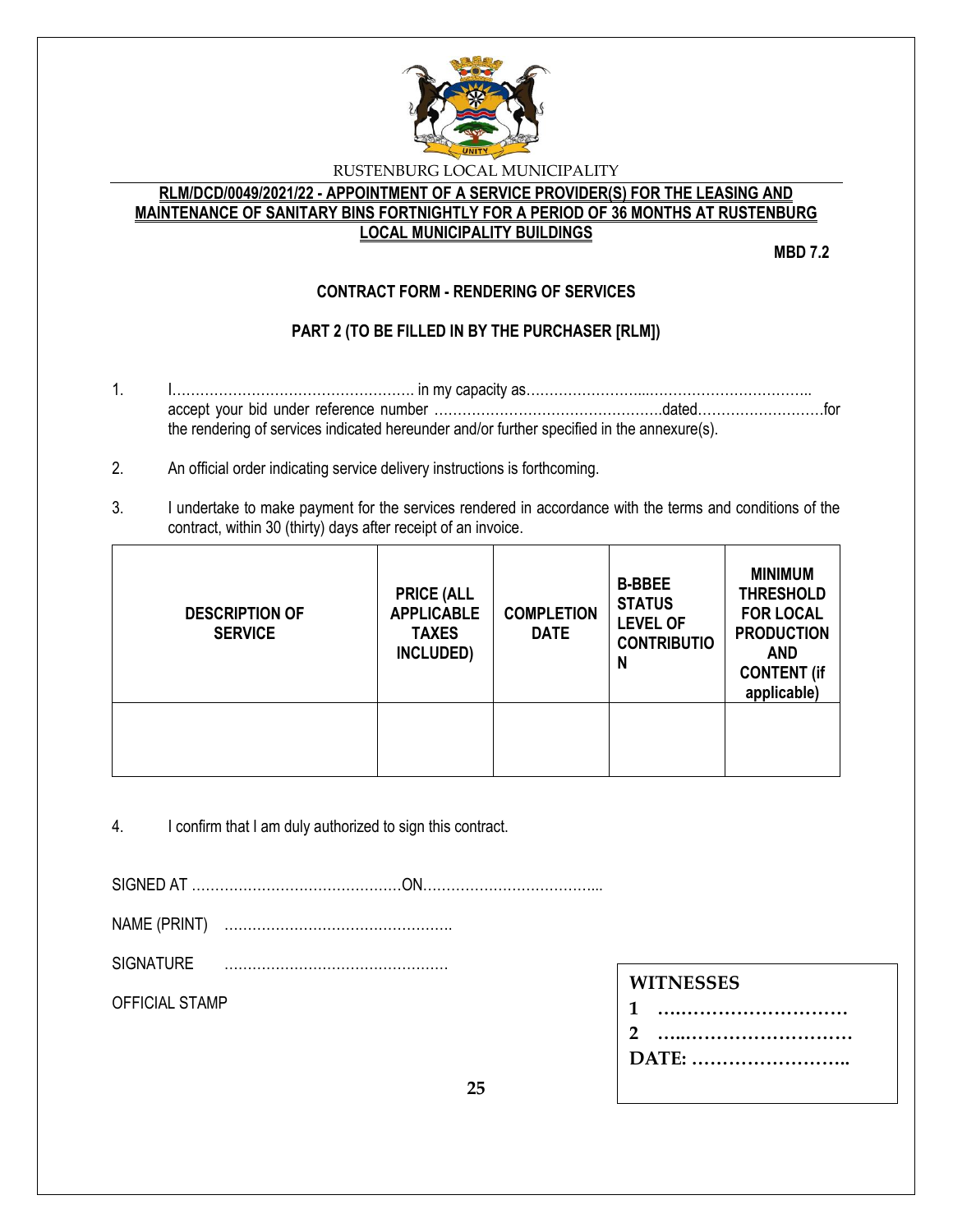

#### **RLM/DCD/0049/2021/22 - APPOINTMENT OF A SERVICE PROVIDER(S) FOR THE LEASING AND MAINTENANCE OF SANITARY BINS FORTNIGHTLY FOR A PERIOD OF 36 MONTHS AT RUSTENBURG LOCAL MUNICIPALITY BUILDINGS**

## **MBD 8: DECLARATION OF ABUSE OF SUPPLY CHAIN MANAGEMENT SYSTEM**

- 1 This Standard Bidding Document must form part of all bids invited.
- 2 It serves as a declaration to be used by institutions in ensuring that when goods and services are being procured, all reasonable steps are taken to combat the abuse of the supply chain management system.
- 3 The bid of any bidder may be disregarded if that bidder, or any of its directors have
	- a. abused the institution's supply chain management system;
	- b. committed fraud or any other improper conduct in relation to such system; or
	- c. failed to perform on any previous contract.
- 4 In order to give effect to the above, the following questionnaire must be completed and submitted with the bid.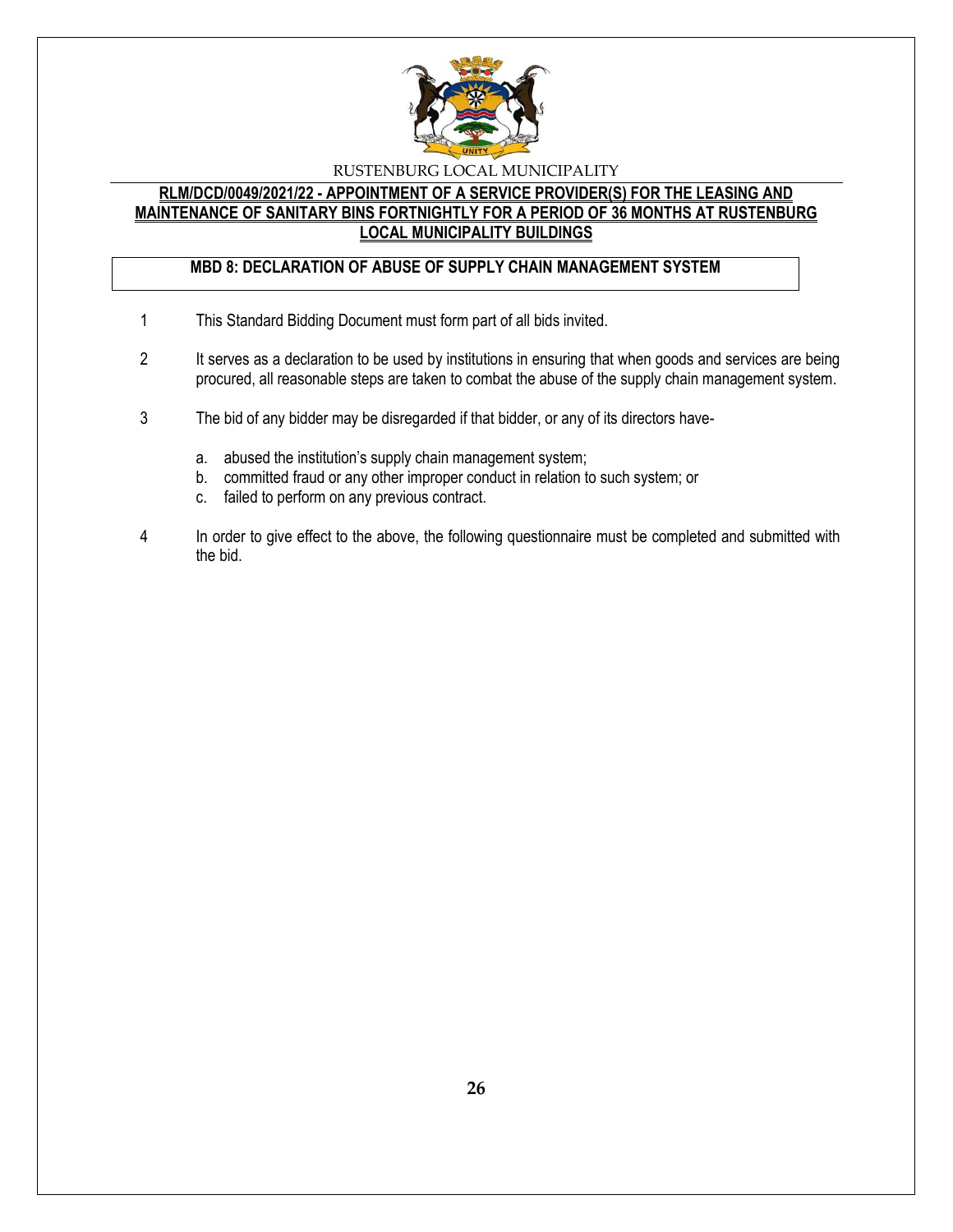

#### **RLM/DCD/0049/2021/22 - APPOINTMENT OF A SERVICE PROVIDER(S) FOR THE LEASING AND MAINTENANCE OF SANITARY BINS FORTNIGHTLY FOR A PERIOD OF 36 MONTHS AT RUSTENBURG LOCAL MUNICIPALITY BUILDINGS**

| Item                                 | <u>LUUAL MUNIUIFALITT DUILDINUJ</u><br>Question                                                                                                                                                                                                                                                                                                                   | Yes | No        |
|--------------------------------------|-------------------------------------------------------------------------------------------------------------------------------------------------------------------------------------------------------------------------------------------------------------------------------------------------------------------------------------------------------------------|-----|-----------|
| 4.1                                  | Is the bidder or any of its directors listed on the National Treasury's Database of Restricted<br>Suppliers as companies or persons prohibited from doing business with the public sector?                                                                                                                                                                        | Yes | <b>No</b> |
|                                      | Companies or persons who are listed on this Database were informed in writing of this                                                                                                                                                                                                                                                                             |     |           |
|                                      | restriction by the Accounting Officer/Authority of the institution that imposed the restriction after                                                                                                                                                                                                                                                             |     |           |
|                                      | the audi alteram partem rule was applied). The Database of Restricted Suppliers now resides                                                                                                                                                                                                                                                                       |     |           |
|                                      | on the National Treasury's website (www.treasury.gov.za) and can be accessed by clicking                                                                                                                                                                                                                                                                          |     |           |
|                                      | on its link at the bottom of the home page.                                                                                                                                                                                                                                                                                                                       |     |           |
| 4.1.1                                | If so, furnish particulars:                                                                                                                                                                                                                                                                                                                                       |     |           |
| 4.2                                  | Is the bidder or any of its directors listed on the Register for Tender Defaulters in terms of<br>section 29 of the Prevention and Combating of Corrupt Activities Act (No 12 of 2004)?<br>The Register for Tender Defaulters can be accessed on the National Treasury's website<br>(www.treasury.gov.za) by clicking on its link at the bottom of the home page. |     | No        |
| 4.2.1                                | If so, furnish particulars:                                                                                                                                                                                                                                                                                                                                       |     |           |
| 4.3                                  | Was the bidder or any of its directors convicted by a court of law (including a court outside of<br>the Republic of South Africa) for fraud or corruption during the past five years?                                                                                                                                                                             |     | No        |
| 4.3.1                                | If so, furnish particulars:                                                                                                                                                                                                                                                                                                                                       |     |           |
| 4.4                                  | Was any contract between the bidder and any organ of state terminated during the past five<br>Yes<br>years on account of failure to perform on or comply with the contract?                                                                                                                                                                                       |     | No        |
| 4.4.1<br>If so, furnish particulars: |                                                                                                                                                                                                                                                                                                                                                                   |     |           |
|                                      |                                                                                                                                                                                                                                                                                                                                                                   |     |           |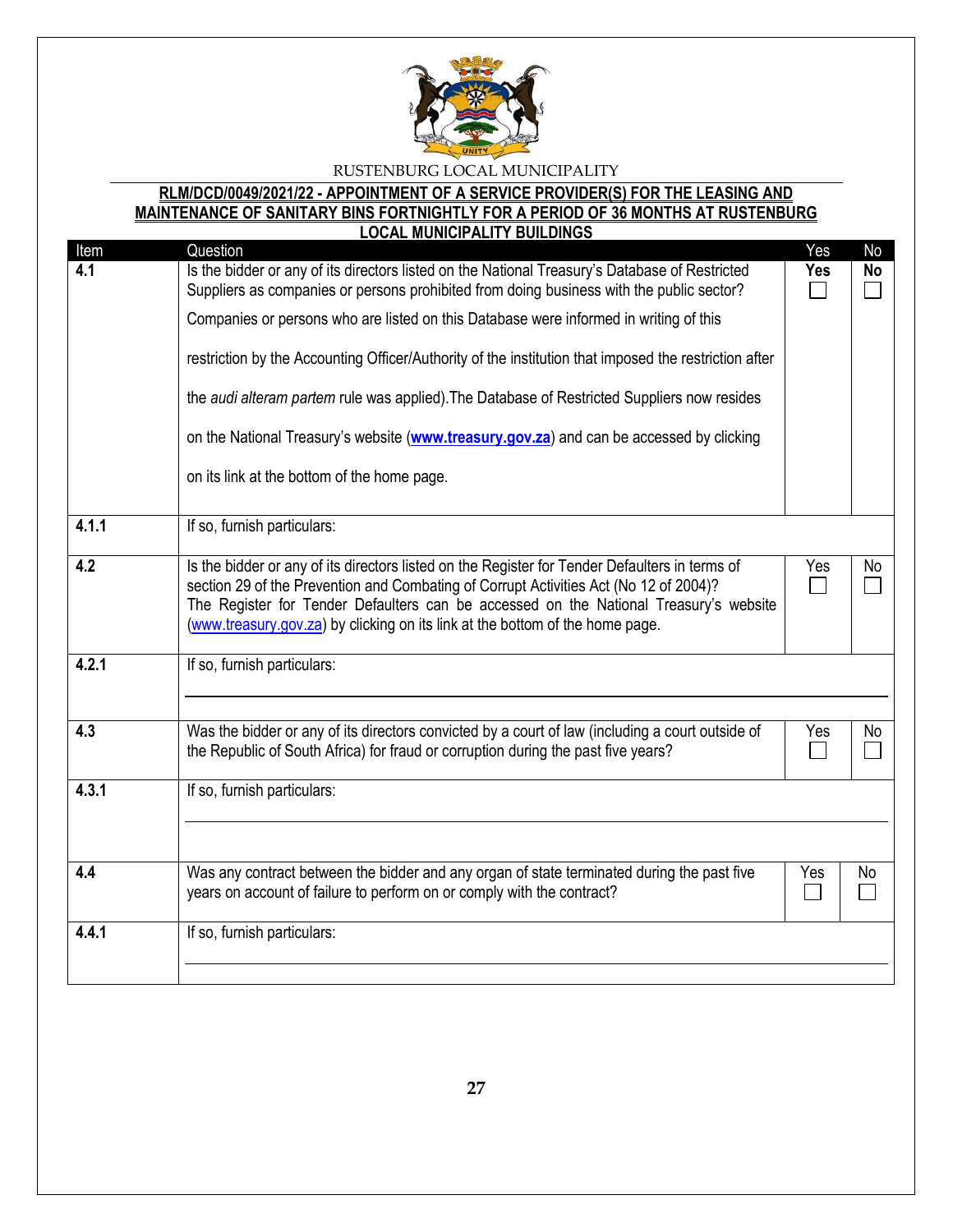

## **RLM/DCD/0049/2021/22 - APPOINTMENT OF A SERVICE PROVIDER(S) FOR THE LEASING AND MAINTENANCE OF SANITARY BINS FORTNIGHTLY FOR A PERIOD OF 36 MONTHS AT RUSTENBURG LOCAL MUNICIPALITY BUILDINGS**

### **CERTIFICATION**

I, THE UNDERSIGNED (FULL NAME)…………………………………………………....................CERTIFY THAT THE INFORMATION FURNISHED ON THIS DECLARATION FORM IS TRUE AND CORRECT. I ACCEPT THAT, IN ADDITION TO CANCELLATION OF A CONTRACT, ACTION MAY BE TAKEN AGAINST ME SHOULD THIS DECLARATION PROVE TO BE FALSE.

………………………………………........................... ...........................................

………………………………………......................... .....................……............. Name/s and surname of Bidder Signature Signature

Position in the Firm/Company Date by the Second Date of the Second Date of the Date of the Date of the Date of the Date of the Date of the Date of the Date of the Date of the Date of the Date of the Date of the Date of the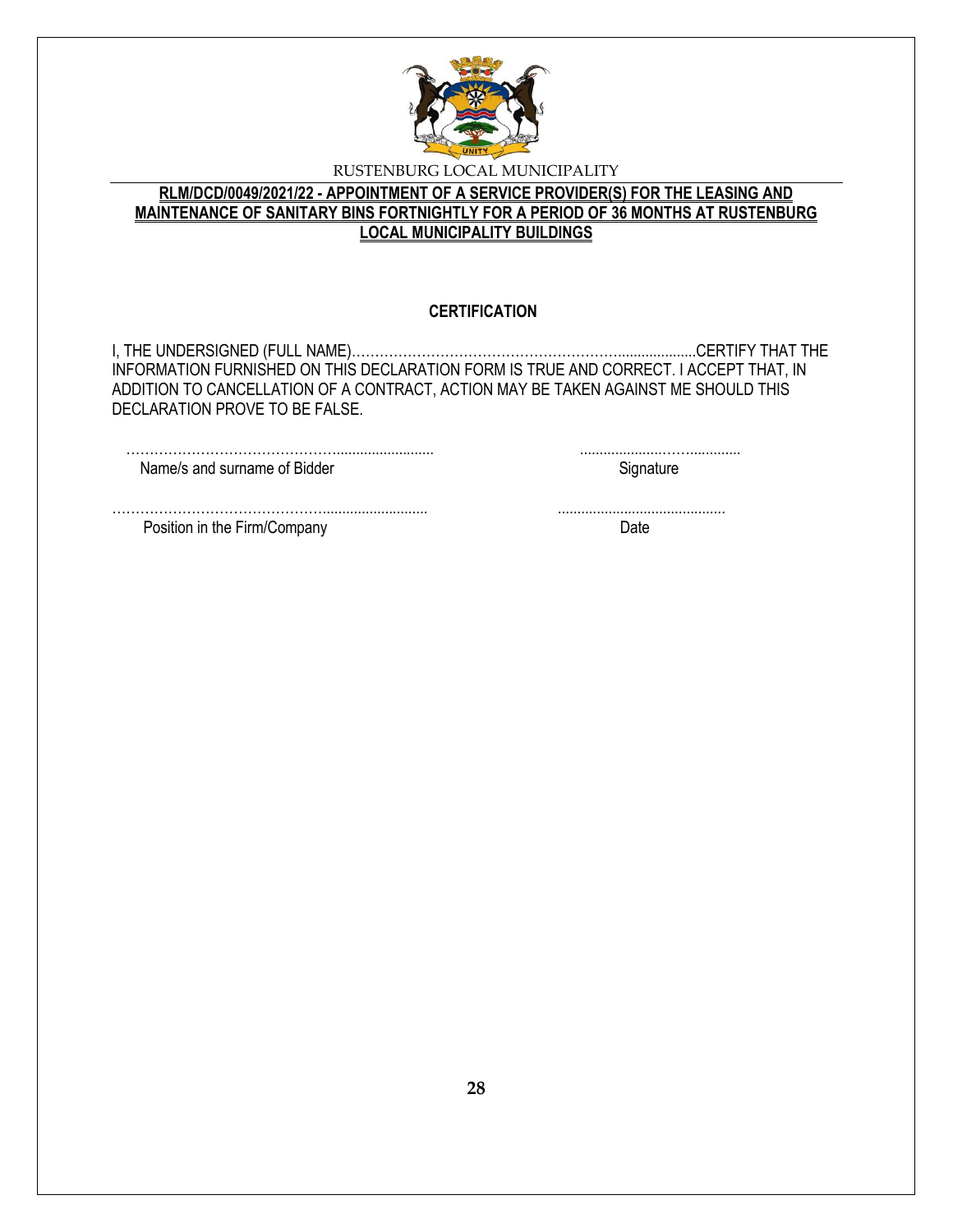

## **RLM/DCD/0049/2021/22 - APPOINTMENT OF A SERVICE PROVIDER(S) FOR THE LEASING AND MAINTENANCE OF SANITARY BINS FORTNIGHTLY FOR A PERIOD OF 36 MONTHS AT RUSTENBURG LOCAL MUNICIPALITY BUILDINGS**

#### **MBD 9: CERTIFICATE OF INDEPENDENT BID DETERMINATION**

- **1** This Municipal Bidding Document (MBD) must form part of all bids<sup>1</sup> invited.
- 2 Section 4 (1) (b) (iii) of the Competition Act No. 89 of 1998, as amended, prohibits an agreement between, or concerted practice by, firms, or a decision by an association of firms, if it is between parties in a horizontal relationship and if it involves collusive bidding (or bid rigging).² Collusive bidding is a *pe se* prohibition meaning that it cannot be justified under any grounds.
- 3 Municipal Supply Regulation 38 (1) prescribes that a supply chain management policy must provide measures for the combating of abuse of the supply chain management system, and must enable the accounting officer, among others, to:
	- a. take all reasonable steps to prevent such abuse;
	- b. reject the bid of any bidder if that bidder or any of its directors has abused the supply chain management system of the municipality or municipal entity or has committed any improper conduct in relation to such system; and
	- c. cancel a contract awarded to a person if the person committed any corrupt or fraudulent act during the bidding process or the execution of the contract.
	- 4 This MBD serves as a certificate of declaration that would be used by institutions to ensure that, when bids are considered, reasonable steps are taken to prevent any form of bid-rigging.
	- 5 In order to give effect to the above, the attached Certificate of Bid Determination (MBD 9) must be completed and submitted with the bid:

<sup>1</sup> Includes price quotations, advertised competitive bids, limited bids and proposals.

<sup>2</sup> Bid rigging (or collusive bidding) occurs when businesses, that would otherwise be expected to compete, secretly conspire to raise prices or lower the quality of goods and / or services for purchasers who wish to acquire goods and / or services through a bidding process. Bid rigging is, therefore, an agreement between competitors not to compete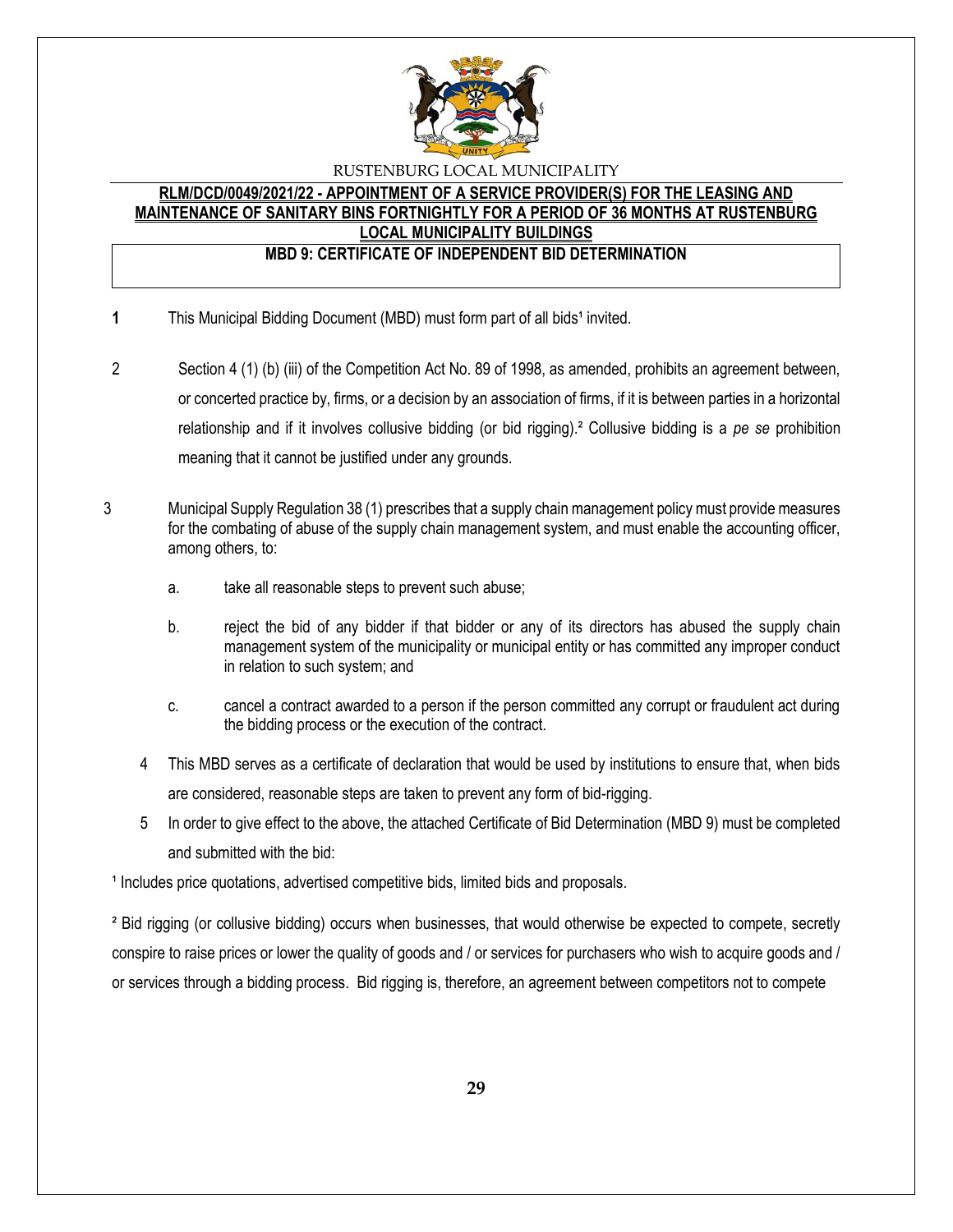

## **RLM/DCD/0049/2021/22 - APPOINTMENT OF A SERVICE PROVIDER(S) FOR THE LEASING AND MAINTENANCE OF SANITARY BINS FORTNIGHTLY FOR A PERIOD OF 36 MONTHS AT RUSTENBURG LOCAL MUNICIPALITY BUILDINGS**

I, the undersigned, in submitting the accompanying bid:

(Bid Number and Description)

in response to the invitation for the bid made by:

(Name of Municipality / Municipal Entity)

do hereby make the following statements that I certify to be true and complete in every respect: I certify, on behalf of: **We are all that:**  $\blacksquare$ 

\_\_\_\_\_\_\_\_\_\_\_\_\_\_\_\_\_\_\_\_\_\_\_\_\_\_\_\_\_\_\_\_\_\_\_\_\_\_\_\_\_\_\_\_\_\_\_\_\_\_\_\_\_\_\_\_\_\_\_\_\_\_\_\_\_\_\_\_\_\_\_\_\_\_\_\_\_\_

\_\_\_\_\_\_\_\_\_\_\_\_\_\_\_\_\_\_\_\_\_\_\_\_\_\_\_\_\_\_\_\_\_\_\_\_\_\_\_\_\_\_\_\_\_\_\_\_\_\_\_\_\_\_\_\_\_\_\_\_\_\_\_\_\_\_\_\_\_\_\_\_

(Name of Bidder)

- 1. I have read and I understand the contents of this Certificate;
- 2. I understand that the accompanying bid will be disqualified if this Certificate is found not to be true and complete in every respect;
- 3. I am authorized by the bidder to sign this Certificate, and to submit the accompanying bid, on behalf of the bidder;
- 4. Each person whose signature appears on the accompanying bid has been authorized by the bidder to determine the terms of, and to sign, the bid, on behalf of the bidder;
- 5. For the purposes of this Certificate and the accompanying bid, I understand that the word "competitor" shall include any individual or organization, other than the bidder, whether or not affiliated with the bidder, who:
	- (a) has been requested to submit a bid in response to this bid invitation;
	- (b) could potentially submit a bid in response to this bid invitation, based on their qualifications, abilities or experience; and
	- (c) provides the same goods and services as the bidder and/or is in the same line of business as the bidder
- 6. The bidder has arrived at the accompanying bid independently from, and without consultation, communication, agreement or arrangement with any competitor. However communication between partners in a joint venture or consortium<sup>3</sup> will not be construed as collusive bidding.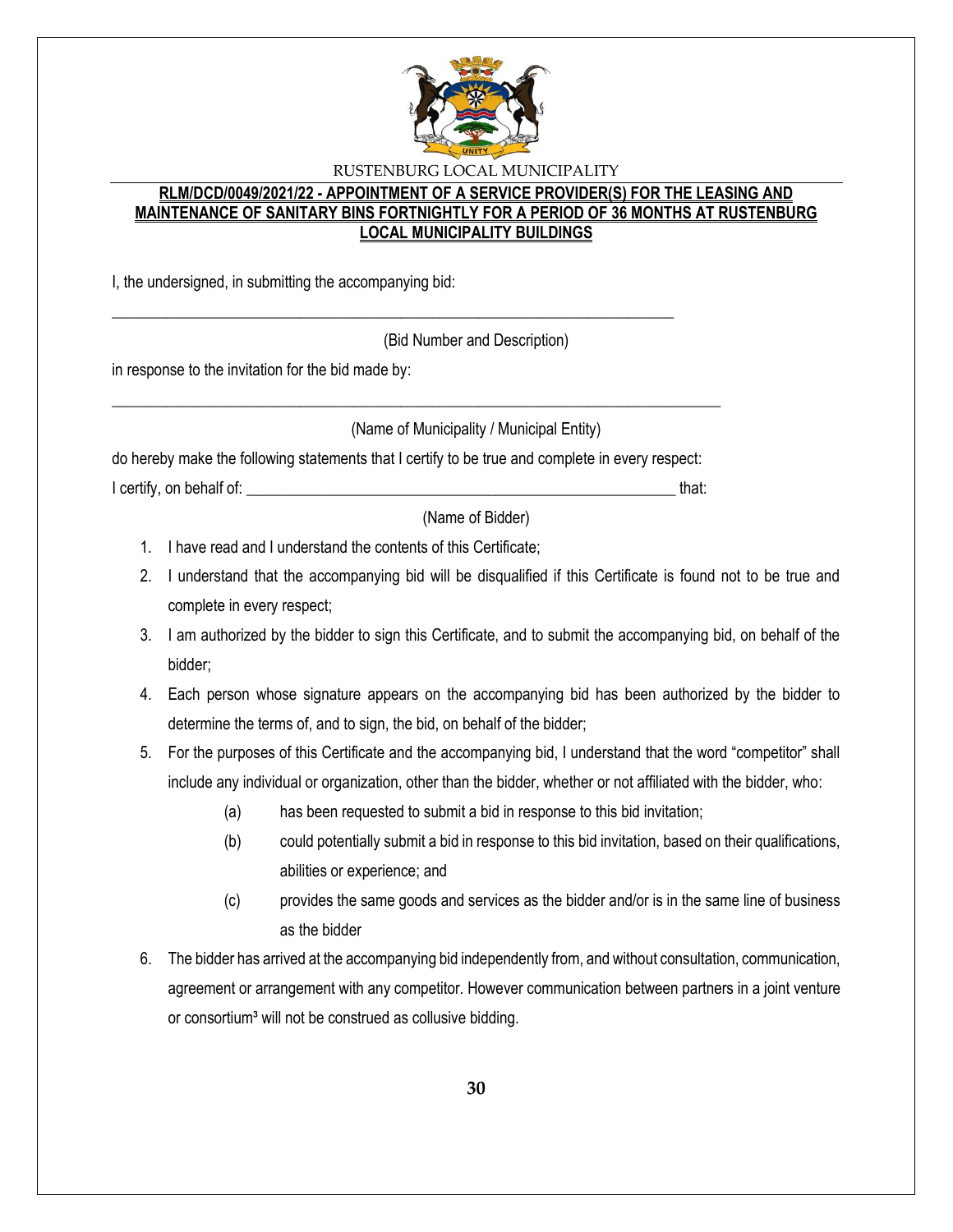

#### **RLM/DCD/0049/2021/22 - APPOINTMENT OF A SERVICE PROVIDER(S) FOR THE LEASING AND MAINTENANCE OF SANITARY BINS FORTNIGHTLY FOR A PERIOD OF 36 MONTHS AT RUSTENBURG LOCAL MUNICIPALITY BUILDINGS**

- 7. In particular, without limiting the generality of paragraphs 6 above, there has been no consultation, communication, agreement or arrangement with any competitor regarding:
	- (a) prices;
	- (b) geographical area where product or service will be rendered (market allocation)
	- (c) methods, factors or formulas used to calculate prices;
	- (d) the intention or decision to submit or not to submit, a bid;
	- (e) the submission of a bid which does not meet the specifications and conditions of the bid;or
	- (f) bidding with the intention not to win the bid.
- 8. In addition, there have been no consultations, communications, agreements or arrangements with any competitor regarding the quality, quantity, specifications and conditions or delivery particulars of the products or services to which this bid invitation relates.
- 9. The terms of the accompanying bid have not been, and will not be, disclosed by the bidder, directly or indirectly, to any competitor, prior to the date and time of the official bid opening or of the awarding of the contract.
- 10. I am aware that, in addition and without prejudice to any other remedy provided to combat any restrictive practices related to bids and contracts, bids that are suspicious will be reported to the Competition Commission for investigation and possible imposition of administrative penalties in terms of section 59 of the Competition Act No 89 of 1998 and or may be reported to the National Prosecuting Authority (NPA) for criminal investigation and or may be restricted from conducting business with the public sector for a period not exceeding ten (10) years in terms of the Prevention and Combating of Corrupt Activities Act No 12 of 2004 or any other applicable legislation.

<sup>3</sup> Joint venture or Consortium means an association of persons for the purpose of combining their expertise, property, capital, efforts, skill and knowledge in an activity for the execution of a contract.

| Signature |    | Date           |
|-----------|----|----------------|
|           |    |                |
|           |    |                |
|           |    |                |
| Position  |    | Name of Bidder |
|           | 31 |                |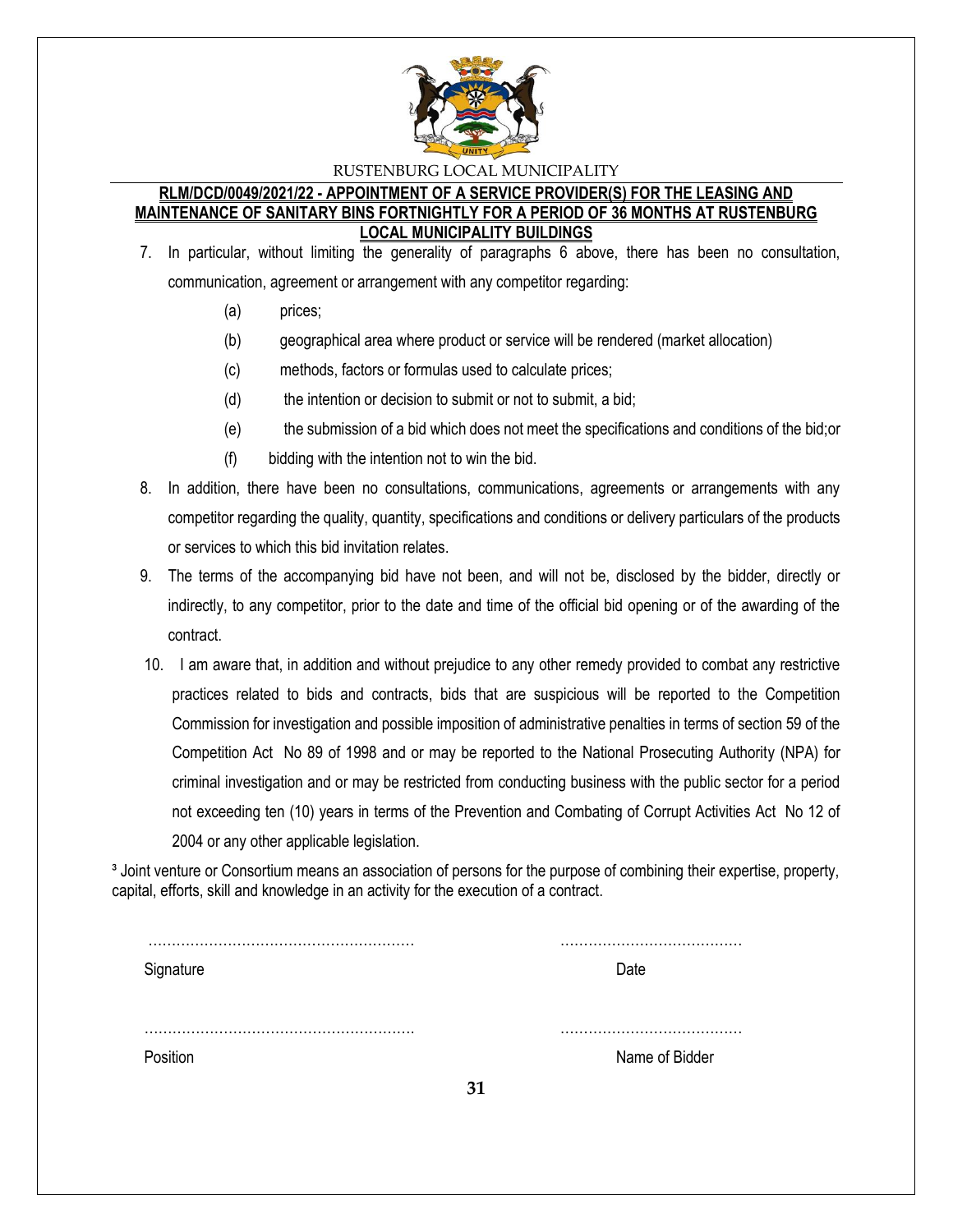

# **RLM/DCD/0049/2021/22 - APPOINTMENT OF A SERVICE PROVIDER(S) FOR THE LEASING AND MAINTENANCE OF SANITARY BINS FORTNIGHTLY FOR A PERIOD OF 36 MONTHS AT RUSTENBURG LOCAL MUNICIPALITY BUILDINGS**

#### **SECTION 38: DECLARATION FORM**

Having examined the BID and the general conditions thereto, I/we hereby certify that the bid price in the bid schedules and the preference points claimed are correct.

I/We furthermore certify that I/we/the Company comply/complies with the issues around Section 38 of the Supply Chain Management Policy inter alia:

## **IF ALL IS IN PLACE IN RESPECT OF THE CONTRACTUAL ISSUES LISTED IN THE TABLE BELOW; THE ANSWER SHOULD BE YES. ATTACH SUPPORTING INFORMATION IF ANY OF THE ANSWERS IS NO.**

Note that the Municipality's Procurement Section will verify the statements.

I/we certify the following:

| No.              | <b>CONTRACTUAL ISSUES</b>                                                                     | YES | ΝO |
|------------------|-----------------------------------------------------------------------------------------------|-----|----|
| $\mathbf{1}$ .   | In terms of Section 38 (1) (c) that the Bidder or any of the Directors is not listed as a     |     |    |
|                  | person prohibited from doing business with the Public Sector                                  |     |    |
| 2.               | In terms of Section 38 (1)(d) (i) that the Bidder or any of the Directors does not owe        |     |    |
|                  | rates and taxes or Municipal service charges to any Municipality that is in any arrears for   |     |    |
|                  | more than three (3) months. Copies of the latest Municipal service charges statement of       |     |    |
|                  | the Bidder and the Directors must be attached to the tender/bid document                      |     |    |
| 3 <sub>1</sub>   | In terms of Section 38 (1) (d) (ii) that the Bidder or any of the Directors has not failed to |     |    |
|                  | perform satisfactorily on a previous/previous contract/s with the Municipality or any organ   |     |    |
|                  | of state                                                                                      |     |    |
| $\overline{4}$ . | In terms of Section 38 (i) (9) that the Bidder or any of the Directors has not been           |     |    |
|                  | convicted for fraud or corruption during the past five (5) years                              |     |    |
| 5.               | In terms of Section 38 (i) (9) (iv) that the Bidder or any of the Directors has not been      |     |    |
|                  | listed in the Register Of Tender Defaulters in terms of Section 29 of the Prevention and      |     |    |
|                  | Combating of Corrupt Activities Act, (Act No. 12 of 2004)                                     |     |    |

| <b>SIGNATURE OF BIDDER</b>                       | <b>DATF</b> |
|--------------------------------------------------|-------------|
| FULL NAME AND SURNAME OF BIDDER IN BLOCK LETTERS |             |
|                                                  |             |
|                                                  |             |
|                                                  |             |
|                                                  |             |
|                                                  |             |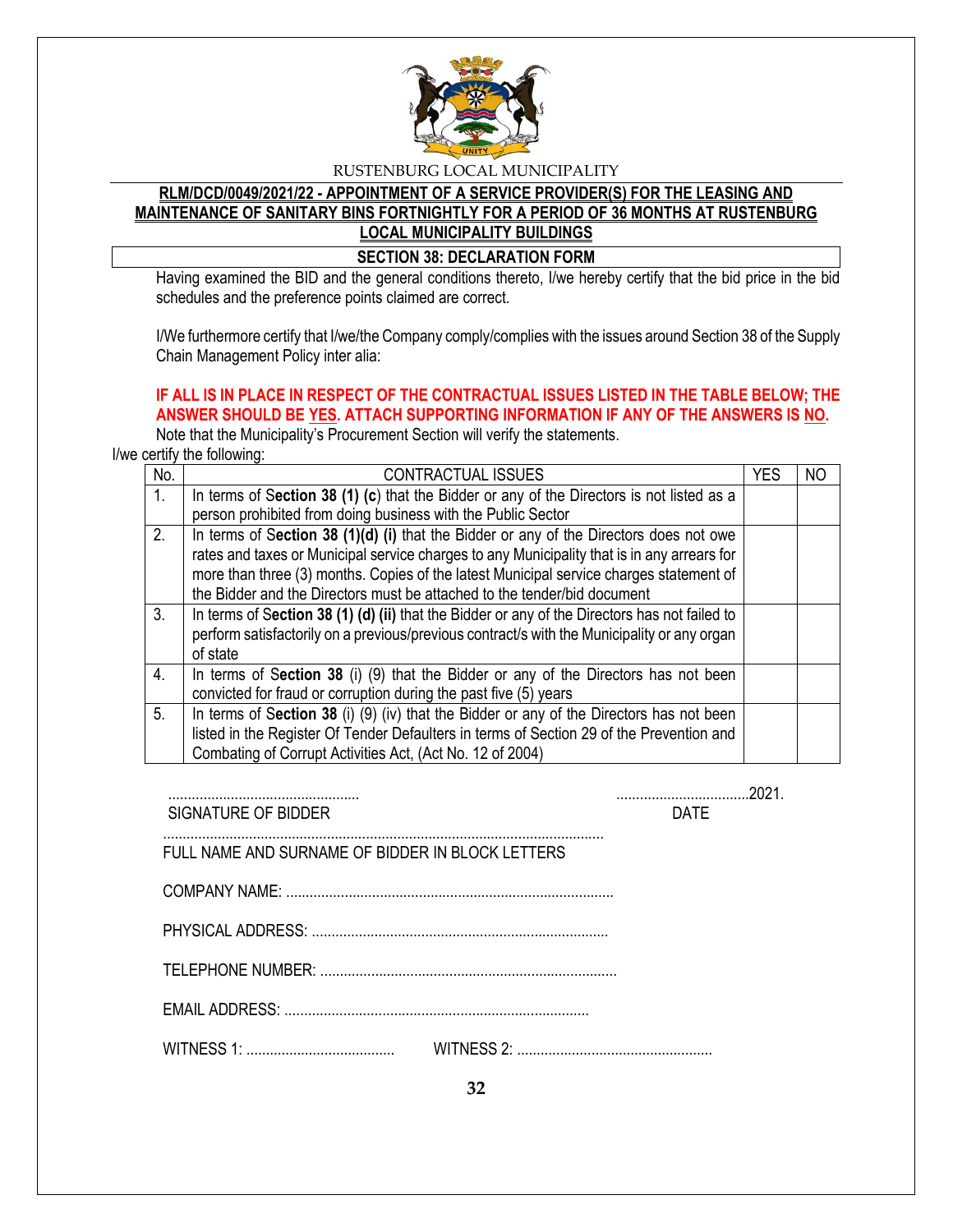

## **RLM/DCD/0049/2021/22 - APPOINTMENT OF A SERVICE PROVIDER(S) FOR THE LEASING AND MAINTENANCE OF SANITARY BINS FORTNIGHTLY FOR A PERIOD OF 36 MONTHS AT RUSTENBURG LOCAL MUNICIPALITY BUILDINGS**

## **SIGNATORY AUTHORISATION**

# **(TO BE COMPLETED BY THE BIDDER)**

-------------------------------------------------------------------------------------------------------------------------------

I/We the undersigned, am/are authorized to enter into this contract on behalf of

(Name of Firm)

| all the documents on behalf of the company. |  |
|---------------------------------------------|--|

Print name of authorised representative: ……………………………………

Signature: ………………………………………………………….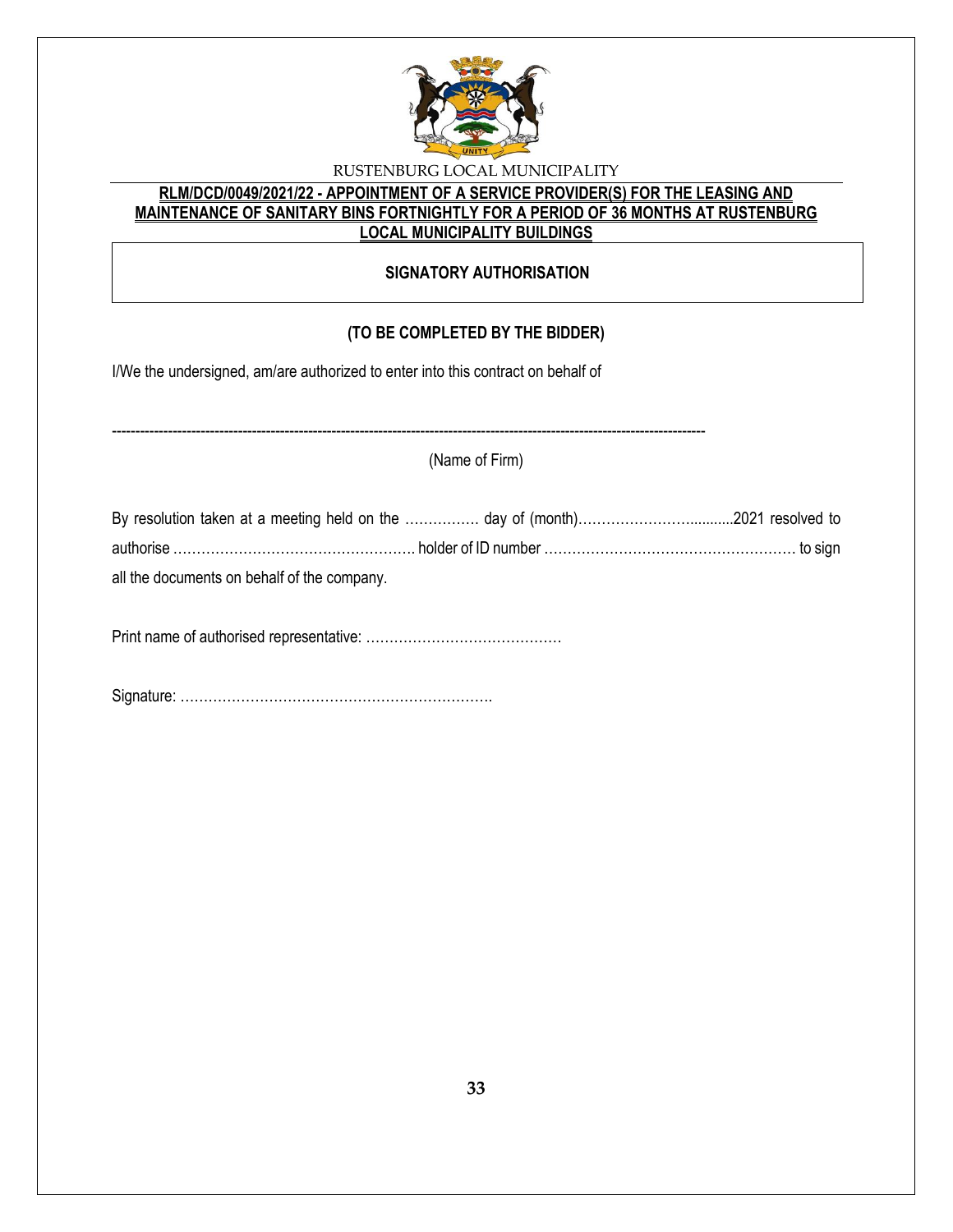

#### **RLM/DCD/0049/2021/22 - APPOINTMENT OF A SERVICE PROVIDER(S) FOR THE LEASING AND MAINTENANCE OF SANITARY BINS FORTNIGHTLY FOR A PERIOD OF 36 MONTHS AT RUSTENBURG LOCAL MUNICIPALITY BUILDINGS**

| NAME AND SURNAME OF THE DIRECTORS | <b>SIGNATURE</b> |
|-----------------------------------|------------------|
|                                   |                  |
|                                   |                  |
|                                   |                  |
|                                   |                  |
|                                   |                  |
|                                   |                  |
|                                   |                  |
|                                   |                  |
|                                   |                  |
|                                   |                  |
|                                   |                  |
|                                   |                  |
|                                   |                  |
|                                   |                  |
|                                   |                  |
|                                   |                  |
|                                   |                  |

**PLEASE NOTE: Failure to complete all blank spaces on this form or attend to other details mentioned therein will render the bid/tender liable to rejection.** 

.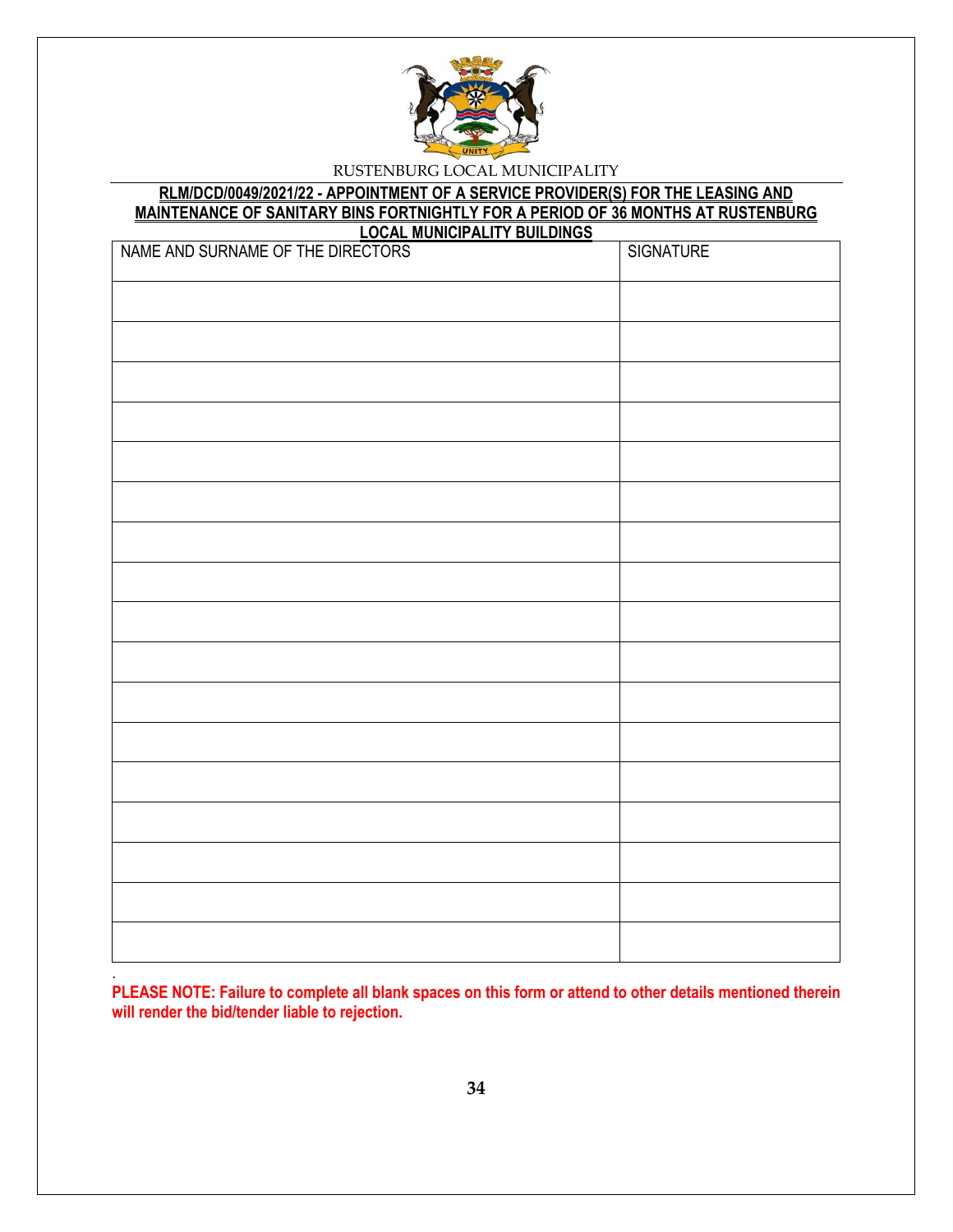

#### **RLM/DCD/0049/2021/22 - APPOINTMENT OF A SERVICE PROVIDER(S) FOR THE LEASING AND MAINTENANCE OF SANITARY BINS FORTNIGHTLY FOR A PERIOD OF 36 MONTHS AT RUSTENBURG LOCAL MUNICIPALITY BUILDINGS**

## GENERAL CONDITIONS OF CONTRACT (NOT TO BE ALTERED)

### **PROCUREMENT: GENERAL CONDITIONS OF CONTRACT Dated July 2010 as set out by the National Treasury: Republic of South Africa TABLE OF CLAUSES**

- 1. Definitions
- 2. Application
- 3. General
- 4. Standards
- 5. Use of contract documents and information inspection
- 6. Patent Rights
- 7. Performance security
- 8. Inspections, tests and analyses
- 9. Packing
- 10. Delivery and documents
- 11. Insurance
- 12. Transportation
- 13. Incidental Services
- 14. Spare parts
- 15. Warranty
- 16. Payment
- 17. Prices
- 18. Variation orders
- 19. Assignment
- 20. Subcontracts
- 21. Delays in the supplier's performance
- 22. Penalties
- 23. Termination for default
- 24. Anti-dumping and countervailing duties and rights
- 25. Force Majeure
- 26. Termination for insolvency
- 27. Settlement of Disputes
- 28. Limitation of Liability
- 29. Governing language
- 30. Applicable law
- 31. Notices
- 32. Taxes and duties
- 33. Transfer of contracts
- 34. Amendments of contracts
- 35. Prohibition of restrictive practices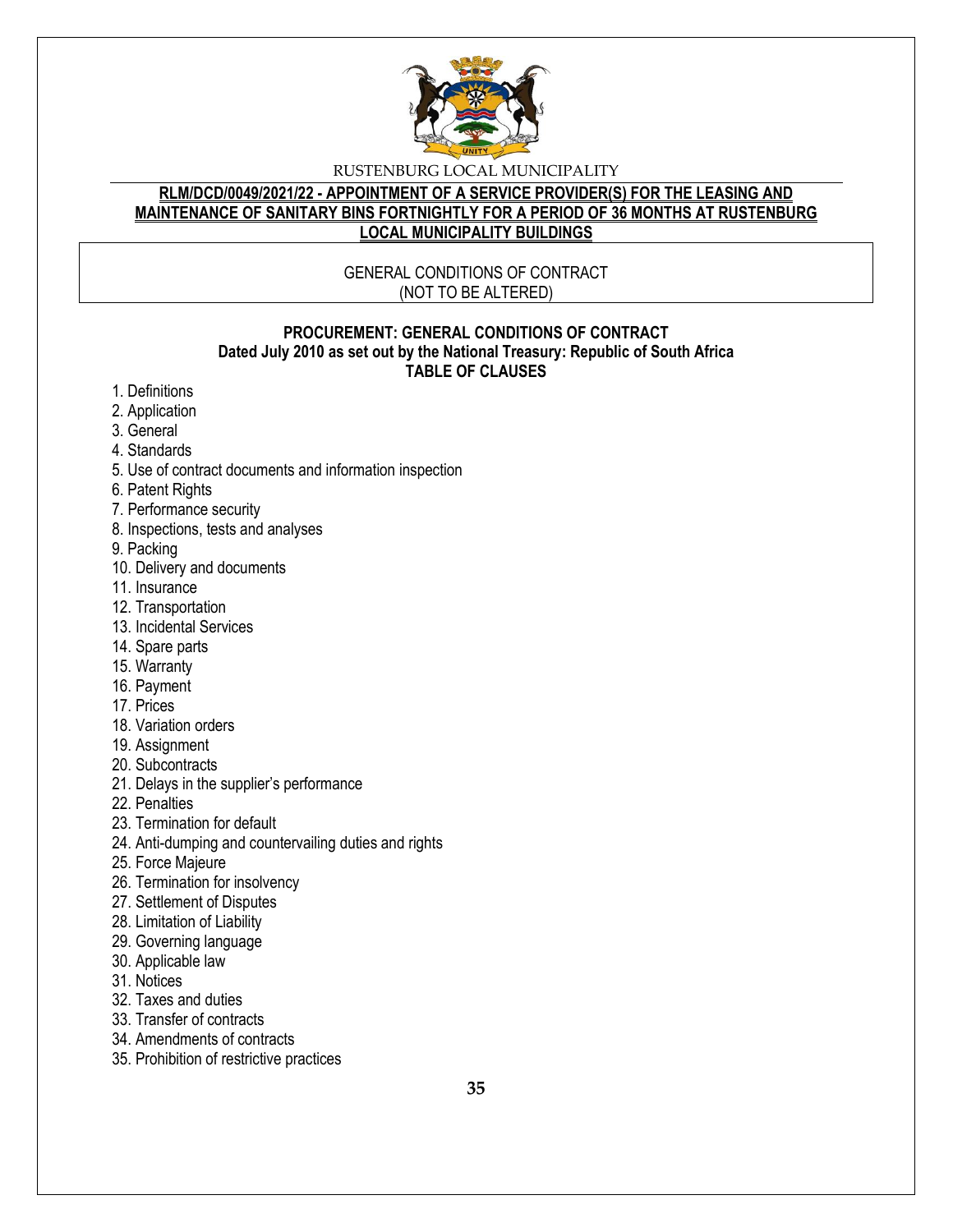

## **RLM/DCD/0049/2021/22 - APPOINTMENT OF A SERVICE PROVIDER(S) FOR THE LEASING AND MAINTENANCE OF SANITARY BINS FORTNIGHTLY FOR A PERIOD OF 36 MONTHS AT RUSTENBURG LOCAL MUNICIPALITY BUILDINGS**

### **General Conditions of Contract**

### **1. Definitions**

1. The following terms shall be interpreted as indicated:

1.1 "Closing time" means the date and hour specified in the bidding documents for the receipt of bids.

1.2 "Contract" means the written agreement entered into between the purchaser and the supplier, as recorded in the contract form signed by the parties, including all attachments and appendices thereto and all documents incorporated by reference therein.

1.3 "Contract price" means the price payable to the supplier under the contract for the full and proper performance of his contractual obligations.

1.4 "Corrupt practice" means the offering, giving, receiving, or soliciting of anything of value to influence the action of a public official in the procurement process or in contract execution.

- 1.5 "Countervailing duties" are imposed in cases where an enterprise abroad is subsidized by its government and encouraged to market its products internationally.
- 1.6 "Country of origin" means the place where the goods were mined, grown or produced or from which the services are supplied. Goods are produced when, through manufacturing, processing or substantial and major assembly of components, a commercially recognized new product results that is substantially different in basic characteristics or in purpose or utility from its components.

1.7 "Day" means calendar day.

1.8 "Delivery" means delivery in compliance of the conditions of the contract or order.

1.9 "Delivery ex stock" means immediate delivery directly from stock actually on hand.

1.10 "Delivery into consignees store or to his site" means delivered and unloaded in the specified store or depot or on the specified site in compliance with the conditions of the contract or order, the supplier bearing all risks and charges involved until the goods are so delivered and a valid receipt is obtained.

 1.11 "Dumping" occurs when a private enterprise abroad market its goods on own initiative in the RSA at lower prices than that of the country of origin and which have the potential to harm the local industries in the RSA.

1.12"Force majeure" means an event beyond the control of the supplier and not involving the supplier's fault or negligence and not foreseeable. Such events may include, but is not restricted to, acts of the purchaser in its sovereign capacity, wars or revolutions, fires, floods, epidemics, quarantine restrictions and freight embargoes.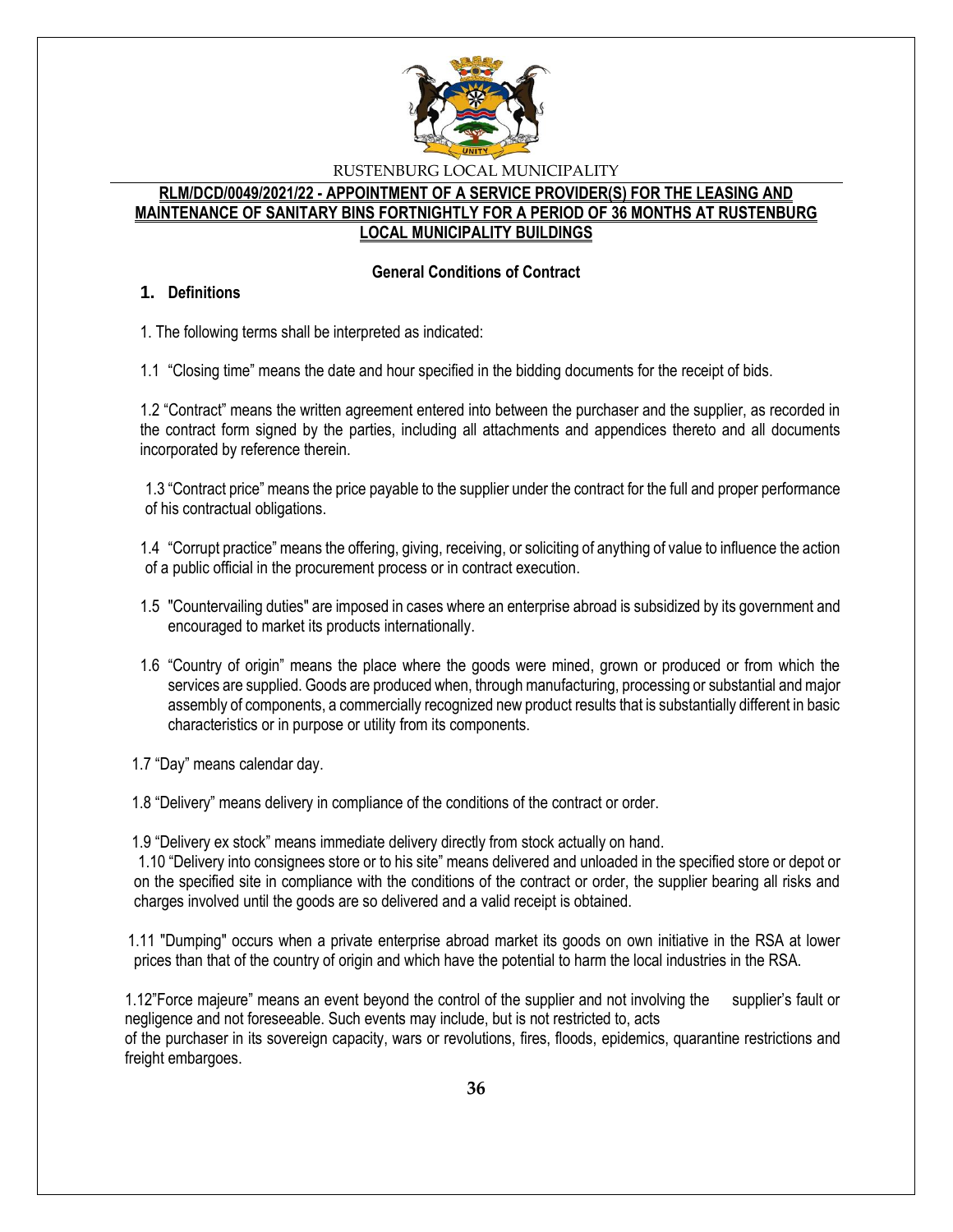

## **RLM/DCD/0049/2021/22 - APPOINTMENT OF A SERVICE PROVIDER(S) FOR THE LEASING AND MAINTENANCE OF SANITARY BINS FORTNIGHTLY FOR A PERIOD OF 36 MONTHS AT RUSTENBURG LOCAL MUNICIPALITY BUILDINGS**

1.13 "Fraudulent practice" means a misrepresentation of facts in order to influence a procurement process or the execution of a contract to the detriment of any bidder, and includes collusive practice among bidders (prior to or after bid submission) designed to establish bid prices at artificial non-competitive levels and to deprive the bidder of the benefits of free and open competition.

1.14 "GCC" means the General Conditions of Contract.

1.15 "Goods" means all of the equipment, machinery, and/or other materials that the supplier is required to supply to the purchaser under the contract.

1.16 "Imported content" means that portion of the bidding price represented by the cost of components, parts or materials which have been or are still to be imported (whether by the supplier or his subcontractors) and which costs are inclusive of the costs abroad, plus freight and other direct importation costs such as landing costs, dock dues, import duty, sales duty or other similar tax or duty at the South African place of entry as well as transportation and handling charges to the factory in the Republic where the goods covered by the bid will be manufactured.

1.17 "Local content" means that portion of the bidding price, which is not included in the imported content provided that local manufacture does take place.

1.18 "Manufacture" means the production of products in a factory using labour, materials, components and machinery and includes other related value-adding activities.

1.19 "Order" means an official written order issued for the supply of goods or works or the rendering of a service.

1.20 "Project site," where applicable, means the place indicated in bidding documents.

1.21 "Purchaser" means the organization purchasing the goods.

1.22 "Republic" means the Republic of South Africa.

1.23 "SCC" means the Special Conditions of Contract.

1.24 "Services" means those functional services ancillary to the supply of the goods, such as transportation and any other incidental services, such as installation, commissioning, provision of technical assistance, training, catering, gardening, security, maintenance and other such obligations of the supplier covered under the contract. 1.25 "Supplier" means the successful bidder who is awarded the contract to maintain and administer the required and specified service(s) to the State.

1.26 "Tort" means in breach of contract.

1.27 "Turnkey" means a procurement process where one service provider assumes total responsibility for all aspects of the project and delivers the full end product / service required by the contract.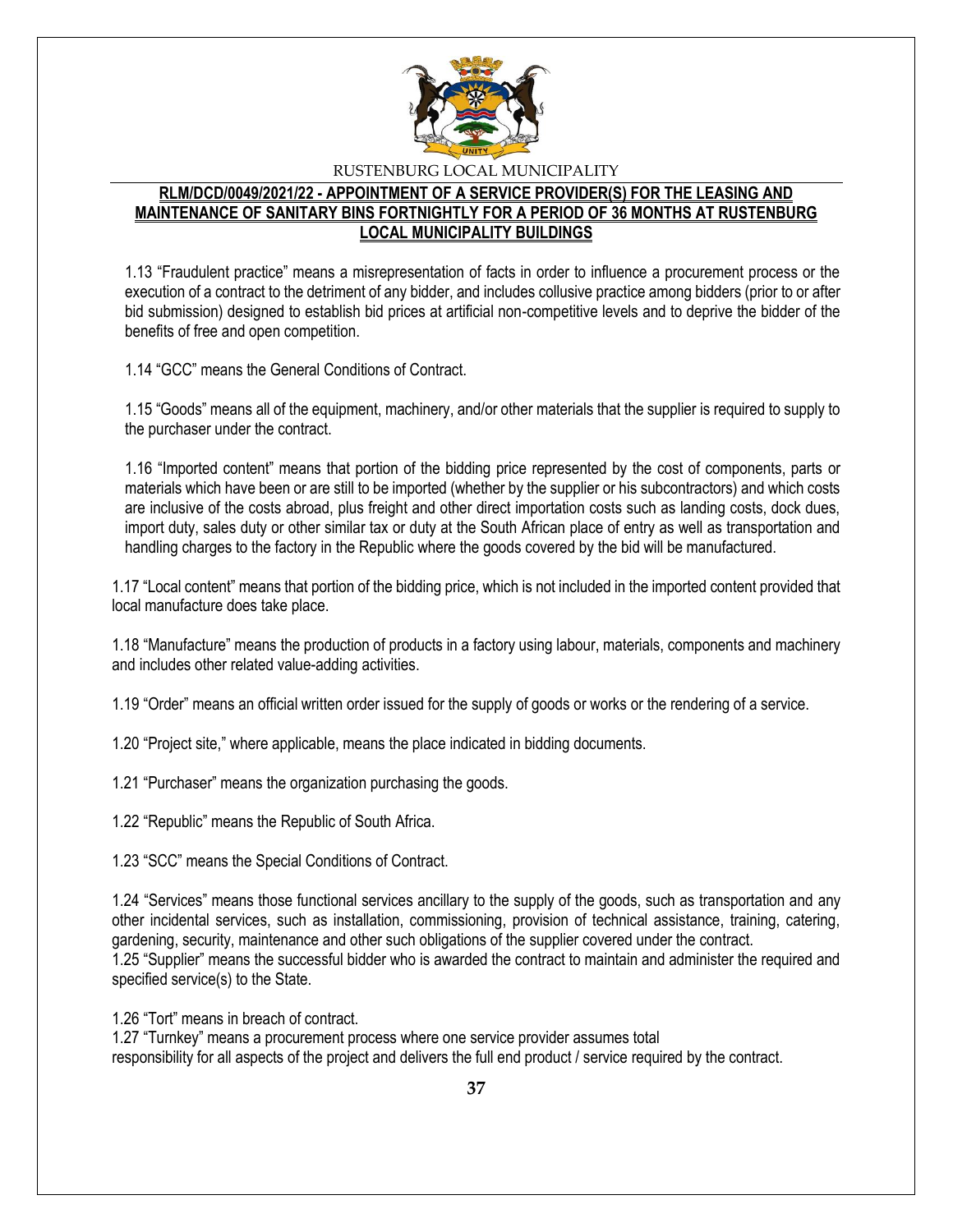

## **RLM/DCD/0049/2021/22 - APPOINTMENT OF A SERVICE PROVIDER(S) FOR THE LEASING AND MAINTENANCE OF SANITARY BINS FORTNIGHTLY FOR A PERIOD OF 36 MONTHS AT RUSTENBURG LOCAL MUNICIPALITY BUILDINGS**

1.28 "Written" or "in writing" means hand-written in ink or any form of electronic or mechanical writing.

#### **2. Application**

2.1 These general conditions are applicable to all bids, contracts and orders including bids for functional and professional services (excluding professional services related to the building and construction industry), sales, hiring, letting and the granting or acquiring of rights, but excluding immovable property, unless otherwise indicated in the bidding documents.

2.2 Where applicable, special conditions of contract are also laid down to cover specific goods, services or works.

2.3 Where such special conditions of contract are in conflict with these general conditions, the special conditions shall apply.

### **3. General**

3.1 Unless otherwise indicated in the bidding documents, the purchaser shall not be liable for any expense incurred in the preparation and submission of a bid. Where applicable a nonrefundable fee for documents may be charged.

3.2 Invitations to bid are usually published in locally distributed news media and on the municipality/municipal entity website.

#### **4. Standards**

4.1 The goods supplied shall conform to the standards mentioned in the bidding documents and specifications.

#### **5. Use of contract documents and information inspection**

5.1 The supplier shall not, without the purchaser's prior written consent, disclose the contract, or any provision thereof, or any specification, plan, drawing, pattern, sample, or information furnished by or on behalf of the purchaser in connection therewith, to any person other than a person employed by the supplier in the performance of the contract. Disclosure to any such employed person shall be made in confidence and shall extend only as far as may be necessary for purposes of such performance.

5.2 The supplier shall not, without the purchaser's prior written consent, make use of any document or information mentioned in GCC clause 5.1 except for purposes of performing the contract.

5.3 Any document, other than the contract itself mentioned in GCC clause 5.1 shall remain the property of the purchaser and shall be returned (all copies) to the purchaser on completion of the supplier's performance under the contract if so required by the purchaser.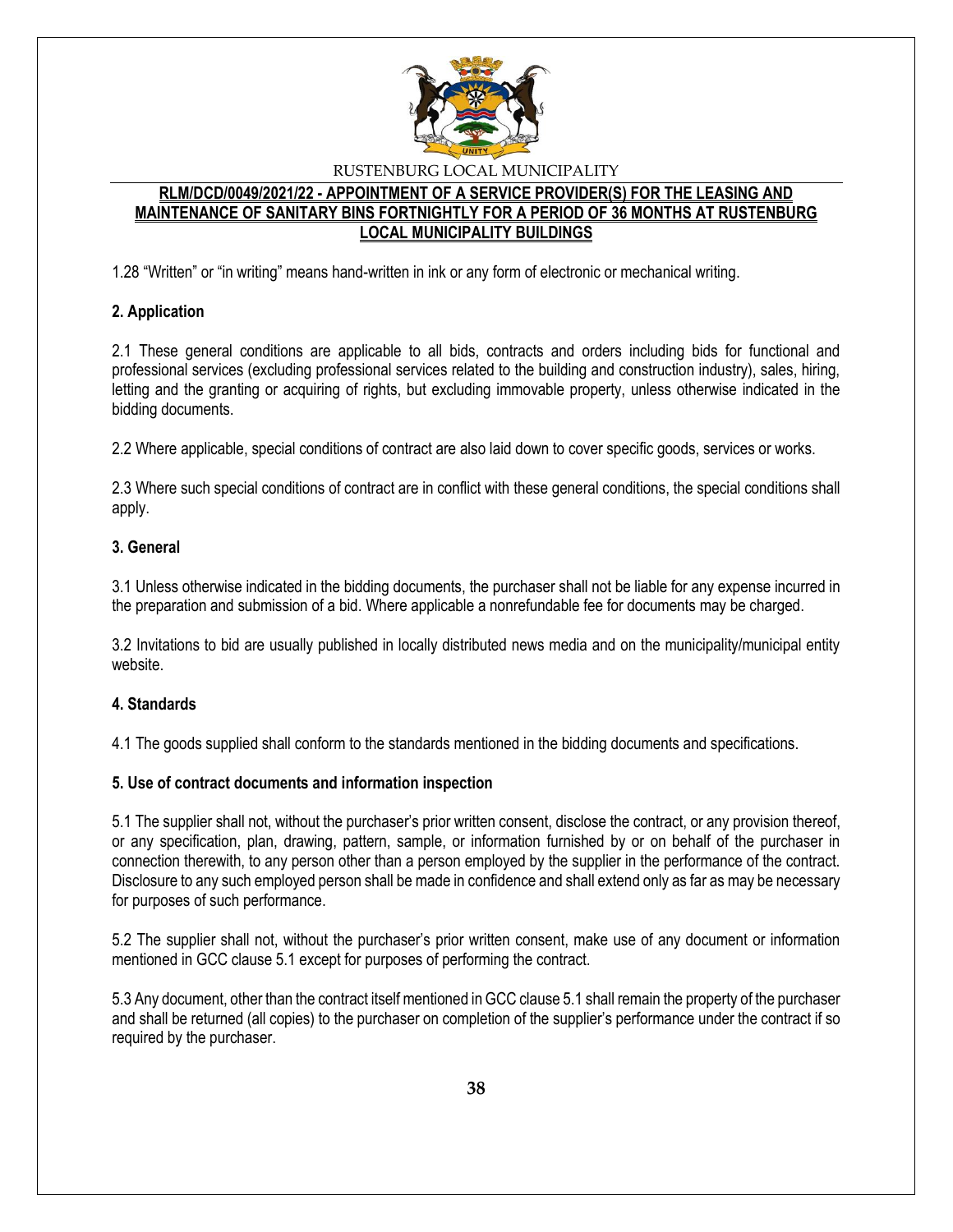

## **RLM/DCD/0049/2021/22 - APPOINTMENT OF A SERVICE PROVIDER(S) FOR THE LEASING AND MAINTENANCE OF SANITARY BINS FORTNIGHTLY FOR A PERIOD OF 36 MONTHS AT RUSTENBURG LOCAL MUNICIPALITY BUILDINGS**

5.4 The supplier shall permit the purchaser to inspect the supplier's records relating to the performance of the supplier and to have them audited by auditors appointed by the purchaser, if so required by the purchaser.

## **6. Patent Rights**

6.1 The supplier shall indemnify the purchaser against all third-party claims of infringement of patent, trademark, or industrial design rights arising from use of the goods or any part thereof by the purchaser.

6.2 When a supplier developed documentation / projects for the municipality / municipal entity, the intellectual, copy and patent rights or ownership of such documents or projects will vest in the municipality / municipal entity.

#### **7. Performance security**

7.1 Within thirty (30) days of receipt of the notification of contract award, the successful bidder shall furnish to the purchaser the performance security of the amount specified in SCC.

7.2 The proceeds of the performance security shall be payable to the purchaser as compensation for any loss resulting from the supplier's failure to complete his obligations under the contract.

7.3 The performance security shall be denominated in the currency of the contract or in a freely convertible currency acceptable to the purchaser and shall be in one of the following forms:

(a) a bank guarantee or an irrevocable letter of credit issued by a reputable bank located in the purchaser's country or abroad, acceptable to the purchaser, in the form provided in the bidding documents or another form acceptable to the purchaser; or

(b) a cashier's or certified cheque.

7.4 The performance security will be discharged by the purchaser and returned to the supplier not later than thirty (30) days following the date of completion of the supplier's performance obligations under the contract, including any warranty obligations, unless otherwise specified.

#### **8. Inspections, tests and analyses**

8.1 All pre-bidding testing will be for the account of the bidder.

8.2 If it is a bid condition that goods to be produced or services to be rendered should at any stage be subject to inspections, tests and analyses, the bidder or contractor's premises shall be open, at all reasonable hours, for inspection by a representative of the purchaser or organization acting on behalf of the purchaser.

8.3 If there are no inspection requirements indicated in the bidding documents and no mention is made in the contract, but during the contract period it is decided that inspections shall be carried out, the purchaser shall itself make the necessary arrangements, including payment arrangements with the testing authority concerned.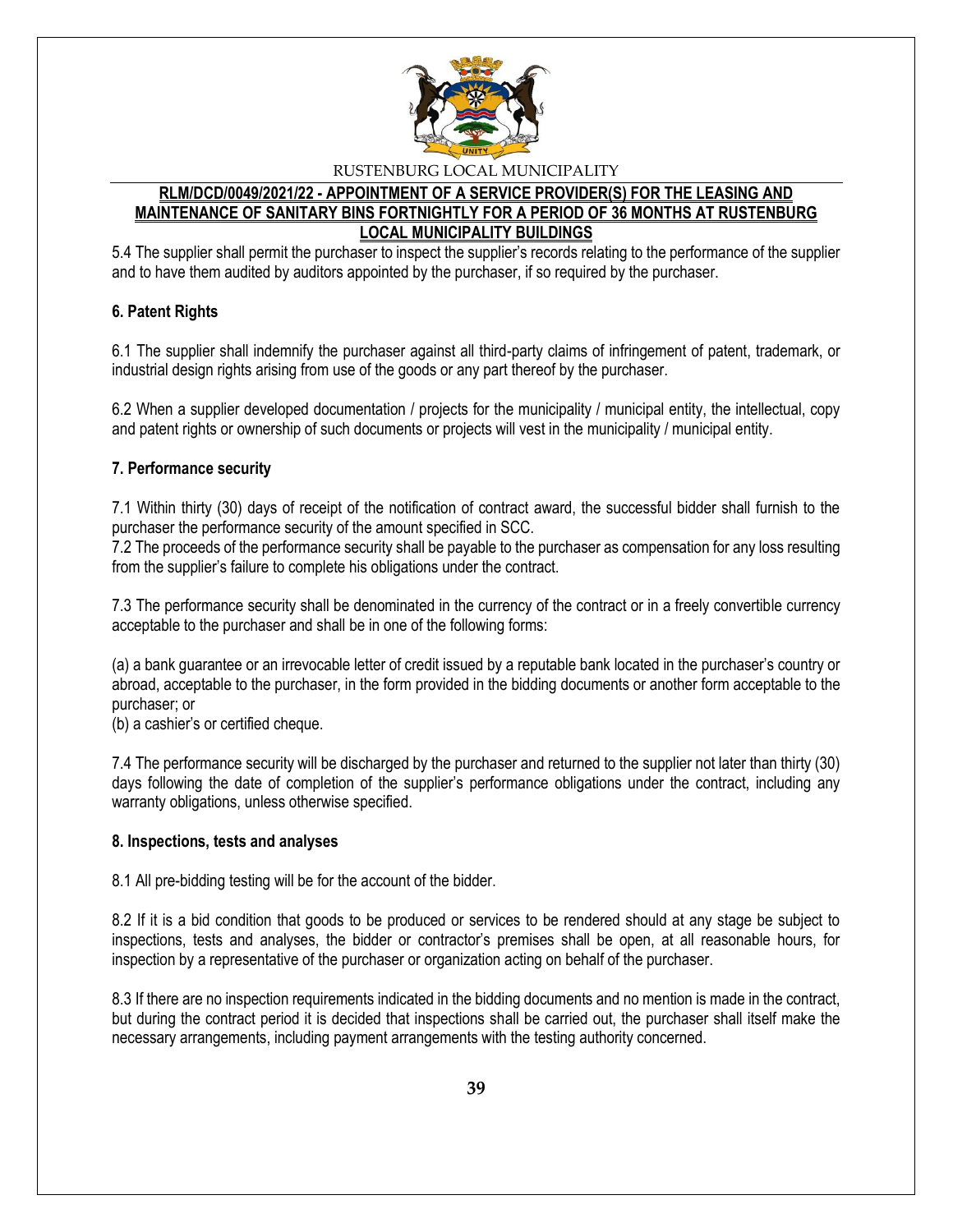

### **RLM/DCD/0049/2021/22 - APPOINTMENT OF A SERVICE PROVIDER(S) FOR THE LEASING AND MAINTENANCE OF SANITARY BINS FORTNIGHTLY FOR A PERIOD OF 36 MONTHS AT RUSTENBURG LOCAL MUNICIPALITY BUILDINGS**

8.4 If the inspections, tests and analyses referred to in clauses 8.2 and 8.3 show the goods to be in accordance with the contract requirements, the cost of the inspections, tests and analyses shall be defrayed by the purchaser.

8.5 Where the goods or services referred to in clauses 8.2 and 8.3 do not comply with the contract requirements, irrespective of whether such goods or services are accepted or not, the cost in connection with these inspections, tests or analyses shall be defrayed by the supplier.

8.6 Goods and services which are referred to in clauses 8.2 and 8.3 and which do not comply with the contract requirements may be rejected.

8.7 Any contract goods may on or after delivery be inspected, tested or analysed and may be rejected if found not to comply with the requirements of the contract. Such rejected goods shall be held at the cost and risk of the supplier who shall, when called upon, remove them immediately at his own cost and forthwith substitute them with goods, which do comply with the requirements of the contract. Failing such removal the rejected goods shall be returned at the suppliers cost and risk. Should the supplier fail to provide the substitute goods forthwith, the purchaser may, without giving the supplier further opportunity to substitute the rejected goods, purchase such goods as may be necessary at the expense of the supplier.

8.8 The provisions of clauses 8.4 to 8.7 shall not prejudice the right of the purchaser to cancel the contract on account of a breach of the conditions thereof, or to act in terms of Clause 22 of GCC.

#### **9. Packing**

9.1 The supplier shall provide such packing of the goods as is required to prevent their damage or deterioration during transit to their final destination, as indicated in the contract. The packing shall be sufficient to withstand, without limitation, rough handling during transit and exposure to extreme temperatures, salt and precipitation during transit, and open storage. Packing, case size weights shall take into consideration, where appropriate, the remoteness of the goods' final destination and the absence of heavy handling facilities at all points in transit.

9.2 The packing, marking, and documentation within and outside the packages shall comply strictly with such special requirements as shall be expressly provided for in the contract, including additional requirements, if any, and in any subsequent instructions ordered by the purchaser.

#### **10. Delivery and documents**

10.1 Delivery of the goods and arrangements for shipping and clearance obligations shall be made by the supplier in accordance with the terms specified in the contract.

#### **11. Insurance**

11.1 The goods supplied under the contract shall be fully insured in a freely convertible currency against loss or damage incidental to manufacture or acquisition, transportation, storage and delivery in the manner specified.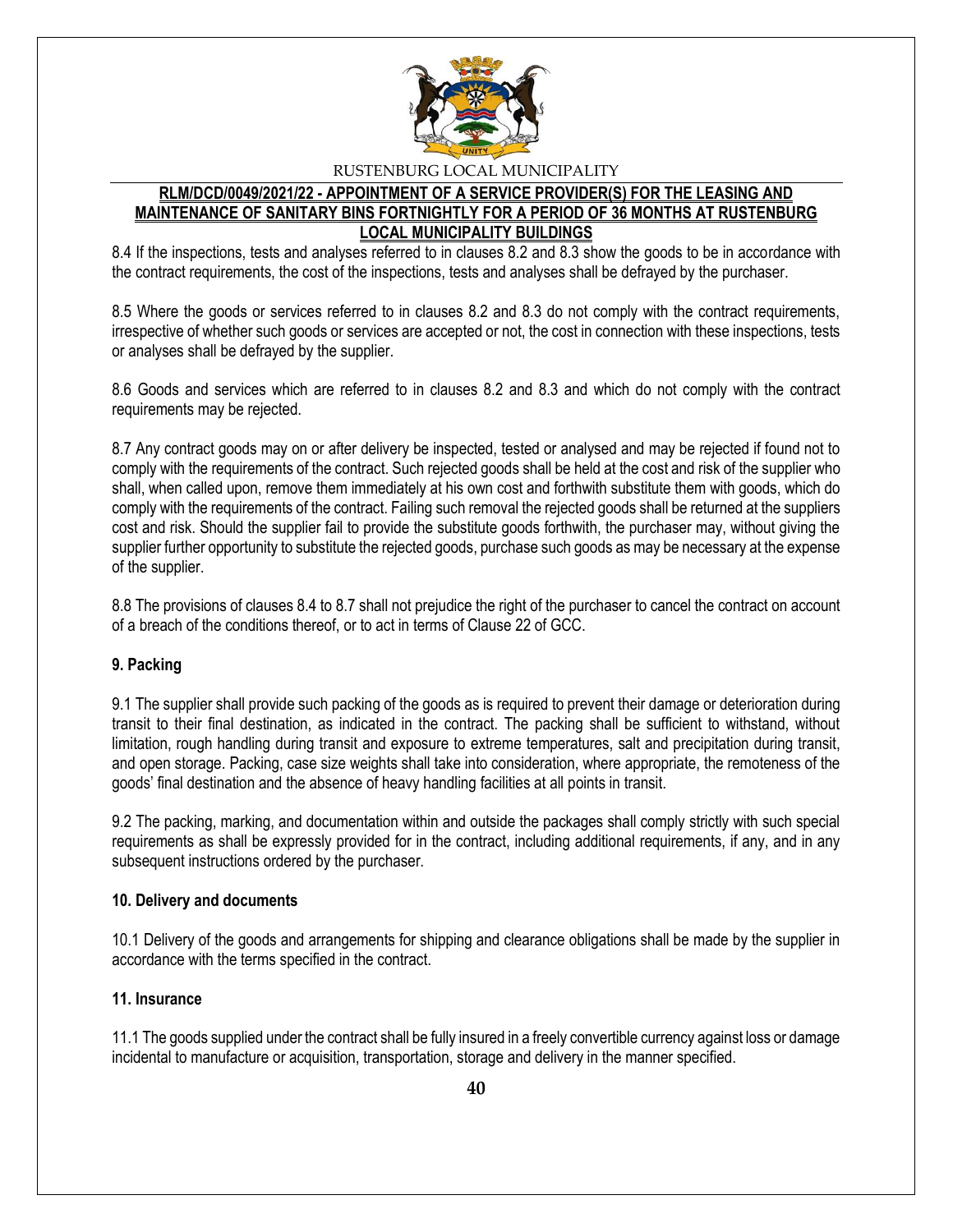

## **RLM/DCD/0049/2021/22 - APPOINTMENT OF A SERVICE PROVIDER(S) FOR THE LEASING AND MAINTENANCE OF SANITARY BINS FORTNIGHTLY FOR A PERIOD OF 36 MONTHS AT RUSTENBURG LOCAL MUNICIPALITY BUILDINGS**

## **12. Transportation**

12.1 Should a price other than an all-inclusive delivered price be required, this shall be specified.

## **13. Incidental Services**

13.1 The supplier may be required to provide any or all of the following services, including additional services, if any:

(a) performance or supervision of on-site assembly and/or commissioning of the supplied goods;

(b) furnishing of tools required for assembly and/or maintenance of the supplied goods;

(c) furnishing of a detailed operations and maintenance manual for each appropriate unit of the supplied goods;

(d) performance or supervision or maintenance and/or repair of the supplied goods, for a period of time agreed by the parties, provided that this service shall not relieve the supplier of any warranty obligations under this contract; and (e) training of the purchaser's personnel, at the supplier's plant and/or on-site, in assembly, start-up, operation, maintenance, and/or repair of the supplied goods.

13.2 Prices charged by the supplier for incidental services, if not included in the contract price for the goods, shall be agreed upon in advance by the parties and shall not exceed the prevailing rates charged to other parties by the supplier for similar services.

## **14. Spare parts**

14.1 As specified, the supplier may be required to provide any or all of the following materials, notifications, and information pertaining to spare parts manufactured or distributed by the supplier:

(a) such spare parts as the purchaser may elect to purchase from the supplier, provided that this election shall not relieve the supplier of any warranty obligations under the contract; and; (b) in the event of termination of production of the spare parts:

(i) advance notification to the purchaser of the pending termination, in sufficient time to permit the purchaser to procure needed requirements; and (ii) following such termination, furnishing at no cost to the purchaser, the blueprints, drawings, and specifications of the spare parts, if requested.

## **15. Warranty**

15.1 The supplier warrants that the goods supplied under the contract are new, unused, of the most recent or current models and that they incorporate all recent improvements in design and materials unless provided otherwise in the contract. The supplier further warrants that all goods supplied under this contract shall have no defect, arising from design, materials, or workmanship (except when the design and/or material is required by the purchaser's specifications) or from any act or omission of the supplier, that may develop under normal use of the supplied goods in the conditions prevailing in the country of final destination.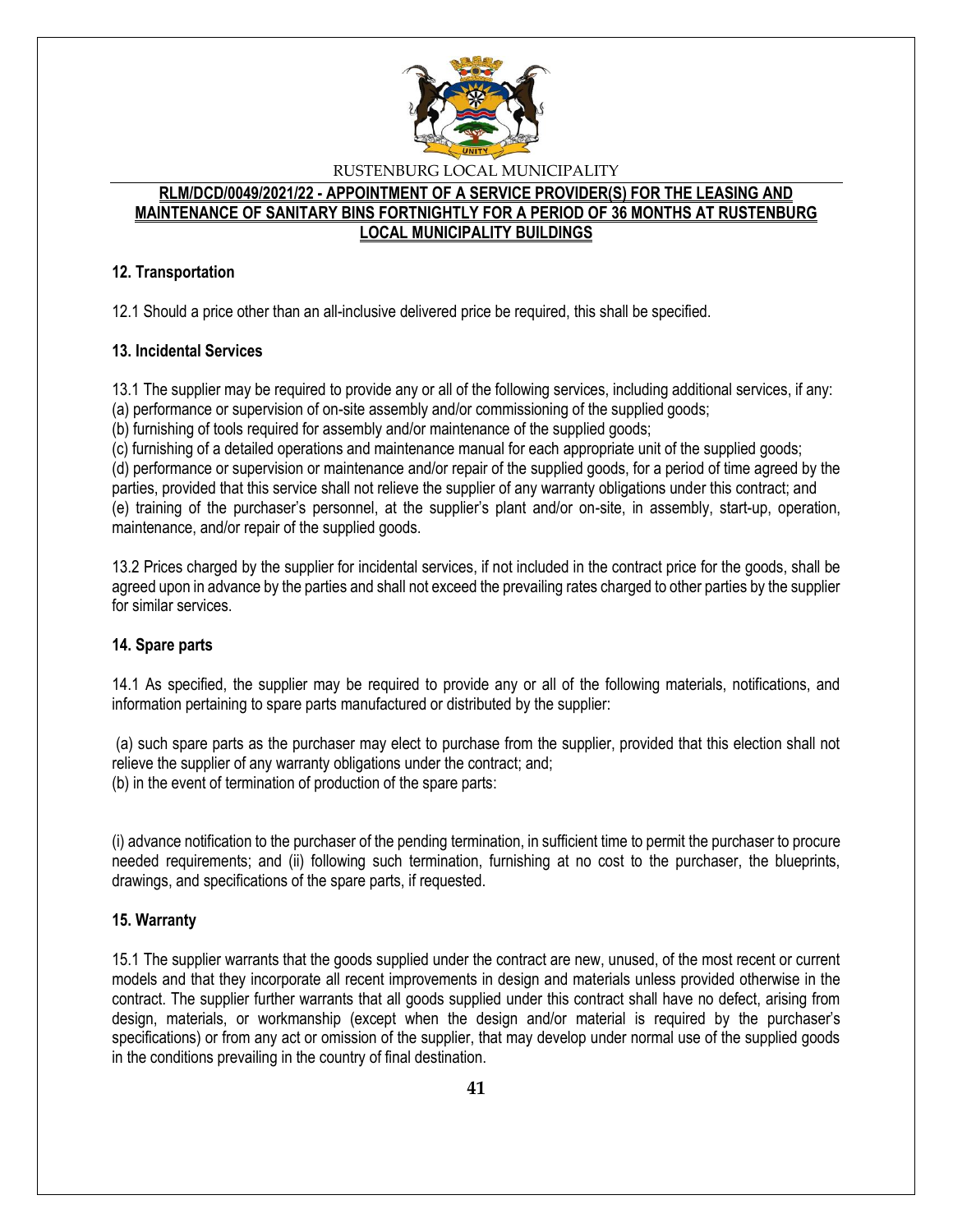

## **RLM/DCD/0049/2021/22 - APPOINTMENT OF A SERVICE PROVIDER(S) FOR THE LEASING AND MAINTENANCE OF SANITARY BINS FORTNIGHTLY FOR A PERIOD OF 36 MONTHS AT RUSTENBURG LOCAL MUNICIPALITY BUILDINGS**

15.2 This warranty shall remain valid for twelve (12) months after the goods, or any portion thereof as the case may be, have been delivered to and accepted at the final destination indicated in the contract, or for eighteen (18) months after the date of shipment from the port or place of loading in the source country, whichever period concludes earlier, unless specified otherwise.

15.3 The purchaser shall promptly notify the supplier in writing of any claims arising under this warranty.

15.4 Upon receipt of such notice, the supplier shall, within the period specified and with all reasonable speed, repair or replace the defective goods or parts thereof, without costs to the purchaser.

15.5 If the supplier, having been notified, fails to remedy the defect(s) within the period specified, the purchaser may proceed to take such remedial action as may be necessary, at the supplier's risk and expense and without prejudice to any other rights which the purchaser may have against the supplier under the contract.

### **16. Payment**

16.1 The method and conditions of payment to be made to the supplier under this contract shall be specified.

16.2 The supplier shall furnish the purchaser with an invoice accompanied by a copy of the delivery note and upon fulfillment of other obligations stipulated in the contract.

16.3 Payments shall be made promptly by the purchaser, but in no case later than thirty (30) days after submission of an invoice or claim by the supplier.

16.4 Payment will be made in Rand unless otherwise stipulated.

#### **17. Prices**

17.1 Prices charged by the supplier for goods delivered and services performed under the contract shall not vary from the prices quoted by the supplier in his bid, with the exception of any price adjustments authorized or in the purchaser's request for bid validity extension, as the case may be.

#### **18. Variation orders**

18.1 In cases where the estimated value of the envisaged changes in purchase does not vary more than 15% of the total value of the original contract, the contractor may be instructed to deliver the goods or render the services as such. In cases of measurable quantities, the contractor may be approached to reduce the unit price, and such offers may be accepted provided that there is no escalation in price.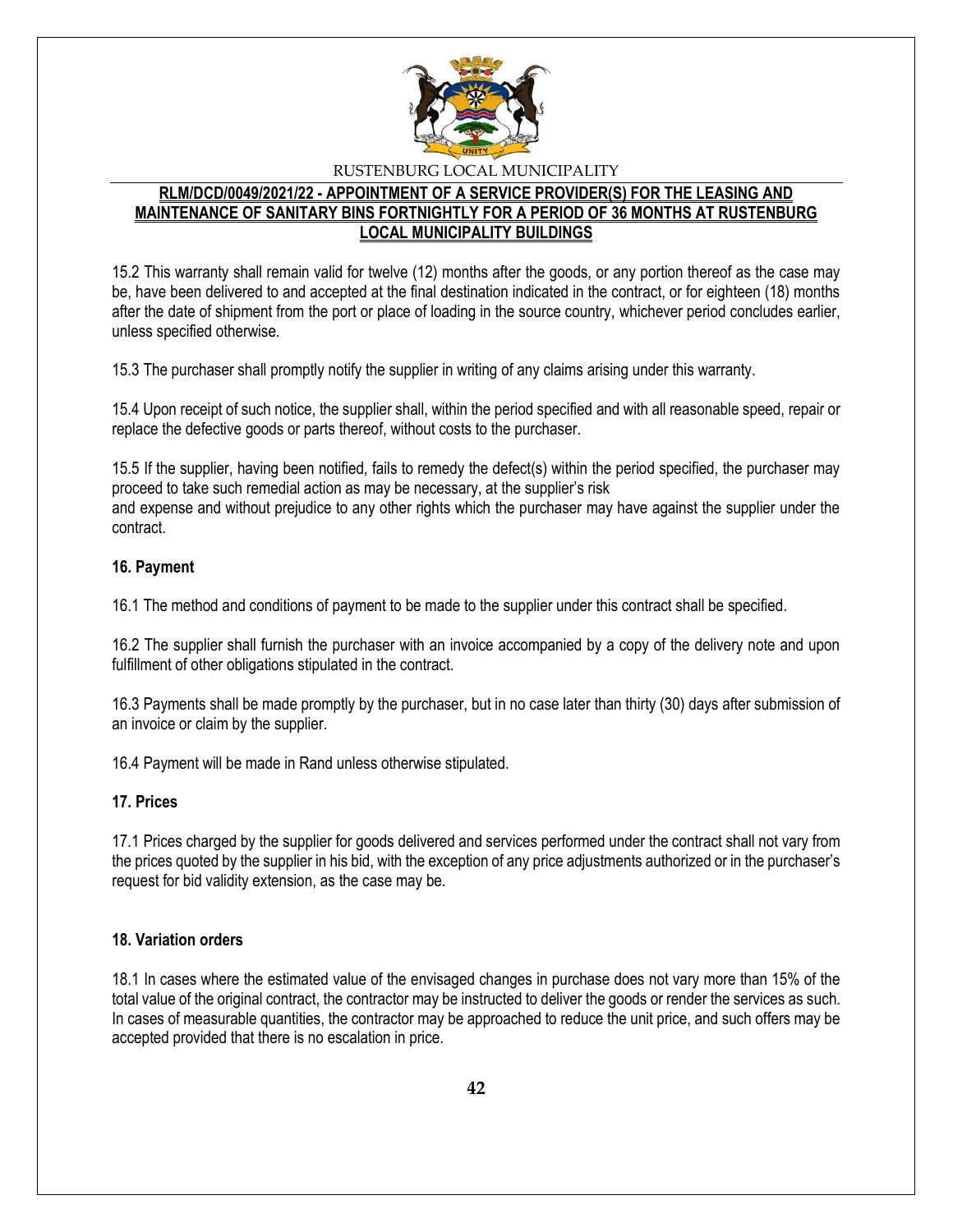

#### **RLM/DCD/0049/2021/22 - APPOINTMENT OF A SERVICE PROVIDER(S) FOR THE LEASING AND MAINTENANCE OF SANITARY BINS FORTNIGHTLY FOR A PERIOD OF 36 MONTHS AT RUSTENBURG LOCAL MUNICIPALITY BUILDINGS**

### **19. Assignment**

19.1 The supplier shall not assign, in whole or in part, its obligations to perform under the contract, except with the purchaser's prior written consent.

## **20. Subcontracts**

20.1 The supplier shall notify the purchaser in writing of all subcontracts awarded under these contracts if not already specified in the bid. Such notification, in the original bid or later, shall not relieve the supplier from any liability or obligation under the contract.

### **21. Delays in the supplier's delivery and/or performance**

21.1 Delivery of the goods and performance of services shall be made by the supplier in accordance with the time schedule prescribed by the purchaser in the contract.

21.2 If at any time during performance of the contract, the supplier or its subcontractor(s) should encounter conditions impeding timely delivery of the goods and performance of services, the supplier shall promptly notify the purchaser in writing of the fact of the delay, it's likely duration and its cause(s). As soon as practicable after receipt of the supplier's notice, the purchaser shall evaluate the situation and may at his discretion extend the supplier's time for performance, with or without the imposition of penalties, in which case the extension shall be ratified by the parties by amendment of contract.

21.3 The right is reserved to procure outside of the contract small quantities or to have minor essential services executed if an emergency arises, the supplier's point of supply is not situated at or near the place where the goods are required, or the supplier's services are not readily available.

21.4 Except as provided under GCC Clause 25, a delay by the supplier in the performance of its delivery obligations shall render the supplier liable to the imposition of penalties, pursuant to GCC Clause 22, unless an extension of time is agreed upon pursuant to GCC Clause 22.2 without the application of penalties.

21.5 Upon any delay beyond the delivery period in the case of a goods contract, the purchaser shall, without cancelling the contract, be entitled to purchase goods of a similar quality and up to the same quantity in substitution of the goods not supplied in conformity with the contract and to return any goods delivered later at the supplier's expense and risk, or to cancel the contract and buy such goods as may be required to complete the contract and without prejudice to his other rights, be entitled to claim damages from the supplier.

## **22. Penalties**

22.1 Subject to GCC Clause 25, if the supplier fails to deliver any or all of the goods or to perform the services within the period(s) specified in the contract, the purchaser shall, without prejudice to its other remedies under the contract, deduct from the contract price, as a penalty, a sum calculated on the delivered price of the delayed goods or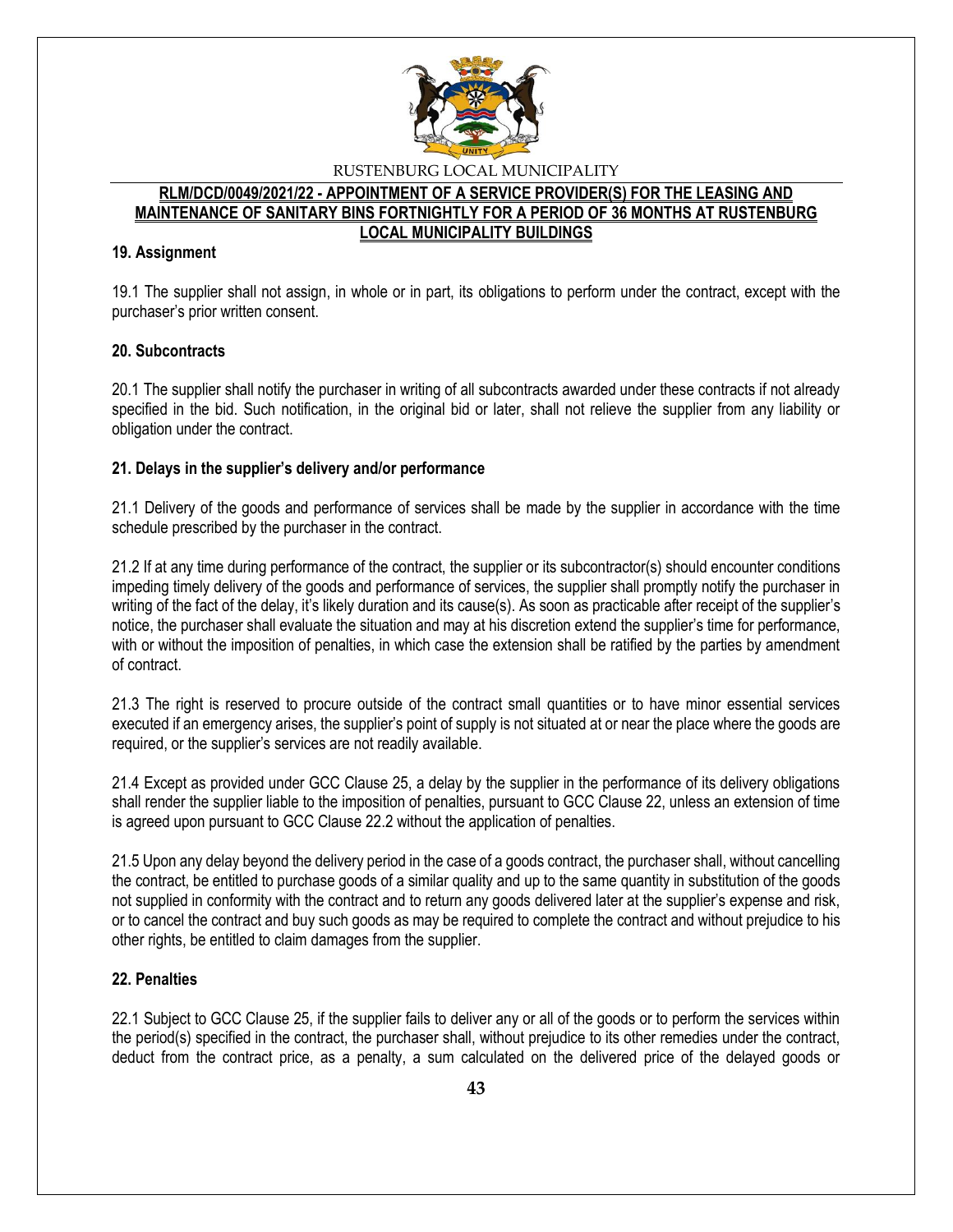

## **RLM/DCD/0049/2021/22 - APPOINTMENT OF A SERVICE PROVIDER(S) FOR THE LEASING AND MAINTENANCE OF SANITARY BINS FORTNIGHTLY FOR A PERIOD OF 36 MONTHS AT RUSTENBURG LOCAL MUNICIPALITY BUILDINGS**

unperformed services using the current prime interest rate calculated for each day of the delay until actual delivery or performance. The purchaser may also consider termination of the contract pursuant to GCC Clause 23.

### **23. Termination for default**

23.1 The purchaser, without prejudice to any other remedy for breach of contract, by written notice of default sent to the supplier, may terminate this contract in whole or in part:

(a) if the supplier fails to deliver any or all of the goods within the period(s) specified in the contract, or within any extension thereof granted by the purchaser pursuant to GCC Clause 21.2;

(b) if the supplier fails to perform any other obligation(s) under the contract; or

(c) if the supplier, in the judgment of the purchaser, has engaged in corrupt or fraudulent practices in competing for or in executing the contract.

23.2 In the event the purchaser terminates the contract in whole or in part, the purchaser may procure, upon such terms and in such manner, as it deems appropriate, goods, works or services similar to those undelivered, and the supplier shall be liable to the purchaser for any excess costs for such similar goods, works or services. However, the supplier shall continue performance of the contract to the extent not terminated.

23.3 Where the purchaser terminates the contract in whole or in part, the purchaser may decide to impose a restriction penalty on the supplier by prohibiting such supplier from doing business with the public sector for a period not exceeding 10 years.

23.4 If a purchaser intends imposing a restriction on a supplier or any person associated with the supplier, the supplier will be allowed a time period of not more than fourteen (14) days to provide reasons why the envisaged restriction should not be imposed. Should the supplier fail to respond within the stipulated fourteen (14) days the purchaser may regard the supplier as having no objection and proceed with the restriction.

23.5 Any restriction imposed on any person by the purchaser will, at the discretion of the purchaser, also be applicable to any other enterprise or any partner, manager, director or other person who wholly or partly exercises or exercised or may exercise control over the enterprise of the first-mentioned person, and with

which enterprise or person the first-mentioned person, is or was in the opinion of the purchaser actively associated.

23.6 If a restriction is imposed, the purchaser must, within five (5) working days of such imposition, furnish the National Treasury, with the following information:

(i) the name and address of the supplier and / or person restricted by the purchaser;

(ii) the date of commencement of the restriction

(iii) the period of restriction; and

(iv) the reasons for the restriction.

These details will be loaded in the National Treasury's central database of suppliers or persons prohibited from doing business with the public sector.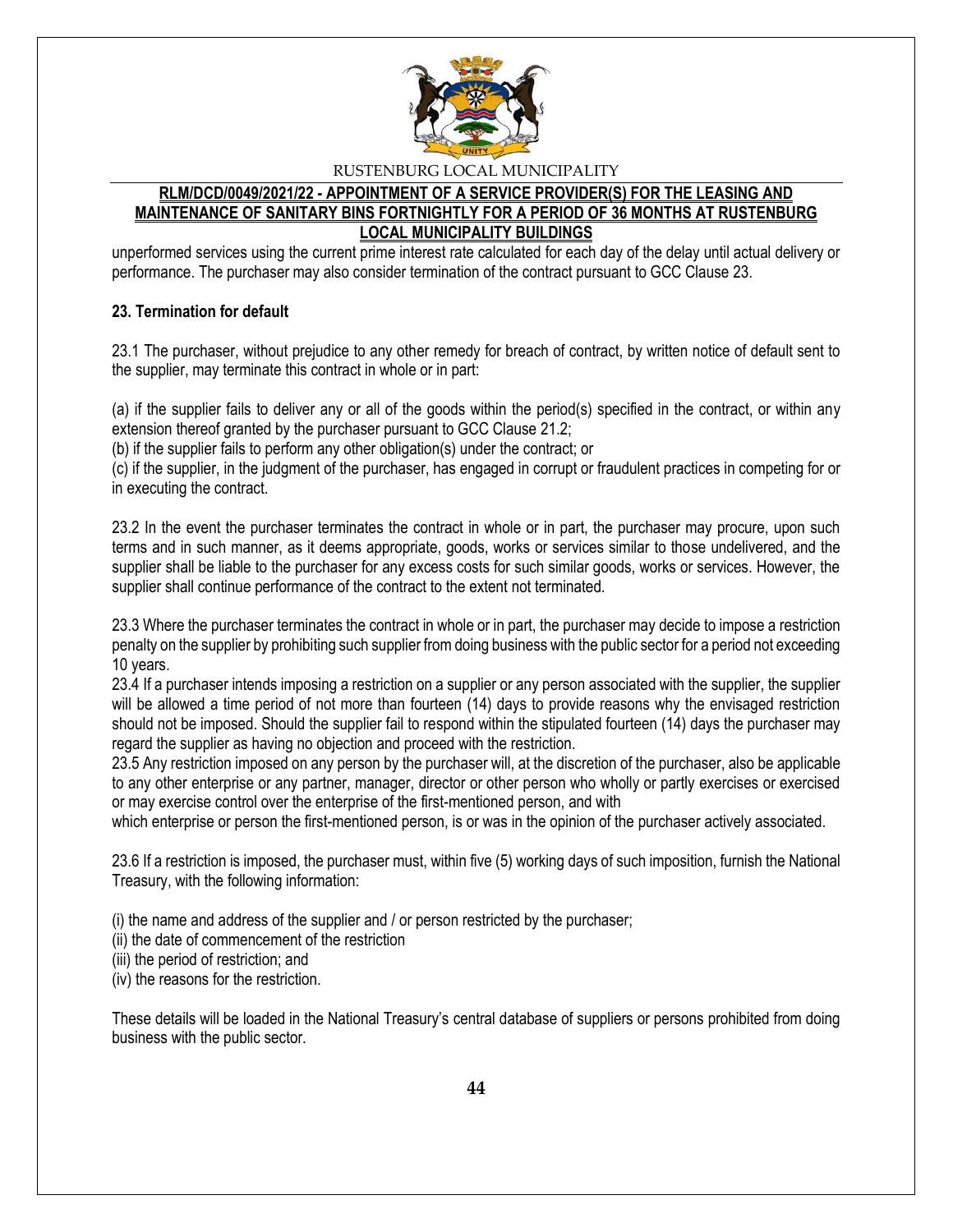

## **RLM/DCD/0049/2021/22 - APPOINTMENT OF A SERVICE PROVIDER(S) FOR THE LEASING AND MAINTENANCE OF SANITARY BINS FORTNIGHTLY FOR A PERIOD OF 36 MONTHS AT RUSTENBURG LOCAL MUNICIPALITY BUILDINGS**

23.7 If a court of law convicts a person of an offence as contemplated in sections 12 or 13 of the Prevention and Combating of Corrupt Activities Act, No. 12 of 2004, the court may also rule that such person's name be endorsed on the Register for Tender Defaulters. When a person's name has been endorsed on the Register, the person will be prohibited from doing business with the public sector for a period not less than five years and not more than 10 years. The National Treasury is empowered to determine the period of restriction and each case will be dealt with on its own merits. According to section 32 of the Act the Register must be open to the public. The Register can be perused on the National Treasury website

### **24. Antidumping and countervailing duties and rights**

24.1 When, after the date of bid, provisional payments are required, or anti-dumping or countervailing duties are imposed, or the amount of a provisional payment or anti-dumping or countervailing right is increased in respect of any dumped or subsidized import, the State is not liable for any amount so required or imposed, or for the amount of any such increase. When, after the said date, such a provisional payment is no longer required or any such anti-dumping or countervailing right is abolished, or where the amount of such provisional payment or any such right is reduced, any such favourable difference shall on demand be paid forthwith by the supplier to the purchaser or the purchaser may deduct such amounts from moneys (if any) which may otherwise be due to the supplier in regard to goods or services which he delivered or rendered, or is to deliver or render in terms of the contract or any other contract or any other amount which may be due to him.

## **25. Force Majeure**

25.1 Notwithstanding the provisions of GCC Clauses 22 and 23, the supplier shall not be liable for forfeiture of its performance security, damages, or termination for default if and to the extent that his delay in

Performance or other failure to perform his obligations under the contract is the result of an event of force majeure. 25.2 If a force majeure situation arises, the supplier shall promptly notify the purchaser in writing of such condition and the cause thereof. Unless otherwise directed by the purchaser in writing, the supplier shall

continue to perform its obligations under the contract as far as is reasonably practical, and shall seek all reasonable alternative means for performance not prevented by the force majeure event.

#### **26. Termination for insolvency**

26.1 The purchaser may at any time terminate the contract by giving written notice to the supplier if the supplier becomes bankrupt or otherwise insolvent. In this event, termination will be without compensation to the supplier, provided that such termination will not prejudice or affect any right of action or remedy, which has accrued or will accrue thereafter to the purchaser.

## **27. Settlement of Disputes**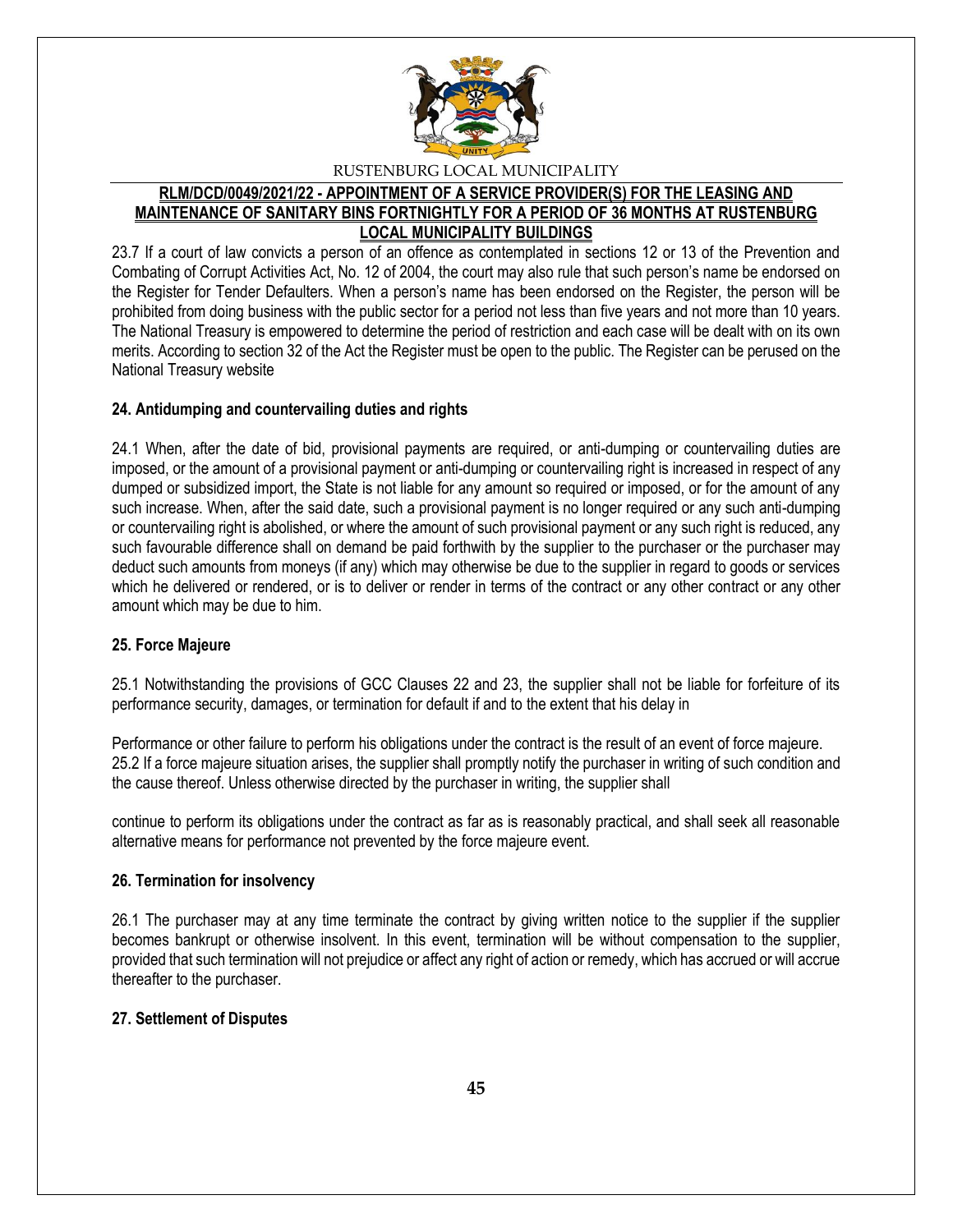

## **RLM/DCD/0049/2021/22 - APPOINTMENT OF A SERVICE PROVIDER(S) FOR THE LEASING AND MAINTENANCE OF SANITARY BINS FORTNIGHTLY FOR A PERIOD OF 36 MONTHS AT RUSTENBURG LOCAL MUNICIPALITY BUILDINGS**

27.1 If any dispute or difference of any kind whatsoever arises between the purchaser and the supplier in connection with or arising out of the contract, the parties shall make every effort to resolve amicably such dispute or difference by mutual consultation.

27.2 If, after thirty (30) days, the parties have failed to resolve their dispute or difference by such mutual consultation, then either the purchaser or the supplier may give notice to the other party of his intention to commence with mediation. No mediation in respect of this matter may be commenced unless such notice is given to the other party. 27.3 Should it not be possible to settle a dispute by means of mediation, it may be settled in a South African court of law.

27.4 Notwithstanding any reference to mediation and/or court proceedings herein,

(a) the parties shall continue to perform their respective obligations under the contract unless they otherwise agree; and

(b) the purchaser shall pay the supplier any monies due the supplier for goods delivered and / or services rendered according to the prescripts of the contract.

### **28. Limitation of Liability**

28.1 Except in cases of criminal negligence or willful misconduct, and in the case of infringement pursuant to Clause 6;

(a) the supplier shall not be liable to the purchaser, whether in contract, tort, or otherwise, for any indirect or consequential loss or damage not apply to any obligation of the supplier to pay penalties and/or damages to the purchaser; and

(b) the aggregate liability of the supplier to the purchaser, whether under the contract, in tort or otherwise, shall not exceed the total contract price, provided that this limitation shall not apply to the cost of repairing or replacing defective equipment.

## **29. Governing language**

29.1 The contract shall be written in English. All correspondence and other documents pertaining to the contract that is exchanged by the parties shall also be written in English.

#### **30. Applicable law**

30.1 The contract shall be interpreted in accordance with South African laws, unless otherwise specified.

#### **31. Notices**

31.1 Every written acceptance of a bid shall be posted to the supplier concerned by registered or certified mail and any other notice to him shall be posted by ordinary mail to the address furnished in his bid or to the address notified later by him in writing and such posting shall be deemed to be proper service of such notice.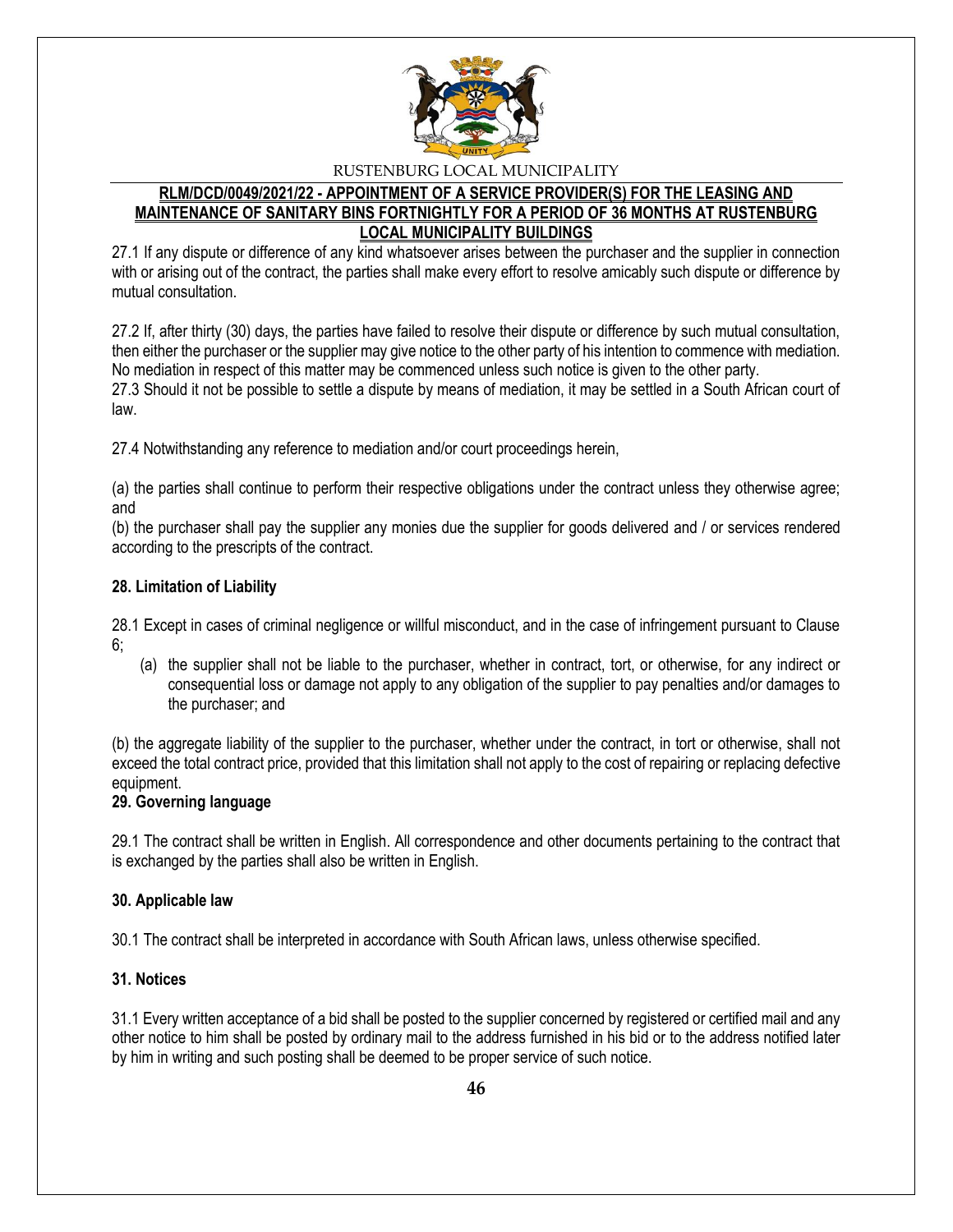

#### **RLM/DCD/0049/2021/22 - APPOINTMENT OF A SERVICE PROVIDER(S) FOR THE LEASING AND MAINTENANCE OF SANITARY BINS FORTNIGHTLY FOR A PERIOD OF 36 MONTHS AT RUSTENBURG LOCAL MUNICIPALITY BUILDINGS**

31.2 The time mentioned in the contract documents for performing any act after such aforesaid notice has been given, shall be reckoned from the date of posting of such notice.

### **32. Taxes and duties**

32.1 A foreign supplier shall be entirely responsible for all taxes, stamp duties, license fees, and other such levies imposed outside the purchaser's country.

32.2 A local supplier shall be entirely responsible for all taxes, duties, license fees, etc., incurred until delivery of the contracted goods to the purchaser.

32.3 No contract shall be concluded with any bidder whose tax matters are not in order. Prior to the award of a bid SARS must have certified that the tax matters of the preferred bidder are in order.

32.4 No contract shall be concluded with any bidder whose municipal rates and taxes and municipal services charges are in arrears.

#### **33. Transfer of contracts**

33.1 The contractor shall not abandon, transfer, cede assign or sublet a contract or part thereof without the written permission of the purchaser

#### **34. Amendment of contracts**

34.1 No agreement to amend or vary a contract or order or the conditions, stipulations or provisions thereof shall be valid and of any force unless such agreement to amend or vary is entered into in writing and signed by the contracting parties. Any waiver of the requirement that the agreement to amend or vary shall be in writing, shall also be in writing.

#### **35. Prohibition of restrictive practices**

35.1 In terms of section 4 (1) (b) (iii) of the Competition Act No. 89 of **restrictive practices** 1998, as amended, an agreement between, or concerted practice by, firms, or a decision by an association of firms, is prohibited if it is between parties in a horizontal relationship and if a bidder(s) is / are or a contractor(s) was / were involved in collusive bidding.

35.2 If a bidder(s) or contractor(s) based on reasonable grounds or evidence obtained by the purchaser has / have engaged in the restrictive practice referred to above, the purchaser may refer the matter to the Competition Commission for investigation and possible imposition of administrative penalties as contemplated in section 59 of the Competition Act No 89 0f 1998.

35.3 If a bidder(s) or contractor(s) has / have been found guilty by the Competition Commission of the restrictive practice referred to above, the purchaser may, in addition and without prejudice to any other remedy provided for, invalidate the bid(s) for such item(s) offered, and / or terminate the contract in whole or part, and / or restrict the bidder(s) or contractor(s) from conducting business with the public sector for a period not exceeding ten (10) years and / or claim damages from the bidder(s) or contractor(s) concerned.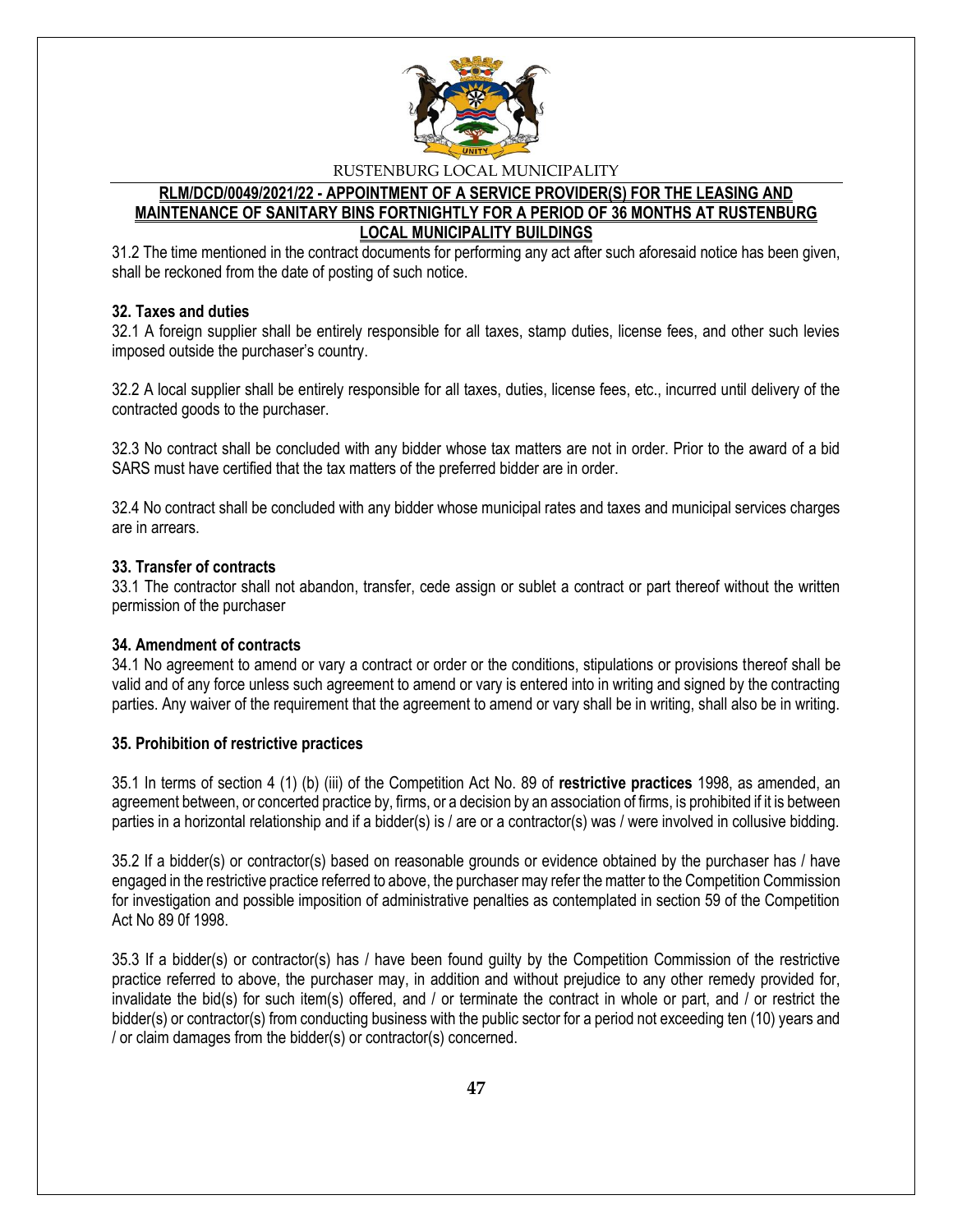

## **RLM/DCD/0049/2021/22 - APPOINTMENT OF A SERVICE PROVIDER(S) FOR THE LEASING AND MAINTENANCE OF SANITARY BINS FORTNIGHTLY FOR A PERIOD OF 36 MONTHS AT RUSTENBURG LOCAL MUNICIPALITY BUILDINGS**

## **TERMS OF REFERENCE/ SPECIFICATIONS**

| <b>No</b> | <b>Description</b>                                                                                                                                                                                                                                                                                                                                                                                                                                                                                                                                                                                                                                                                                                                                                                                             | Unit | <b>Sample</b> |
|-----------|----------------------------------------------------------------------------------------------------------------------------------------------------------------------------------------------------------------------------------------------------------------------------------------------------------------------------------------------------------------------------------------------------------------------------------------------------------------------------------------------------------------------------------------------------------------------------------------------------------------------------------------------------------------------------------------------------------------------------------------------------------------------------------------------------------------|------|---------------|
| 1.        | <b>LEASING: SANITARY BINS WITH THE</b><br><b>FOLOWING SPECS:</b><br>Capacity: 20L<br>Height mm: 541<br>Width mm: 567<br>Depth mm: 156<br><b>Operational: Pedal</b>                                                                                                                                                                                                                                                                                                                                                                                                                                                                                                                                                                                                                                             | item |               |
| 2.        | <b>MAINTENANCE FORTHNIGHLY FOR</b><br>A PERIOD OF THREE YEARS:<br>PRIOR TO COMMENCING WITH ANY<br><b>S.H.E. BIN SERVICE:</b><br>• Ensure that the service sign is<br>placed outside the washroom door.<br>. Ensure, if at all possible, that the<br>washroom is vacant.<br>• Ensure that you wear the<br>necessary PPE.<br>STEP 1:<br>.Open the bin and remove the lid.<br><b>STEP 2: Remove the waste</b><br>.Remove the bin liner and place it<br>inside a refuge bag.<br>. Place the refuge bag into the SHE<br>trolley/bag.<br><b>STEP 3: Cleaning the bin</b><br>.By using the SHE Bin wipe<br>(disinfecting wipe), wipe the bin lid,<br>inside and outside of bin to ensure<br>that the bin is clean and bacteria<br>free.<br>. With the she spray (cleaner)<br>provided, clean the bin where<br>needed. | item |               |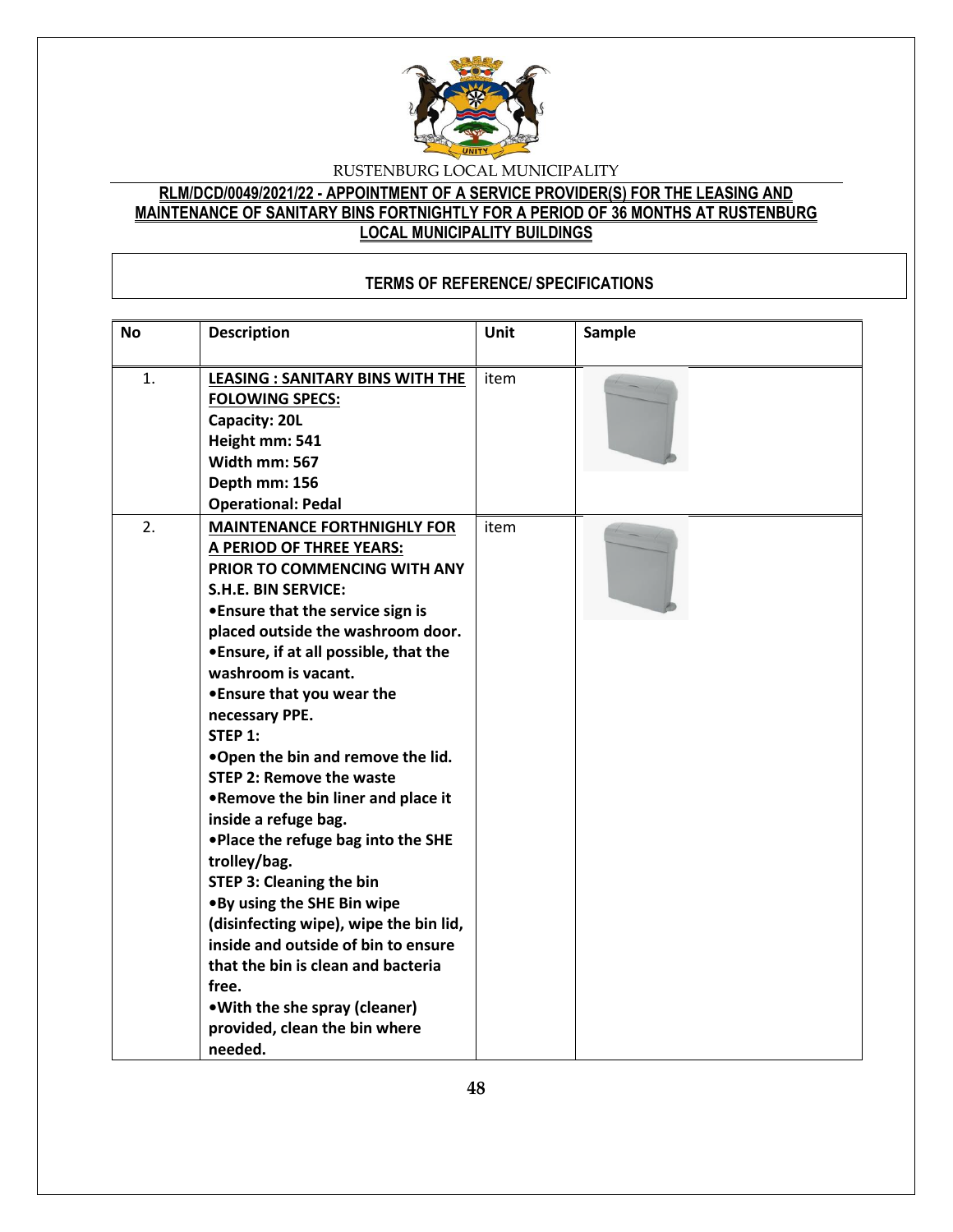

## **RLM/DCD/0049/2021/22 - APPOINTMENT OF A SERVICE PROVIDER(S) FOR THE LEASING AND MAINTENANCE OF SANITARY BINS FORTNIGHTLY FOR A PERIOD OF 36 MONTHS AT RUSTENBURG LOCAL MUNICIPALITY BUILDINGS**

| <b>STEP 4: New bin liner</b>                 |  |
|----------------------------------------------|--|
| •Place a new bin liner inside the            |  |
| bin.                                         |  |
| • Ensure the She Tablet is still in          |  |
| place for effective disinfecting of          |  |
| the waste (see below for replacing           |  |
| the She Tablet - once a month)               |  |
| . Replace the lid and ensure bin is          |  |
| closed.                                      |  |
| STEP 5: Before you leave                     |  |
| • Ensure that all the waste and              |  |
| service materials are removed from           |  |
| the washroom, and remove service             |  |
| sign.                                        |  |
| <b>SHE TABLET SERVICE</b>                    |  |
| (every 14-day Service)                       |  |
| • replacing the bin liner (Step 4),          |  |
| place the new She Tablet inside the          |  |
| bag/tablet holder - inside the bin.          |  |
| <b>Ensure the She Tablet &amp; holder is</b> |  |
| secure and in place.                         |  |
| •Continue to close the bin (Step 4)          |  |
| and complete Step 5.                         |  |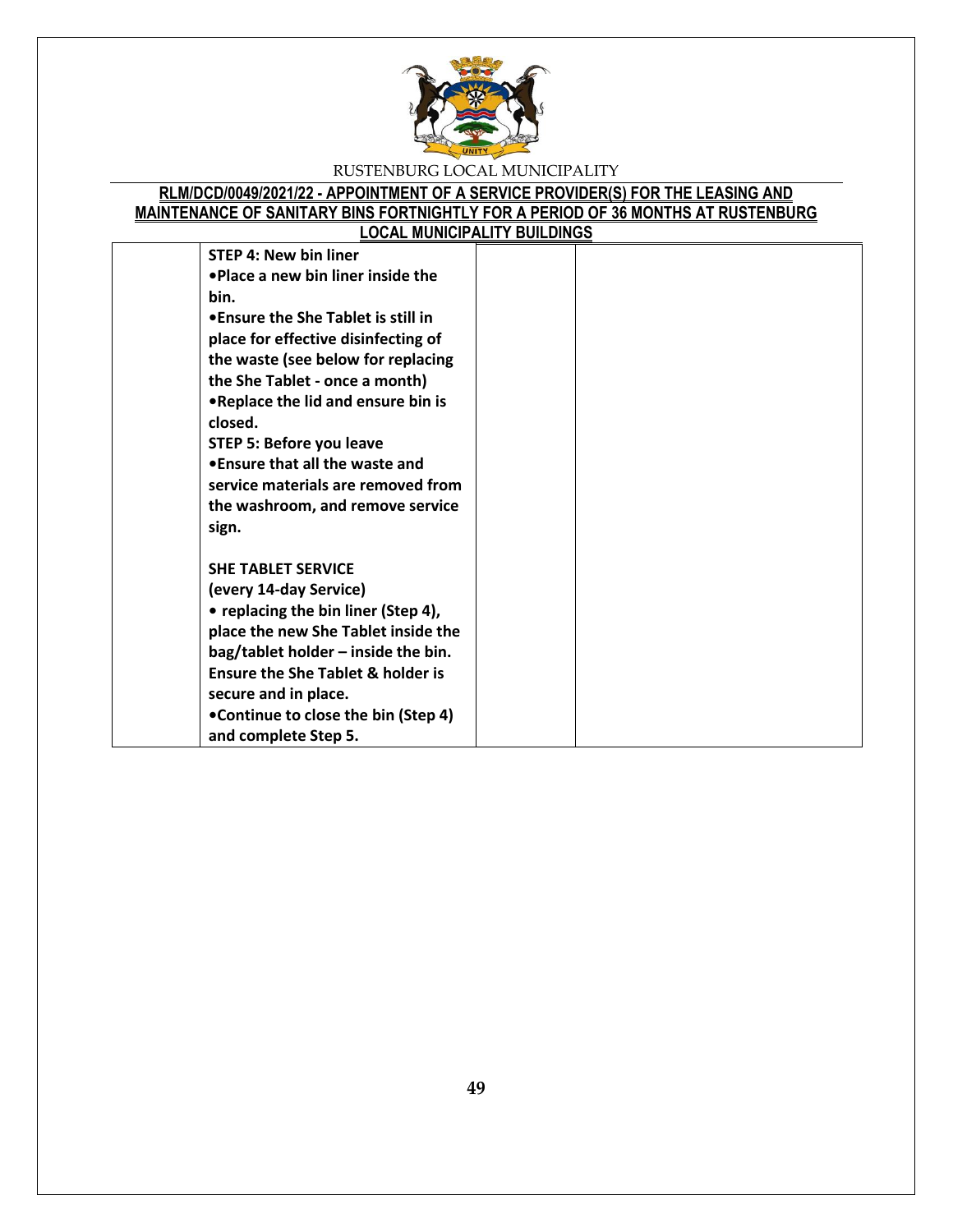

## **RLM/DCD/0049/2021/22 - APPOINTMENT OF A SERVICE PROVIDER(S) FOR THE LEASING AND MAINTENANCE OF SANITARY BINS FORTNIGHTLY FOR A PERIOD OF 36 MONTHS AT RUSTENBURG LOCAL MUNICIPALITY BUILDINGS**

## **PRICING INSTRUCTION**

- 1. Prices will be fixed for the first 12 months of the contract duration.
- 2. Price increase for the second and third year will be CPIX based.
- 3. Prices must be VAT inclusive.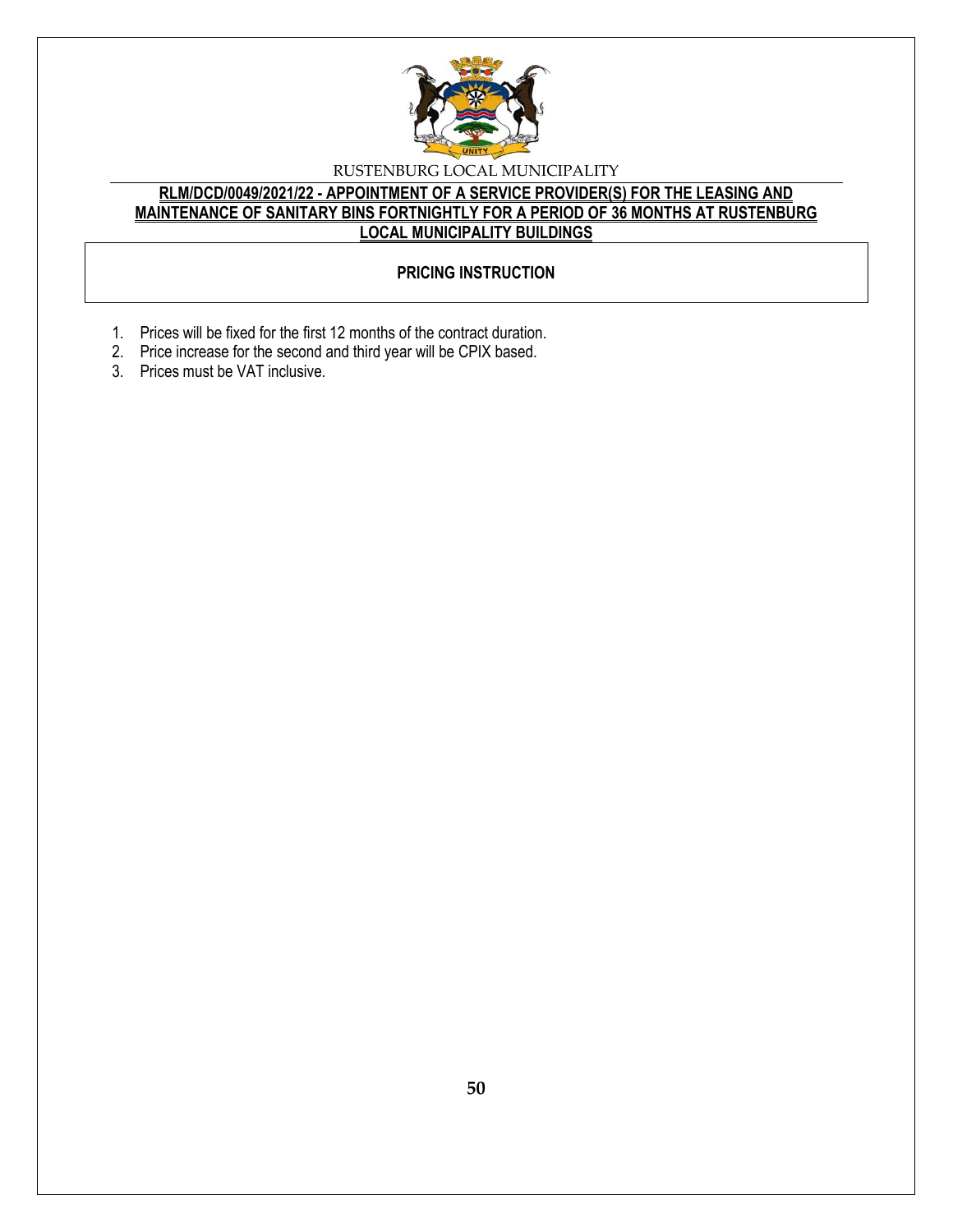

## **RLM/DCD/0049/2021/22 - APPOINTMENT OF A SERVICE PROVIDER(S) FOR THE LEASING AND MAINTENANCE OF SANITARY BINS FORTNIGHTLY FOR A PERIOD OF 36 MONTHS AT RUSTENBURG LOCAL MUNICIPALITY BUILDINGS**

## **PRICING SCHEDULE**

| <b>No</b> | <b>Description</b>                                                                                                                                                                                                                                                                                                                                                                                                                                                                                                                                                                                                                                                                           | <b>Unit</b> | Sample | Quantity     | <b>Unit price</b> | <b>Total</b> |
|-----------|----------------------------------------------------------------------------------------------------------------------------------------------------------------------------------------------------------------------------------------------------------------------------------------------------------------------------------------------------------------------------------------------------------------------------------------------------------------------------------------------------------------------------------------------------------------------------------------------------------------------------------------------------------------------------------------------|-------------|--------|--------------|-------------------|--------------|
| 1.        | <b>LEASING : SANITARY BINS</b><br>WITH THE FOLOWING SPECS:<br>Capacity: 20L<br>Height mm: 541<br>Width mm: 567<br>Depth mm: 156<br><b>Operational: Pedal</b>                                                                                                                                                                                                                                                                                                                                                                                                                                                                                                                                 | item        |        | $\mathbf{1}$ |                   |              |
| 2.        | <b>MAINTENANCE</b><br><b>FORTHNIGHLY FOR A PERIOD</b><br><b>OF THREE YEARS:</b><br>PRIOR TO COMMENCING<br>WITH ANY S.H.E. BIN<br><b>SERVICE:</b><br>• Ensure that the service sign<br>is placed outside the<br>washroom door.<br>•Ensure, if at all possible,<br>that the washroom is vacant.<br>• Ensure that you wear the<br>necessary PPE.<br>STEP 1:<br>.Open the bin and remove<br>the lid.<br><b>STEP 2: Remove the waste</b><br>.Remove the bin liner and<br>place it inside a refuge bag.<br>. Place the refuge bag into<br>the SHE trolley/bag.<br><b>STEP 3: Cleaning the bin</b><br>.By using the SHE Bin wipe<br>(disinfecting wipe), wipe the<br>bin lid, inside and outside of | item        |        | $\mathbf{1}$ |                   |              |